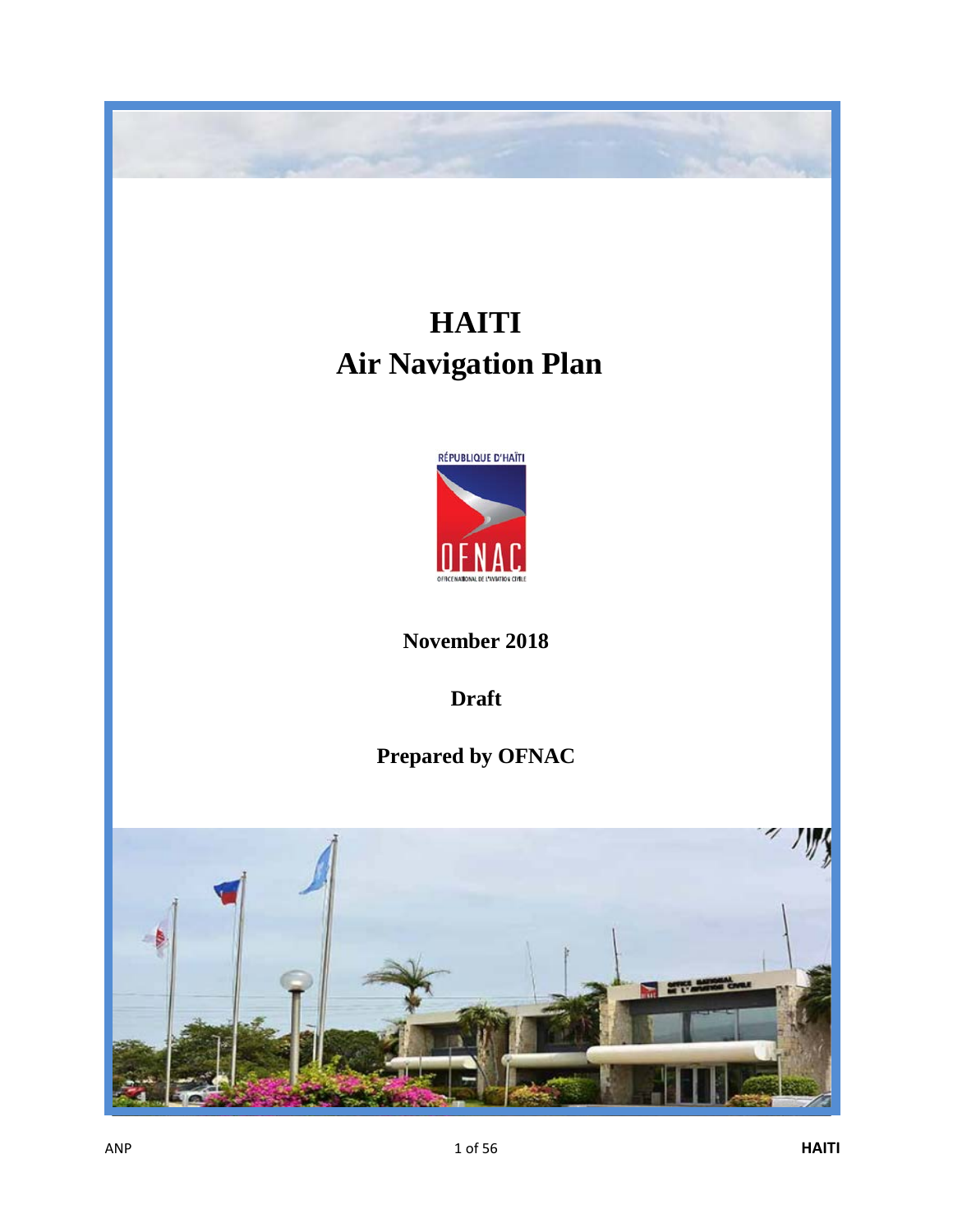# Document History Record

| <b>Release</b> | <b>Date</b>       | <b>Author(s)/Comments</b>  |
|----------------|-------------------|----------------------------|
| Draft          | November 07, 2018 | Jacques Boursiquot (OFNAC) |
| Version 1.0    | XXXXX XX, 2018    |                            |
|                |                   |                            |
|                |                   |                            |
|                |                   |                            |
|                |                   |                            |
|                |                   |                            |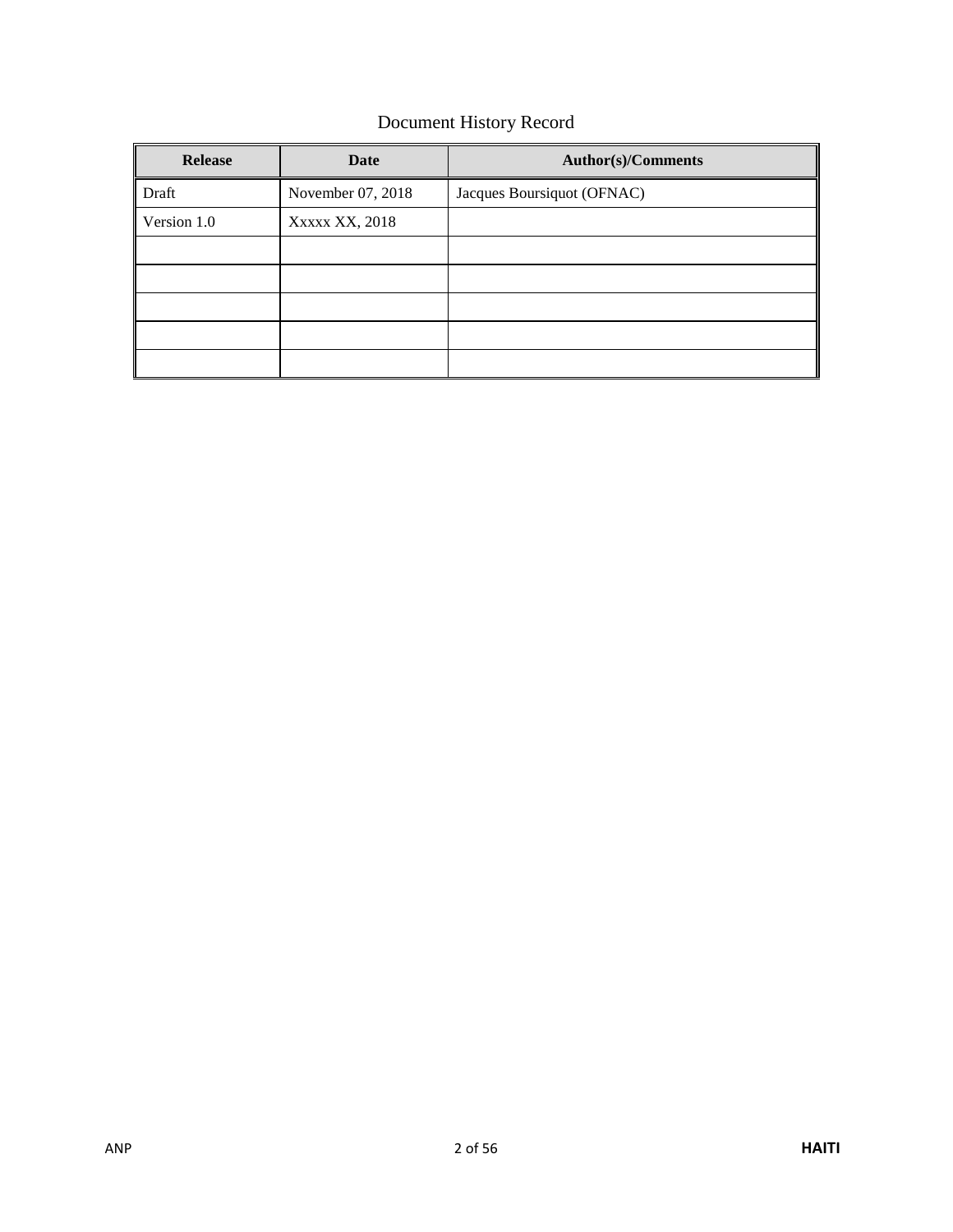| 1.2.1 Authority of HAITI: OFFICE NATIONAL DE L'AVIATION CIVILE. Error! Bookmark not defined. |  |
|----------------------------------------------------------------------------------------------|--|
|                                                                                              |  |
|                                                                                              |  |
|                                                                                              |  |
|                                                                                              |  |
|                                                                                              |  |
|                                                                                              |  |
|                                                                                              |  |
|                                                                                              |  |
|                                                                                              |  |
|                                                                                              |  |
|                                                                                              |  |
|                                                                                              |  |
|                                                                                              |  |
|                                                                                              |  |
|                                                                                              |  |
|                                                                                              |  |
|                                                                                              |  |
|                                                                                              |  |
|                                                                                              |  |
|                                                                                              |  |
|                                                                                              |  |
|                                                                                              |  |
|                                                                                              |  |
|                                                                                              |  |
|                                                                                              |  |
|                                                                                              |  |
|                                                                                              |  |
|                                                                                              |  |
|                                                                                              |  |
|                                                                                              |  |
|                                                                                              |  |
|                                                                                              |  |

# **Table of Contents**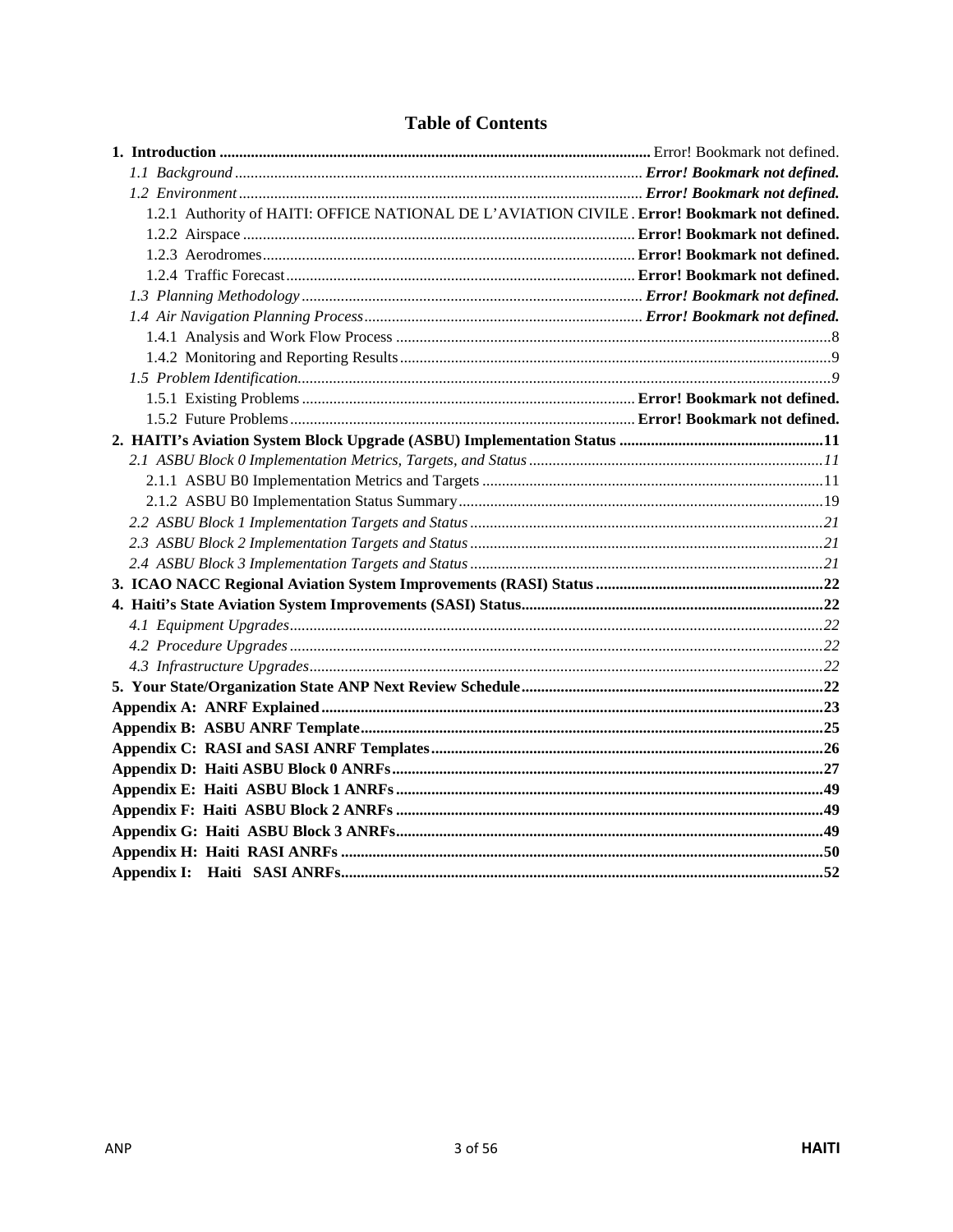## **1. Introduction**

This document is Haiti's Air Navigation Plan (ANP) describing the plan and status of aviation technology implementation. The background of the State's ANP and the environment of the air navigation system are presented along with the method and process to evaluate and monitor aviation technology implementation.

### **1.1 Background**

The ICAO Global Air Navigation Plan (Doc 9750, GANP) provides ICAO's vision to achieve sustainable growth of the global civil aviation system. It also presents all States with a comprehensive planning tool supporting a harmonized global air navigation system. The GANP is an overarching framework that includes key civil aviation policy principles to assist ICAO Regions and States with the preparation of their Regional and State Air Navigation Plans (ANPs).

Planning and Implementation Regional Groups (PIRGs) are expected to develop their regional ANP reflecting their regional requirements. GANP obligates States to map their individual or regional programmes against the harmonized GANP but provides them with far greater certainty of investment. GANP requires active collaboration among States through the PIRGs in order to coordinate initiatives within applicable regional ANPs.

The GANP introduces the Aviation System Block Upgrades (ASBU) methodology. The ASBU methodology and its description of future aviation capabilities define programmatic and flexible global systems engineering approaches allowing all States to advance their air navigation capacities based on their specific operational requirements.

To this extent, the North American, Central American and Caribbean (NACC) Regional Office (RO), has published the NAM/CAR Regional Performance-Based Air Navigation Implementation Plan (RPBANIP, v3.1 in April 2014) aligning the activities and strategies with the ICAO ASBU methodology.

This document is the ANP for Haiti aligning activities and strategies to the GANP and RPBANIP. The information contained in the Haiti's ANP is related mainly to:

- Planning: objectives set, priorities and targets planned at the state level
- Implementation monitoring and reporting: monitoring the progress of implementation towards targets planned. This information should be used for reporting purposes (i.e.: global and regional air navigation reports and performance dashboards); and/or
- Guidance: providing state guidance material for the implementation of specific system/procedures in a harmonized manner.

This ANP document will be used as a tool for planning, monitoring, and reporting the status of implementation of the aviation capabilities.

#### **1.2 Environment**

The environment of the Air Navigation of HAITI, such as authority, airspace and airports, and air traffic is described in this section.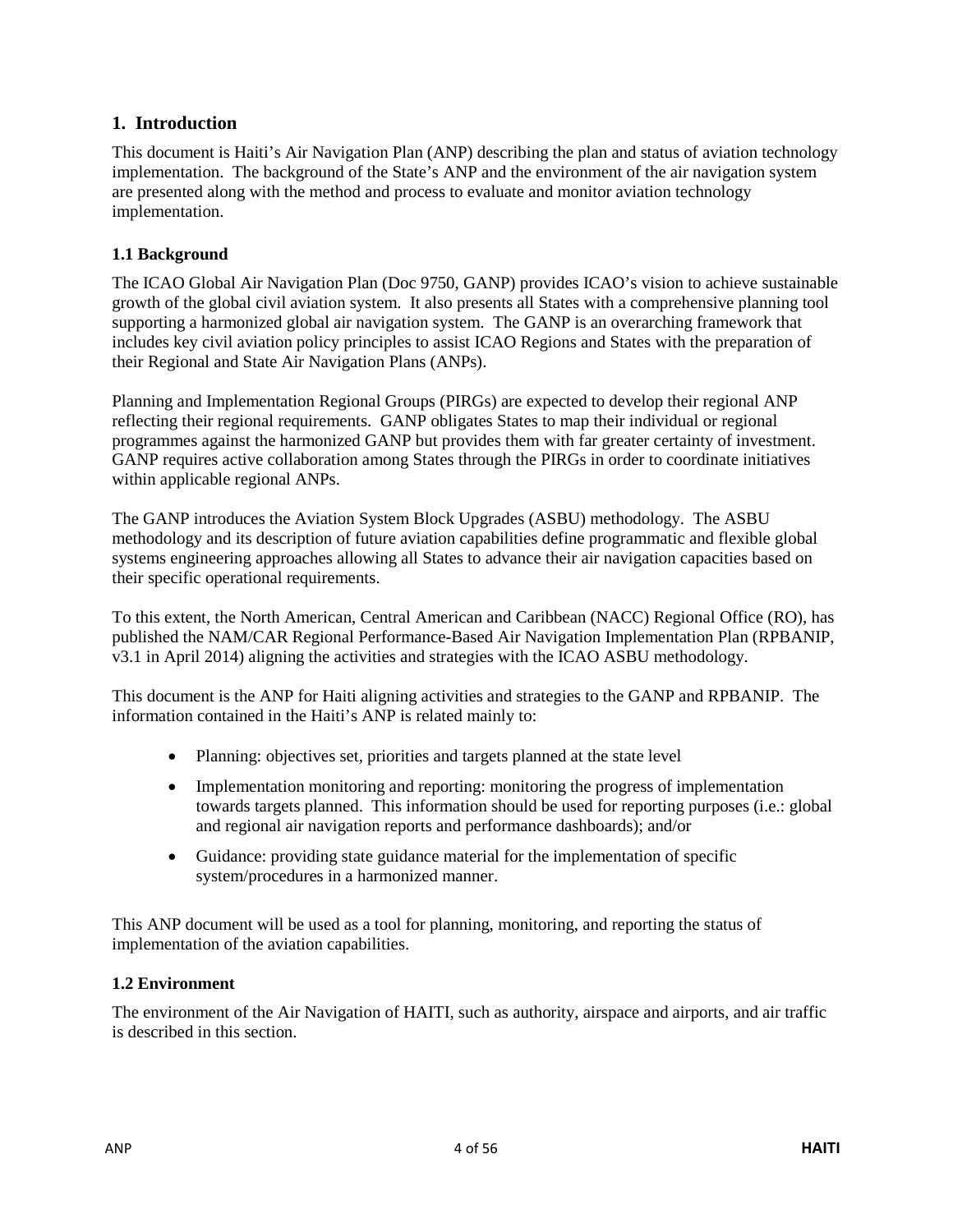#### 1.2.1 Authority of **HAITI**

The Office National de l'Aviation Civile (OFNAC) was established by a presidential decree on September 29,1980 which was superseded by an Act of Parliament translated into a national law on September 22, 2017 describing it as an autonomous state agency that regulates, certifies, supervises and promotes civil aviation. OFNAC is currently the air navigation service provider through its Direction de la Navigation Aérienne with the mission to maximize air and sea-borne traffic and related services through safe and efficient operations. Its mandate is defined as the provision of coordinated and integrated systems of airports and seaports.

OFNAC is responsible for managing the airspace and aerial aerodrome accesses among other related aspects. The air navigation organization is drawn as shown in Figure 1.2.1. Who does what? Who has what responsibilities?



Figure 1.2.1: OFNAC Air Navigation Organizational Structure

#### 1.2.2 Airspace

OFNAC manages Port-au-Prince FIR (MTEG), located within the Central Caribbean and surrounded by Miami, Havana, Kingston, Curacao and Santo Domingo FIRs. Refer to Figure 1.2.2 for the airspace around Port-au-Prince FIR.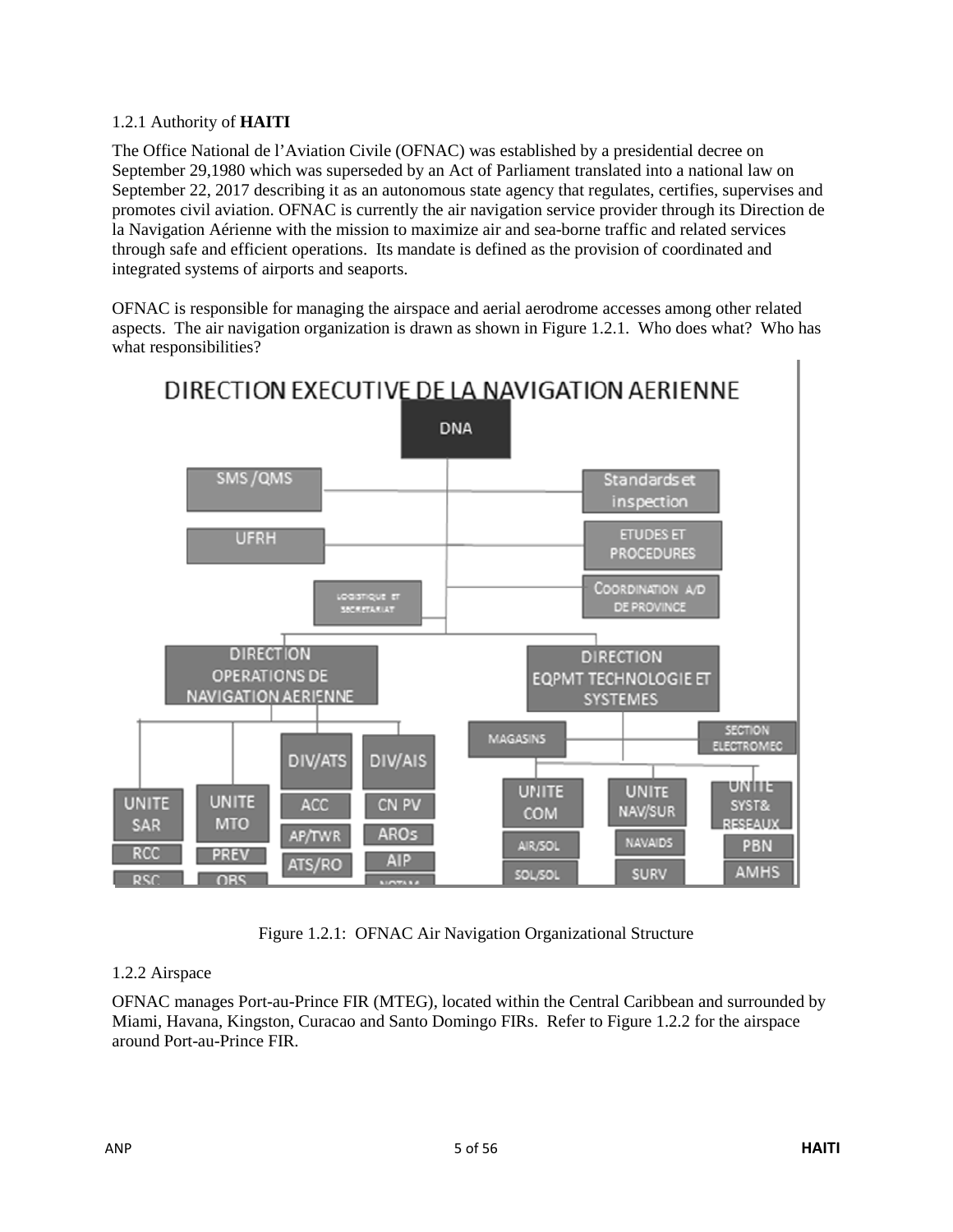

Figure 1.2.2: Port-au-Prince FIR within the Central Caribbean

## 1.2.3 Aerodromes

HAITI is currently running two major international aerodromes which are the Port-au-Prince Toussaint Louverture international airport (MTPP) and Cap-Haitien international Airport. These two aerodromes are listed in the ICAO's regional ANP titled, "Caribbean and South American Air Navigation Plan, Volume I (dated October 2015), Table AOP I-1, International Aerodromes Required in the CAR/SAM Regions". MTPP has a capacity of 14-18 air traffic movements per hour. MTCH has the capacity of 8-10 air traffic movements per hour.

Runway Information on Port-au-Prince Toussaint Louverture International Airport (MTPP)

|                     | <b>Runway 10</b> | <b>Runway 27</b> |
|---------------------|------------------|------------------|
| Length x Width      | 3040 M x 45 M    | 3040 M x 45 M    |
| Surface Type        | Asphalt          | Asphalt          |
| TDZ-Elev            | 79 ft            | $122$ ft         |
| Lighting            | Edge             | Edge             |
| Displaced Threshold |                  |                  |

|                     | <b>Runway 05</b> | <b>Runway 23</b> |
|---------------------|------------------|------------------|
| Length x Width      | 2652 M x 45 M    | 2652 M x 45 M    |
| Surface Type        | asphalt          | Asphalt          |
| <b>TDZ-Elev</b>     | $24$ ft          | 19 ft            |
| Lighting            | Edge             | Edge             |
| Displaced Threshold |                  |                  |
| Stopway             | $-60$ M          | 60 M             |

Runway Information on Cap-Haitien International Airport (MTCH)

## 1.2.4 Traffic Forecast

Number of typical daily operation (arrivals/departures) at Port-au-Prince International Airport (MTPP) and Cap-Haitien International Airport (MTCH) are 45/45 (total of 90 movements) and 20/20 (total of 40 movements), respectively. The RPBANIP forecasted that average annual growth of air traffic in the Caribbean region would increase 5.9% during 2011-2031. HAITI believes it will fit an annual increase forecast of 5%. Estimated daily operations at MTPP and MTCH are shown in Tables 1.2.4a and 1.2.4b applying the increase forecasts to each year from 2017 to 2031.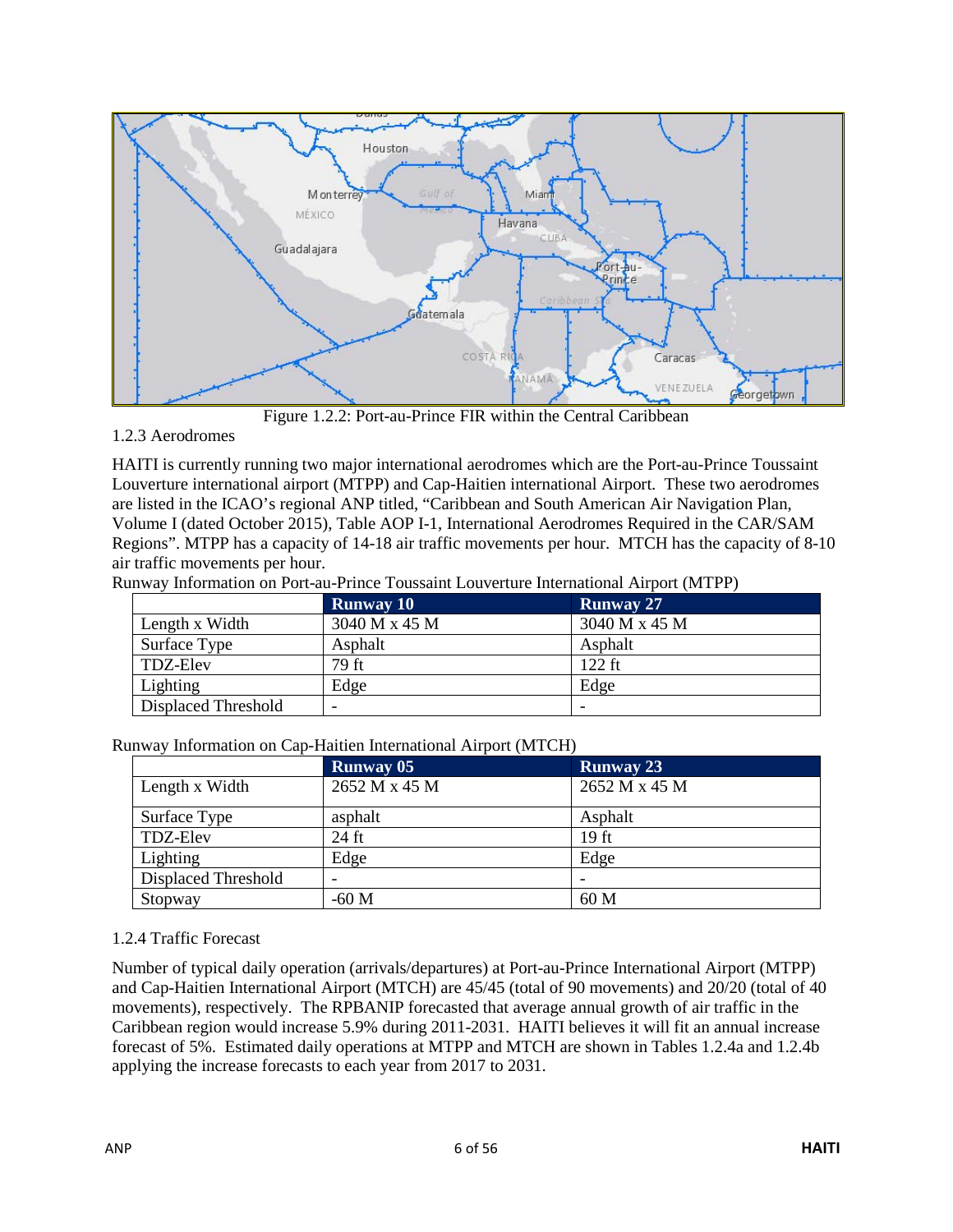| Year | <b>MTPP</b> | <b>MTCH</b> |
|------|-------------|-------------|
| 2017 | 86          | 38          |
| 2018 | 91          | 40          |
| 2019 | 96          | 43          |
| 2020 | 102         | 45          |
| 2021 | 104         | 48          |
| 2022 | 110         | 51          |
| 2023 | 117         | 53          |
| 2024 | 123         | 56          |
| 2025 | 130         | 60          |
| 2026 | 138         | 64          |
| 2027 | 146         | 67          |
| 2028 | 155         | 71          |
| 2029 | 164         | 75          |
| 2030 | 174         | 80          |
| 2031 | 184         | 85          |

Table 1.2.4a: Air Traffic Forecasts at MTPP and MTCH (number of daily operation) using RPBANIP annual increase rate of 5.9%

| Year | <b>MTPP</b> | <b>MTCH</b> | Year | <b>MTPP</b> | <b>MTCH</b> |
|------|-------------|-------------|------|-------------|-------------|
| 2017 | 86          | 38          | 2017 | 86          | 38          |
| 2018 | 91          | 40          | 2018 | 90          | 40          |
| 2019 | 96          | 43          | 2019 | 95          | 42          |
| 2020 | 102         | 45          | 2020 | 99          | 44          |
| 2021 | 104         | 48          | 2021 | 104         | 46          |
| 2022 | 110         | 51          | 2022 | 109         | 48          |
| 2023 | 117         | 53          | 2023 | 115         | 51          |
| 2024 | 123         | 56          | 2024 | 120         | 53          |
| 2025 | 130         | 60          | 2025 | 126         | 56          |
| 2026 | 138         | 64          | 2026 | 132         | 59          |
| 2027 | 146         | 67          | 2027 | 139         | 62          |
| 2028 | 155         | 71          | 2028 | 146         | 65          |
| 2029 | 164         | 75          | 2029 | 153         | 68          |
| 2030 | 174         | 80          | 2030 | 161         | 72          |
| 2031 | 184         | 85          | 2031 | 169         | 91          |

Table 1.2.4b: Air Traffic Forecasts at MTPP and MTCH (number of daily operation) using annual increase rate of 5.0%

#### **1.3 Planning Methodology**

Guided by the GANP and RPBANIP, the state planning process starts by identifying the state responsible ATM areas, major traffic flows and international aerodromes. An analysis of this data leads to the identification of opportunities for performance improvement. Available technologies and ASBU Elements are evaluated to identify which Elements best provide the needed operational improvements. Depending on the complexity of the selected technology or Elements, additional planning steps may need to be undertaken including financing and training needs. Finally, state plans would be developed for the deployment of improvements and supporting requirements. This is an iterative planning process which may require repeating several steps until a final plan with specific regional targets is in place. This planning methodology requires full involvement of States, service providers, airspace users and other stakeholders, thus ensuring commitment by all for implementation.

Considering that some of the ASBU Modules contained in the GANP are specialized packages of implementable capabilities, called Elements, that may be applied where specific operational requirements or corresponding benefits exist, States will decide how each ASBU Element would fit into national and regional plans.

In establishing and updating the implementation priorities detailed in the Haiti ANP, due consideration is given to the safety priorities set out in the Global Aviation Safety Plan (GASP) and the NAM/CAR regional safety strategy. Haiti has established its own air navigation objectives, priorities and targets to meet its individual needs and circumstances in line with the global and regional air navigation objectives, priorities, and targets.

Analysis and Work Flow and ANRF are useful to manage the implementation status of ASBU, RASI, and SASI capabilities.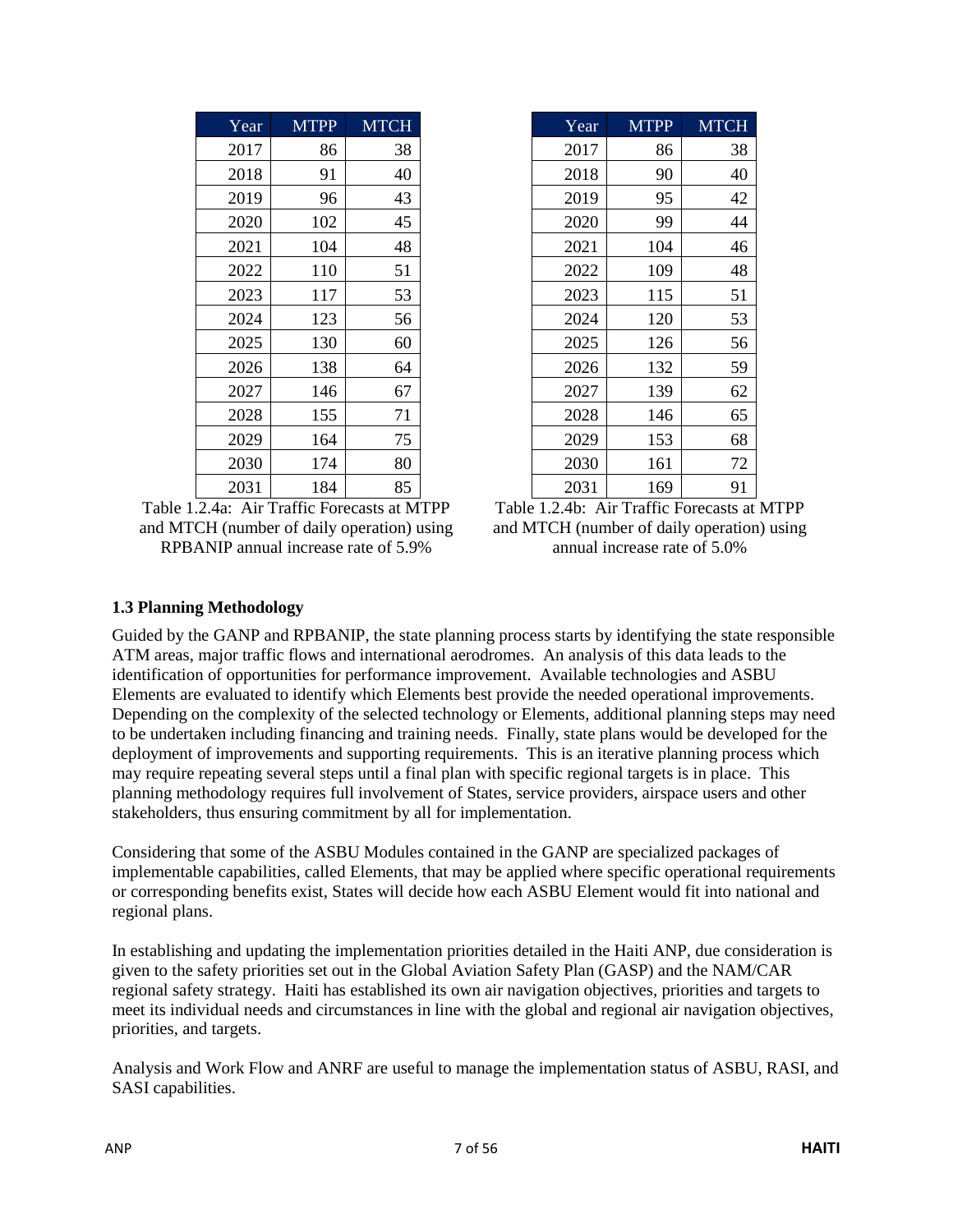#### <span id="page-7-0"></span>1.4.1 Analysis and Work Flow Process

Figure 1.4.1 depicts the workflow for analysing and implementing ASBU Elements. This flow process should be applied to each of the ASBU Elements. If the Element is applicable to an airport, each airport needs to be evaluated through this flow process. This same flow process is applicable to RASI and SASI.

The significance of each step in the workflow as it pertains to regional planning is as follows:

- **Analysis Not Started** The requirement to implement this ASBU Element has not yet been assessed
- **Analysis In Progress** A Need Analysis as to whether or not this ASBU Element is required, is in progress
- **N/A** The ASBU Element is not required
- **Need** The Need Analysis concluded that the ASBU Element is required, but planning for the implementation has not yet begun
- **Planning**  Implementation of this ASBU Element is planned, but not yet started
- **Developing**  Implementation of this ASBU Element is in the development phase, but not yet operational
- **Partially Implemented** Implementation of this ASBU Element is partially completed and/or operational but all planned implementations are not yet complete
- **Implemented** Implementation of this ASBU Element has been completed and/or is fully operational everywhere the need was identified



Figure 1.4.1: Analysis and Work Flow

The Need Analysis of ASBU Elements will identify which ASBU Elements are required. In this context, "required" means that the benefits estimated from the implementation would justify the associated implementation costs, or, the potential safety benefits are deemed to justify the implementation costs.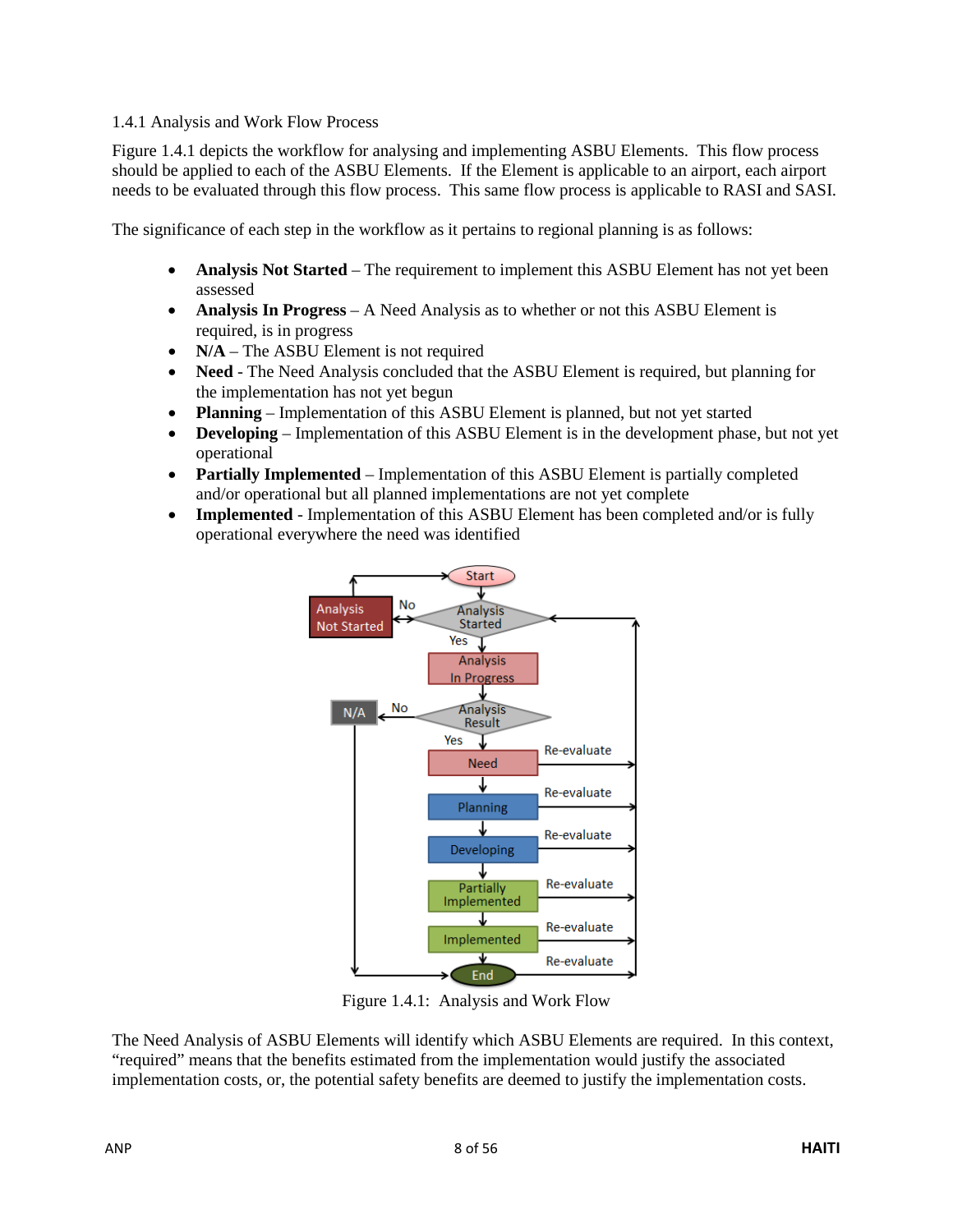The implementation status of ASBU Elements which are not required should be indicated as "N/A", meaning "not applicable".

The analysis and implementation status determined in accordance with the above is reflected in the applicable ANRFs and in the ASBU Implementation Status Tables.

### <span id="page-8-0"></span>1.4.2 Monitoring and Reporting Results

Monitoring and reporting results will be analysed by the Regions, States and the ICAO Secretariat to steer the air navigation improvements, take corrective actions and review the allocated objectives, priorities and targets if needed. The results will also be used by ICAO and aviation partner stakeholders to develop the annual Global Air Navigation Report. The report results will provide an opportunity for the international civil aviation community to compare progress across different ICAO regions in the establishment of air navigation infrastructure and performance-based procedures. The reports will also provide the ICAO Council with detailed annual results on the basis of which tactical adjustments will be made to the performance framework work programme, as well as triennial policy adjustments.

The information provided in the Haiti's ANRFs will be periodically reviewed and updated if subsequent analysis results in a change to the applicability of any ASBU Elements, whether or not they were selected. The explanation of ANRF is provided in Appendix A. The customized Haiti ASBU Air Navigation Reporting Form Template is provided in Appendix B. The RASI and Haiti SASI Air Navigation Reporting Form Templates are provided in Appendix C.

### <span id="page-8-1"></span>**1.5 Problem Identification**

To provide and promote safe and efficient aviation services to the customers, it is important to resolve ongoing challenges that are hindering the mission. It is also important to anticipate and address the potential problems in the future.

## 1.5.1 Existing Problems

The demands for MTPP and MTCH are only expected to increase in the future. The current infrastructure at both airports, notwithstanding upgrades and expansions over the years, does not adequately meet peak capacity demand. The solution requires a huge investment in airport infrastructure. This includes airport terminal development, runway and turning bay reconstruction and rehabilitation, total drainage redevelopment, new control tower and technical block, and continuous modernization of communication, navigation, and surveillance equipment (e.g. Performance Based Navigation procedures (PBN). The formal implementation of Standard Instrument Departure procedures (SIDs) would improve on the safety, efficiency and management of airspace capacity. Interoperability and harmonization are critical to the safe operation of the air traffic and Haiti should dedicate efforts to ensure the best suitable environment for traffic growth which will drive economic and social development.

In addition, airport operations need to be improved by introducing capabilities such as Airport Collaborative Decision Making (ACDM). To support airport operations, having accurate and timely weather and aeronautical information is essential. Information such as aerodrome warnings and wind shear warnings/alerts will increase safety of operations. Securing quality data should also be accomplished by introducing the Quality Management System (QMS) to both weather and aeronautical data.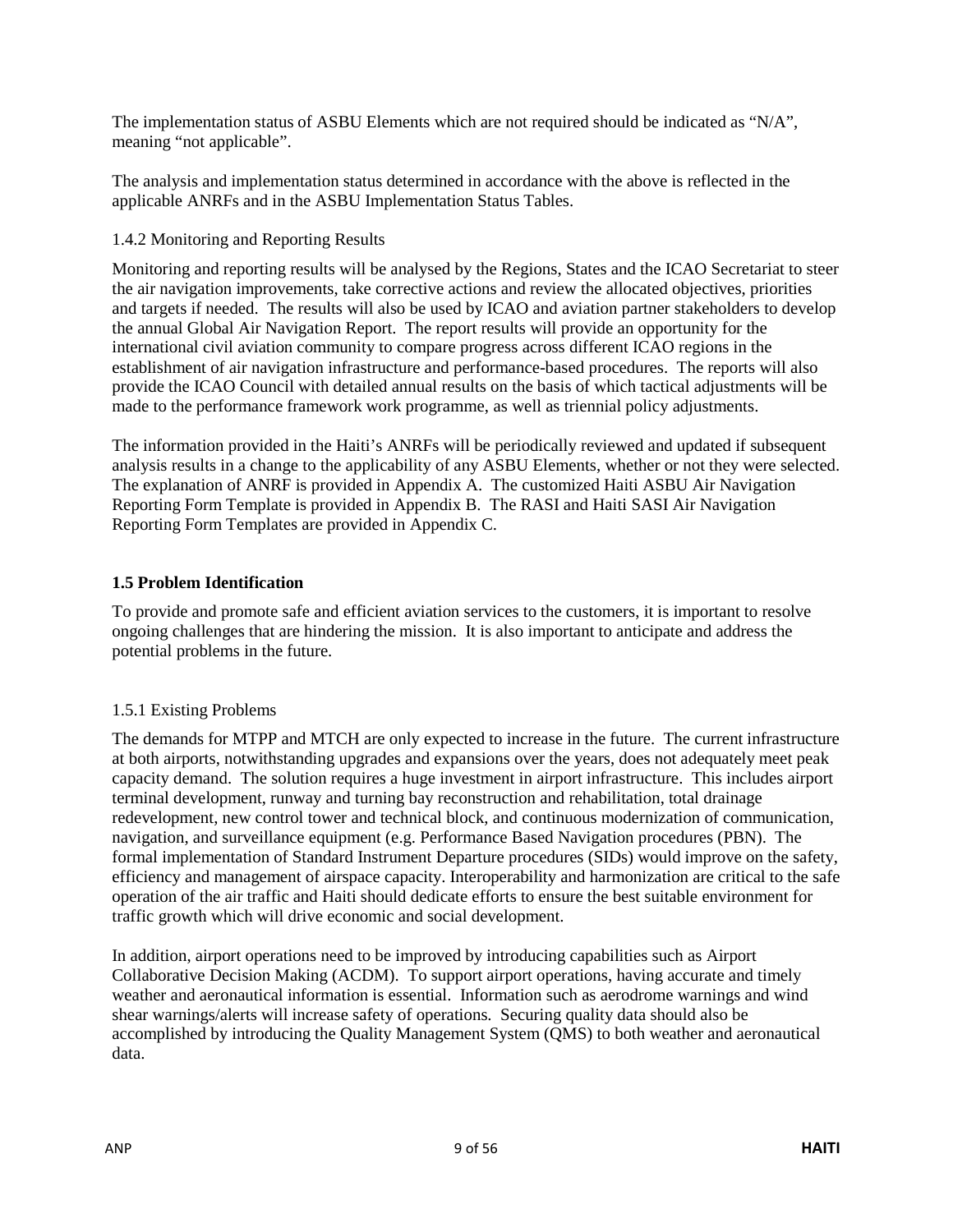A fundamental component which is of critical concern, is the availability of human resource to meet the wide-ranging needs of airport operations. The provision of relevant training for that human resource is paramount. The human resource issues, if not addressed in tandem with the infrastructure and procedure development, could result in deficient service provision and delivery. Human resource acquisition and development must coincide with the infrastructure and procedure development.

#### 1.5.2 Future Problems

Haiti will need to continually remain in pace with technological evolution and aviation system requirements to ensure accessibility, efficiency and capacity, safety and security and environmental protection which are key elements for connectivity.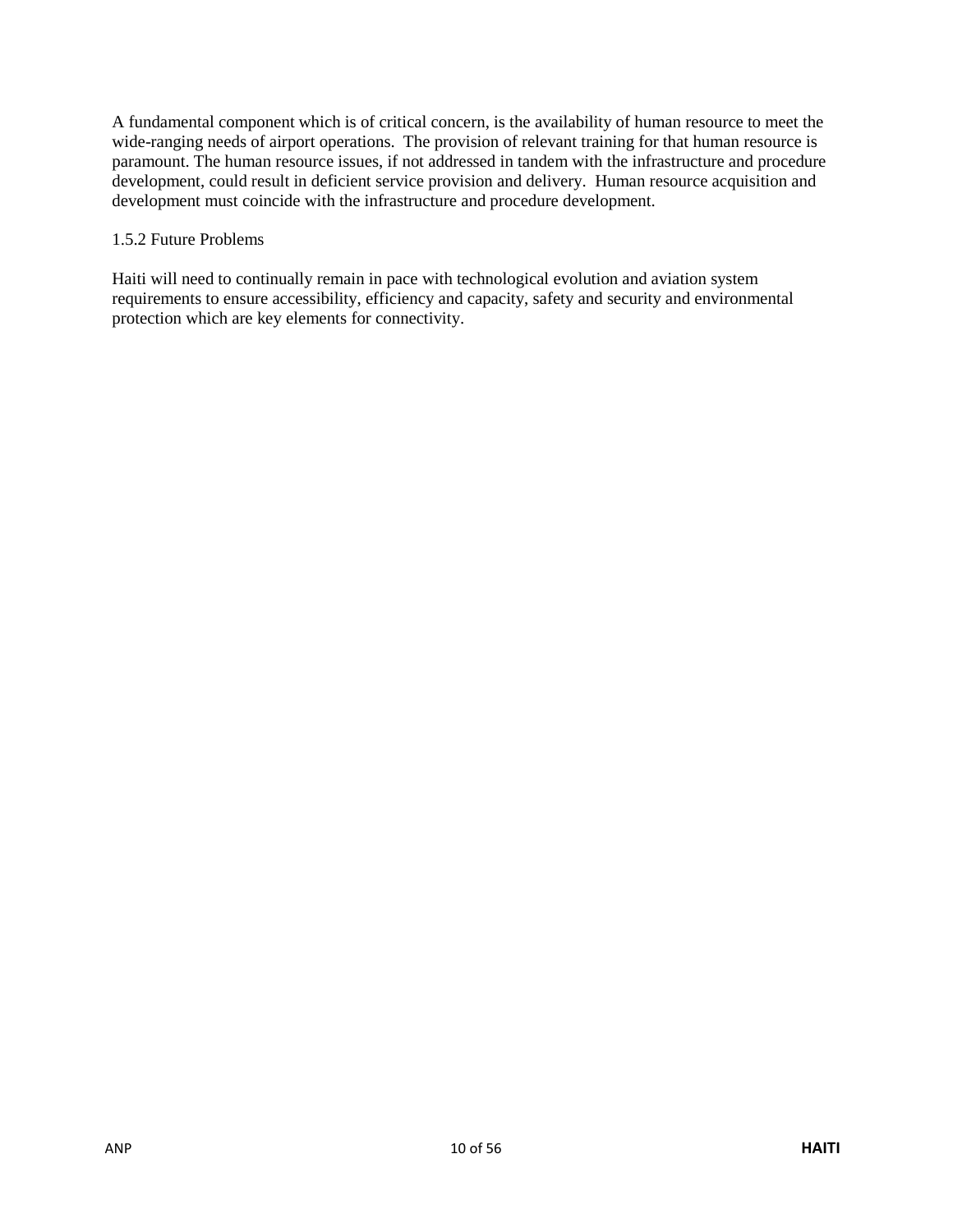### <span id="page-10-0"></span>**2. Haiti's Aviation System Block Upgrade (ASBU) Implementation Status**

The status of ASBU implementation is provided in this section. Though there are Block 0 to Block 4 (B0, B1, B2, and B3), only B0 capacities are ready to be implemented with supporting documents such as standards, procedures, specifications, and training materials. ICAO will provide supporting documents for B1 in 2019, B2 in 2025, and B3 in 2031.

#### <span id="page-10-1"></span>**2.1 ASBU Block 0 Implementation Metrics, Targets, and Status**

ASBU B0 Implementation Targets and Status are presented in this section. OFNAC considers one airport, Port-au-Prince Toussaint Louverture International Airport (MTPP) for airport-oriented Elements because it is more demanding, and both airports have basically the same needs.

#### <span id="page-10-2"></span>2.1.1 ASBU B0 Implementation Metrics and Targets

Table 2.1.1 provides the ASBU B0 Implementation Metrics, Targets, and Progress for each B0 Element.

| <b>Block 0</b><br><b>Modules</b> | <b>Elements</b>                                                                                                                                             | <b>Metrics</b>                                                                                                                                                                                                                                                           | <b>Targets</b>                                                                                                                                                                                    | <b>Status &amp; Remarks</b>      |
|----------------------------------|-------------------------------------------------------------------------------------------------------------------------------------------------------------|--------------------------------------------------------------------------------------------------------------------------------------------------------------------------------------------------------------------------------------------------------------------------|---------------------------------------------------------------------------------------------------------------------------------------------------------------------------------------------------|----------------------------------|
|                                  |                                                                                                                                                             | <b>Performance Improvement Area 1: Airport Operations</b>                                                                                                                                                                                                                |                                                                                                                                                                                                   |                                  |
| <b>ACDM</b>                      | 1. Interconnection<br>between aircraft<br>operator & ANSP<br>systems to share<br>surface operations<br>information                                          | Number of aerodromes to be considered: 1<br>a. Have we assessed the need?<br>Yes or No<br><b>b.</b> How many aerodromes need this capability?<br>None, 1,<br>c. How many aerodromes implemented the<br>capability?<br>None, $1$ ,                                        | <b>B0-ACDM-1 Target 1:</b><br>Assessed in November 2018<br>a. Yes<br>b. 1 MTPP<br><b>B0-ACDM-1 Target 2:</b><br><b>Implement by September</b><br>2019<br>c. 1                                     | Status - Planning                |
|                                  | 2. Interconnection<br>between aircraft<br>operator & airport<br>operator systems to<br>share surface<br>operations<br>information                           | Number of aerodromes to be considered: 1<br>a. Have we assessed the need?<br>Yes or No<br><b>b.</b> How many aerodromes need this capability?<br>None. 1<br>c. How many aerodromes implemented the<br>capability?<br>None, 1,                                            | <b>B0-ACDM-2 Target 1:</b><br>Assess by Nov 2019<br>a. Yes<br>b. 1 MTPP<br><b>B0-ACDM-2 Target 2:</b><br><b>Implement by September</b><br>2019<br>c.1                                             | Status - Planning                |
|                                  | 3. Interconnection<br>between airport<br>operator & ANSP<br>systems to share<br>surface operations<br>information                                           | Number of aerodromes to be considered: 1<br><b>a.</b> Have we assessed the need?<br>Yes or No<br><b>b.</b> How many aerodromes need this capability?<br>None, 1,<br>c. How many aerodromes implemented the<br>capability?<br>None, 1,                                    | B0-ACDM-3 Target 1:<br>Assessed in Nov 2018<br>a. Yes<br>b. 1 (MTPP)<br><b>B0-ACDM-3 Target 2:</b><br>Implemented in July 2015<br>c. 1                                                            | Status - Implemented             |
|                                  | 4. Interconnection<br>between airport<br>operator, aircraft<br>operator & ANSP<br>systems to share<br>surface operations<br>information<br>5. Collaborative | Number of aerodromes to be considered: 1<br>a. Have we assessed the need?<br>Yes or No<br><b>b.</b> How many aerodromes need this capability?<br>None, 1<br>c. How many aerodromes implemented the<br>capability?<br>None, 1<br>Number of aerodromes to be considered: 1 | <b>B0-ACDM-4 Target 1:</b><br>Assessed in Nov 2018<br>a. Yes<br>$\mathbf{b.}$ 1 (MTPP)<br><b>B0-ACDM-4 Target 2:</b><br>Implemented by: December<br>2019<br>c. None<br><b>B0-ACDM-5 Target 1:</b> | Status - Planning<br>Status -N/A |
|                                  | departure queue<br>management                                                                                                                               | a. Have we assessed the need?<br>Yes or No<br><b>b.</b> How many aerodromes need this capability?<br>None or 1<br>c. How many aerodromes implemented the<br>capability?<br>None or 1                                                                                     | Assessed in July 2015<br>a. Yes<br><b>b.</b> None<br><b>B0-ACDM-5 Target 2:</b><br>Implement by: NA<br>c. None                                                                                    |                                  |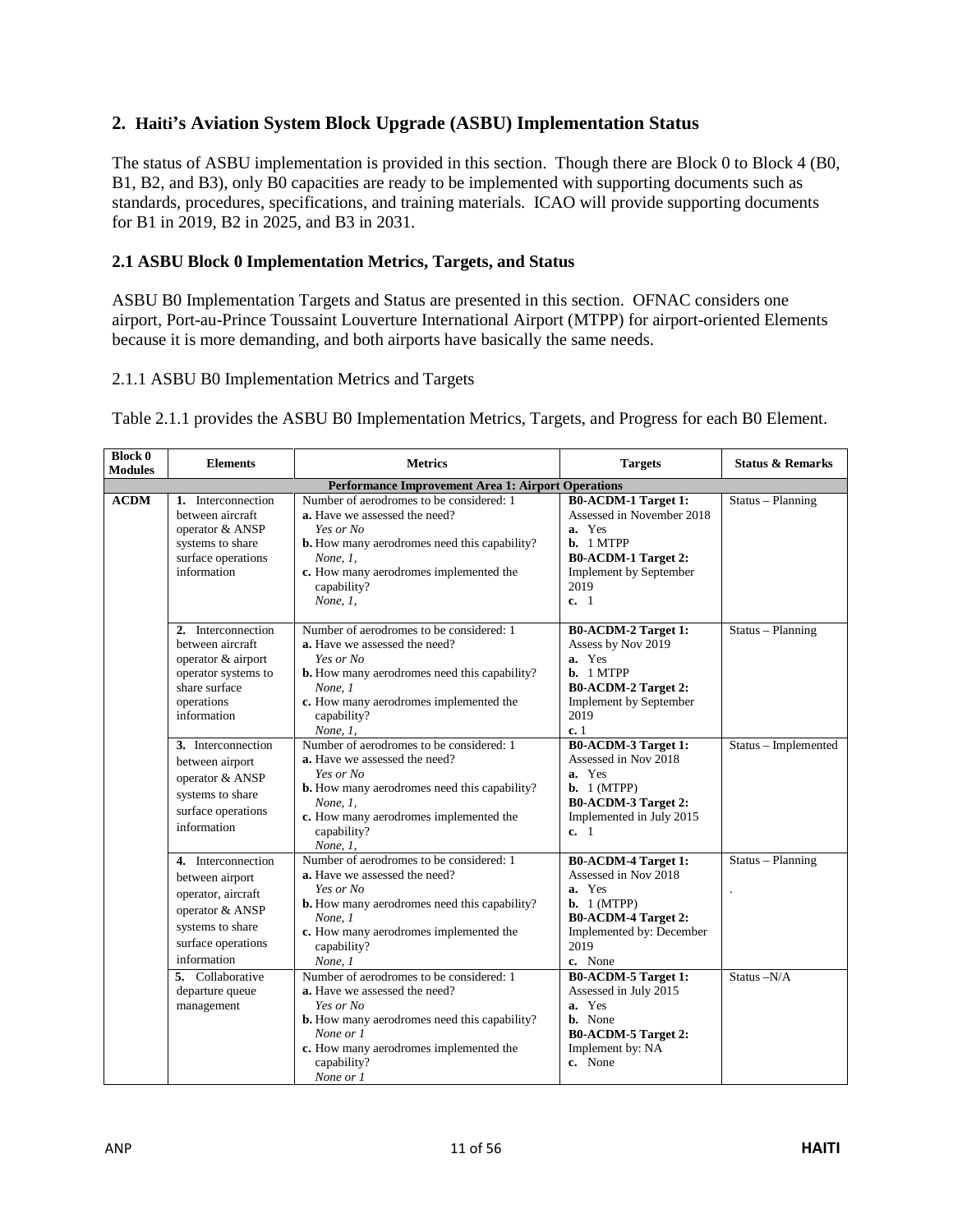| <b>Block 0</b><br><b>Modules</b> | <b>Elements</b>                                                                                | <b>Metrics</b>                                                                                                                                                                                                                          | <b>Targets</b>                                                                                                                                          | <b>Status &amp; Remarks</b> |
|----------------------------------|------------------------------------------------------------------------------------------------|-----------------------------------------------------------------------------------------------------------------------------------------------------------------------------------------------------------------------------------------|---------------------------------------------------------------------------------------------------------------------------------------------------------|-----------------------------|
| <b>APTA</b>                      | 1. PBN approach<br>procedures with<br>vertical guidance to<br><b>LNAV/VNAV</b><br>minima       | Number of aerodromes to be considered: 1<br><b>a.</b> Have we assessed the need?<br>Yes or No<br><b>b.</b> How many aerodromes need this capability?<br>None or 1<br>c. How many aerodromes implemented the<br>capability?<br>None or 1 | <b>B0-APTA-1 Target 1:</b><br>Assessed in Nov 2018<br>a. Yes<br><b>b.</b> $1 (MTPP)$<br><b>B0-APTA-1 Target 2:</b><br>Implemented in March 2015<br>c. 1 | Status – Implemented        |
|                                  | 2. PBN approach<br>procedures with<br>vertical guidance to<br>LPV minima                       | Number of aerodromes to be considered: 1<br>a. Have we assessed the need?<br>Yes or No<br><b>b.</b> How many aerodromes need this capability?<br>None or 1<br>c. How many aerodromes implemented the<br>capability?<br>None or 1        | <b>B0-APTA-2 Target 1:</b><br>Assessed in Nov 2018<br>a. Yes<br><b>b.</b> none<br><b>B0-APTA-2 Target 2:</b><br>Implement by: N/A<br>c. None            | $Status - N/A$              |
|                                  | 3. PBN Approach<br>Procedures without<br>vertical guidance<br>(LP, LNAV minima;<br>using SBAS) | Number of aerodromes to be considered: 1<br><b>a.</b> Have we assessed the need?<br>Yes or No<br><b>b.</b> How many aerodromes need this capability?<br>None or 1<br>c. How many aerodromes implemented the<br>capability?<br>None or 1 | B0-APTA-3. Target 1:<br>Assessed in Sep 2017<br>a. Yes<br><b>b.</b> none<br><b>B0-APTA-3 Target 2:</b><br>Implement by: N/A<br>c. None                  | $Status - N/A$              |
|                                  | 4. GBAS Landing<br>System (GLS)<br>Approach procedures                                         | Number of aerodromes to be considered: 1<br><b>a.</b> Have we assessed the need?<br>Yes or No<br><b>b.</b> How many aerodromes need this capability?<br>None or 1<br>c. How many aerodromes implemented the<br>capability?<br>None or 1 | <b>B0-APTA-4. Target 1:</b><br>Assessed in Sep 2018<br>a. Yes<br><b>b.</b> none<br><b>B0-APTA-4. Target 2:</b><br>Implement by: N/A<br>c. None          | $Status - N/A$              |
| <b>RSEQ</b>                      | 1. AMAN via<br>controlled time of<br>arrival to a reference<br>fix                             | Number of aerodromes to be considered: 1<br>a. Have we assessed the need?<br>Yes or No<br><b>b.</b> How many aerodromes need this capability?<br>None or 1<br>c. How many aerodromes implemented the<br>capability?<br>None or 1        | B0-RSEQ-1. Target 1:<br>Assessed in Dec 2016<br>a. Yes<br><b>b.</b> None<br>B0-RSEQ-1 Target 2:<br>Implement by: $N/A$<br>c. None                       | $Status - N/A$              |
|                                  | 2. Departure<br>management                                                                     | Number of aerodromes to be considered: 1<br><b>a.</b> Have we assessed the need?<br>Yes or No<br><b>b.</b> How many aerodromes need this capability?<br>None or 1<br>c. How many aerodromes implemented the<br>capability?<br>None or 1 | B0-RSEQ-2. Target 1:<br>Assessed in Dec 2016<br>a. Yes<br><b>b.</b> None<br>B0-RSEQ-2. Target 2:<br>Implement by: $N/A$<br>c. None                      | $Status - N/A$              |
|                                  | 3. Departure flow<br>management                                                                | Number of aerodromes to be considered: 1<br><b>a.</b> Have we assessed the need?<br>Yes or No<br><b>b.</b> How many aerodromes need this capability?<br>None or 1<br>c. How many aerodromes implemented the<br>capability?<br>None or 1 | B0-RSEQ-3. Target 1:<br>Assessed in Dec 2016<br>a. Yes<br><b>b.</b> None<br>B0-RSEQ-3. Target 2:<br>Implement by: N/A<br>c. None                        | $Status - N/A$              |
|                                  | 4. Point merge                                                                                 | Number of aerodromes to be considered: 1<br>a. Have we assessed the need?<br>Yes or No<br><b>b.</b> How many aerodromes need this capability?<br>None or 1<br>c. How many aerodromes implemented the<br>capability?<br>None or 1        | B0-RSEQ-4. Target 1:<br>Assessed in Dec 2016<br>a. Yes<br><b>b.</b> None<br>B0-RSEQ-4. Target 2:<br>Implement by: N/A<br>c. None                        | $Status - N/A$              |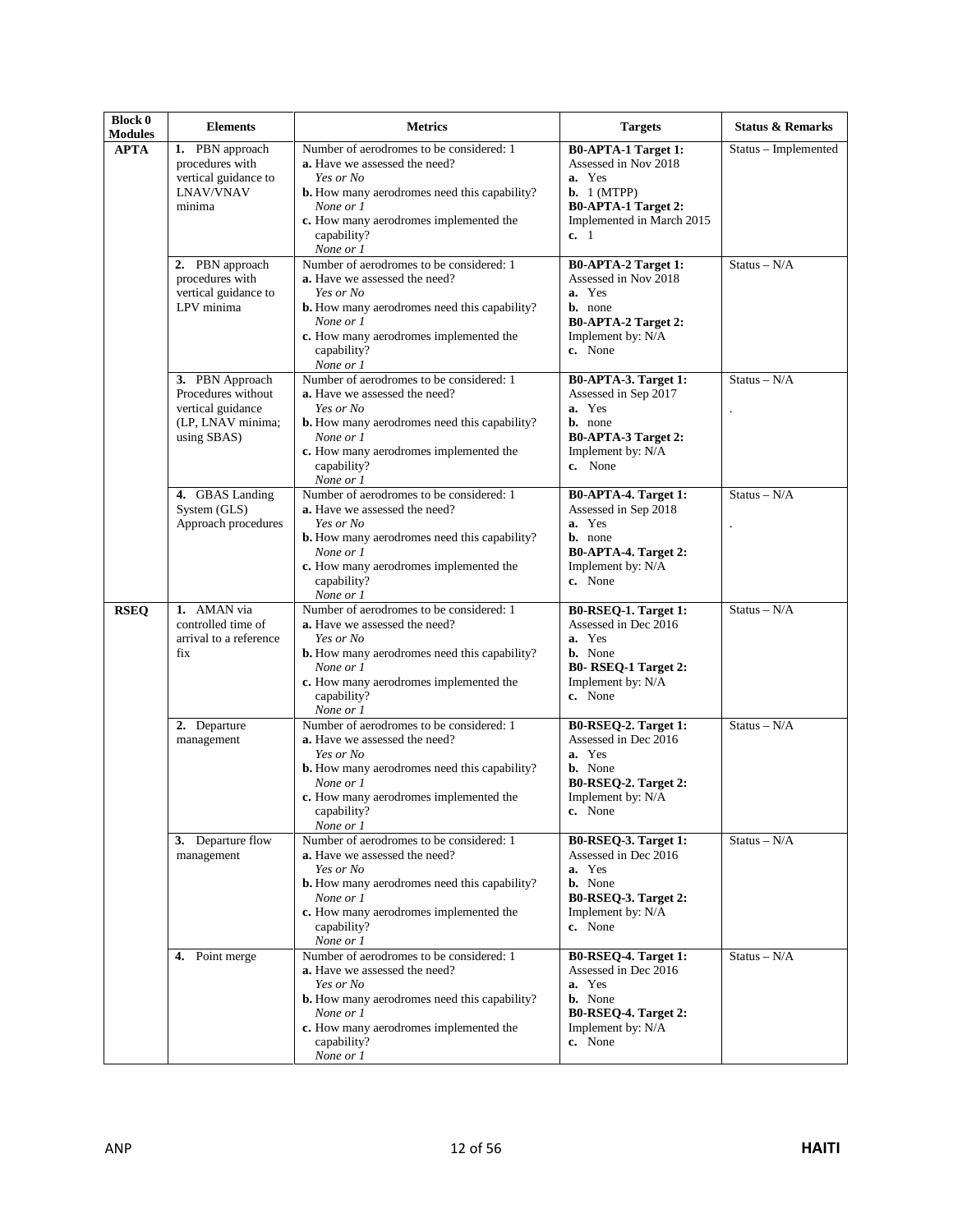| <b>Block 0</b><br><b>Modules</b> | <b>Elements</b>                                                                                                                                                          | <b>Metrics</b>                                                                                                                                                                                                                          | <b>Targets</b>                                                                                                                   | <b>Status &amp; Remarks</b> |
|----------------------------------|--------------------------------------------------------------------------------------------------------------------------------------------------------------------------|-----------------------------------------------------------------------------------------------------------------------------------------------------------------------------------------------------------------------------------------|----------------------------------------------------------------------------------------------------------------------------------|-----------------------------|
| <b>SURF</b>                      | 1. A-SMGCS with<br>at least one<br>cooperative surface<br>surveillance system                                                                                            | Number of aerodromes to be considered: 1<br><b>a.</b> Have we assessed the need?<br>Yes or No<br><b>b.</b> How many aerodromes need this capability?<br>None or 1<br>c. How many aerodromes implemented the<br>capability?<br>None or 1 | B0-SURF-1. Target 1:<br>Assessed in Dec 2016<br>a. Yes<br><b>b.</b> None<br>B0-SURF-1. Target 2:<br>Implement by: N/A<br>c. None | $Status - N/A$              |
|                                  | 2. Including ADS-B<br>APT as an element of<br>A-SMGCS                                                                                                                    | Number of aerodromes to be considered: 1<br>a. Have we assessed the need?<br>Yes or No<br><b>b.</b> How many aerodromes need this capability?<br>None or 1<br>c. How many aerodromes implemented the<br>capability?<br>None or 1        | B0-SURF-2. Target 1:<br>Assessed in Dec 2016<br>a. Yes<br><b>b.</b> None<br>B0-SURF-2. Target 2:<br>Implement by: N/A<br>c. None | $Status - N/A$              |
|                                  | 3. A-SMGCS<br>alerting with flight<br>identification<br>information                                                                                                      | Number of aerodromes to be considered: 1<br><b>a.</b> Have we assessed the need?<br>Yes or No<br><b>b.</b> How many aerodromes need this capability?<br>None or 1<br>c. How many aerodromes implemented the<br>capability?<br>None or 1 | B0-SURF-3. Target 1:<br>Assessed in Dec 2016<br>a. Yes<br><b>b.</b> None<br>B0-SURF-3. Target 2:<br>c. $N/A$                     | $Status - N/A$              |
|                                  | 4. EVS for taxi<br>operations                                                                                                                                            | Number of aerodromes to be considered: 1<br><b>a.</b> Have we assessed the need?<br>Yes or No<br><b>b.</b> How many aerodromes need this capability?<br>None or 1<br>c. How many aerodromes implemented the<br>capability?<br>None or 1 | B0-SURF-4. Target 1:<br>Assessed in Dec 2016<br>a. Yes<br><b>b.</b> None<br>B0-SURF-4. Target 2:<br>c. $N/A$                     | $Status - N/A$              |
|                                  | 5. Airport vehicles<br>equipped with<br>transponders                                                                                                                     | Number of aerodromes to be considered: 1<br>a. Have we assessed the need?<br>Yes or No<br><b>b.</b> How many aerodromes need this capability?<br>None or 1<br>c. How many aerodromes implemented the<br>capability?<br>None or 1        | B0-SURF-5. Target 1:<br>Assessed in Dec 2016<br>a. Yes<br><b>b.</b> None<br>B0-SURF-5. Target 2:<br>c. $N/A$                     | $Status - N/A$              |
| <b>WAKE</b>                      | 1. New PANS-<br>ATM wake<br>turbulence categories<br>and separation<br>minima                                                                                            | Number of aerodromes to be considered: 1<br><b>a.</b> Have we assessed the need?<br>Yes or No<br><b>b.</b> How many aerodromes need this capability?<br>None or 1<br>c. How many aerodromes implemented the<br>capability?<br>None or 1 | <b>B0-WAKE-1. Target 1:</b><br>Assessed in Dec 2016<br>a. Yes<br><b>b.</b> None<br>B0-WAKE-1. Target 2:<br>c. $N/A$              | $Status - N/A$              |
|                                  | 2. Dependent<br>diagonal paired<br>approach procedures<br>for parallel runways<br>with centrelines<br>spaced less than 760<br>meters $(2,500$ feet)<br>apart             | Number of aerodromes to be considered: 1<br>a. Have we assessed the need?<br>Yes or No<br><b>b.</b> How many aerodromes need this capability?<br>None or 1<br>c. How many aerodromes implemented the<br>capability?<br>None or 1        | <b>B0-WAKE-2. Target 1:</b><br>Assessed in Dec 2016<br>a. Yes<br><b>b.</b> None<br>B0-WAKE-2. Target 2:<br>c. $N/A$              | $Status - N/A$              |
|                                  | 3. Wake<br>independent<br>departure and arrival<br>procedures for<br>parallel runways with<br>centrelines spaced<br>less than 760 meters<br>$(2,500 \text{ feet})$ apart | Number of aerodromes to be considered: 1<br>a. Have we assessed the need?<br>Yes or No<br><b>b.</b> How many aerodromes need this capability?<br>None or 1<br>c. How many aerodromes implemented the<br>capability?<br>None or 1        | B0-WAKE-3. Target 1:<br>Assessed in Dec 2016<br>a. Yes<br><b>b.</b> None<br>B0-WAKE-3. Target 2:<br>c. $N/A$                     | $Status - N/A$              |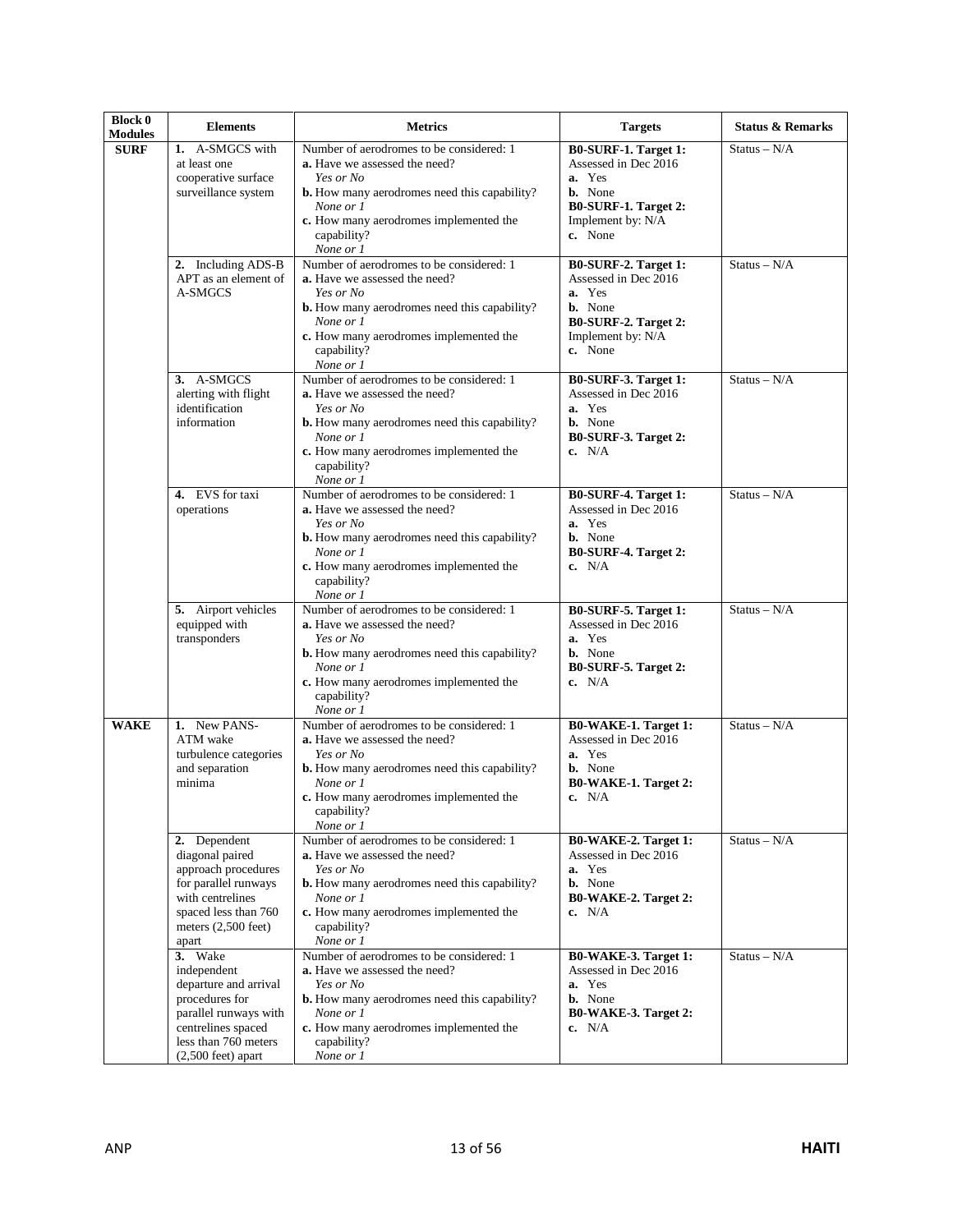| <b>Block 0</b><br><b>Modules</b> | <b>Elements</b>                                                                                                                                                             | <b>Metrics</b>                                                                                                                                                                                                                          | <b>Targets</b>                                                                                                                                         | <b>Status &amp; Remarks</b>                                                    |
|----------------------------------|-----------------------------------------------------------------------------------------------------------------------------------------------------------------------------|-----------------------------------------------------------------------------------------------------------------------------------------------------------------------------------------------------------------------------------------|--------------------------------------------------------------------------------------------------------------------------------------------------------|--------------------------------------------------------------------------------|
|                                  | 4. Wake turbulence<br>mitigation for<br>departures<br>procedures for<br>parallel runways with<br>centrelines spaced<br>less than 760 meters<br>$(2,500 \text{ feet})$ apart | Number of aerodromes to be considered: 1<br><b>a.</b> Have we assessed the need?<br>Yes or No<br><b>b.</b> How many aerodromes need this capability?<br>None or 1<br>c. How many aerodromes implemented the<br>capability?<br>None or 1 | B0-WAKE-4. Target 1:<br>Assessed in Dec 2016<br>a. Yes<br><b>b.</b> None<br>B0-WAKE-4. Target 2:<br>c. $N/A$                                           | $Status - N/A$                                                                 |
|                                  | $5.6$ wake<br>turbulence categories<br>and separation<br>minima                                                                                                             | Number of aerodromes to be considered: 1<br>a. Have we assessed the need?<br>Yes or No<br><b>b.</b> How many aerodromes need this capability?<br>None or 1<br>c. How many aerodromes implemented the<br>capability?<br>None or 1        | B0-WAKE-5. Target 1:<br>Assessed in Dec 2016<br>a. Yes<br><b>b.</b> None<br>B0-WAKE-5. Target 2:<br>c. $N/A$                                           | Status – $N/A$                                                                 |
|                                  |                                                                                                                                                                             | Performance Improvement Area 2: Globally Interoperable Systems and Data                                                                                                                                                                 |                                                                                                                                                        |                                                                                |
| <b>AMET</b>                      | 1. WAFS                                                                                                                                                                     | a. Have we assessed the need?<br>Yes or No<br><b>b.</b> Do we need this capability?<br>Yes or No<br>c. Have we implemented the capability?<br>Yes or No                                                                                 | B0-AMET-1. Target 1:<br>Assessed in Dec 2016<br>a. Yes<br><b>b.</b> Yes<br>B0-AMET-1.Target 2:<br>Implemented in Jan 2015<br>c. Yes                    | Status - Implemented                                                           |
|                                  | 2. IAVW                                                                                                                                                                     | a. Have we assessed the need?<br>Yes or No<br><b>b.</b> Do we need this capability?<br>Yes or No<br>c. Have we implemented the capability?<br>Yes or No                                                                                 | B0-AMET-2. Target 1:<br>Assessed in Dec 2016<br>a. Yes<br>b. Yes<br><b>B0-AMET-2. Target 2:</b><br>Implemented in Jan 2015<br>c. Yes                   | Status - Partially<br>implemented<br>In the process of<br>formalizing protocol |
|                                  | 3. TCAC forecasts                                                                                                                                                           | a. Have we assessed the need?<br>Yes or No<br><b>b.</b> Do we need this capability?<br>Yes or No<br>c. Have we implemented the capability?<br>Yes or No                                                                                 | B0-AMET-3. Target 1:<br>Assessed in Dec 2016<br>a. Yes<br><b>b.</b> Yes<br>B0-AMET-3.Target 2:<br>Implemented in Jan 2015<br>c. Yes                    | Status - Implemented                                                           |
|                                  | 4. Aerodrome<br>warnings                                                                                                                                                    | Number of aerodromes to be considered: 1<br>a. Have we assessed the need?<br>Yes or No<br><b>b.</b> How many aerodromes need this capability?<br>None or 1<br>c. How many aerodromes implemented the<br>capability?<br>None or 1        | <b>B0-AMET-4. Target 1:</b><br>Assessed in Dec 2016<br>a. Yes<br><b>b.</b> $1 (MTPP)$<br><b>B0-AMET-4.Target 2:</b><br>Implemented in Jan 2015<br>c. 1 | Status - Implemented                                                           |
|                                  | <b>5.</b> Wind shear<br>warnings and alerts                                                                                                                                 | Number of aerodromes to be considered: 1<br><b>a.</b> Have we assessed the need?<br>Yes or No<br><b>b.</b> How many aerodromes need this capability?<br>None or 1<br>c. How many aerodromes implemented the<br>capability?<br>None or 1 | <b>B0-AMET-5. Target 1:</b><br>Assessed in Dec 2016<br>a. Yes<br><b>b.</b> $1 (MTPP)$<br>B0-AMET-5. Target 2:<br>Implement by Dec 2020<br>c. 1         | Status - Planning                                                              |
|                                  | 6. SIGMET                                                                                                                                                                   | a. Have we assessed the need?<br>Yes or No<br><b>b.</b> Do we need this capability?<br>Yes or No<br>c. Have we implemented the capability?<br>Yes or No                                                                                 | B0-AMET-6. Target 1:<br>Assessed in Dec 2016<br>a. Yes<br>b. Yes<br>B0-AMET-6. Target 2:<br>Implemented in Mar 2015<br>c. Yes                          | Status - Implemented                                                           |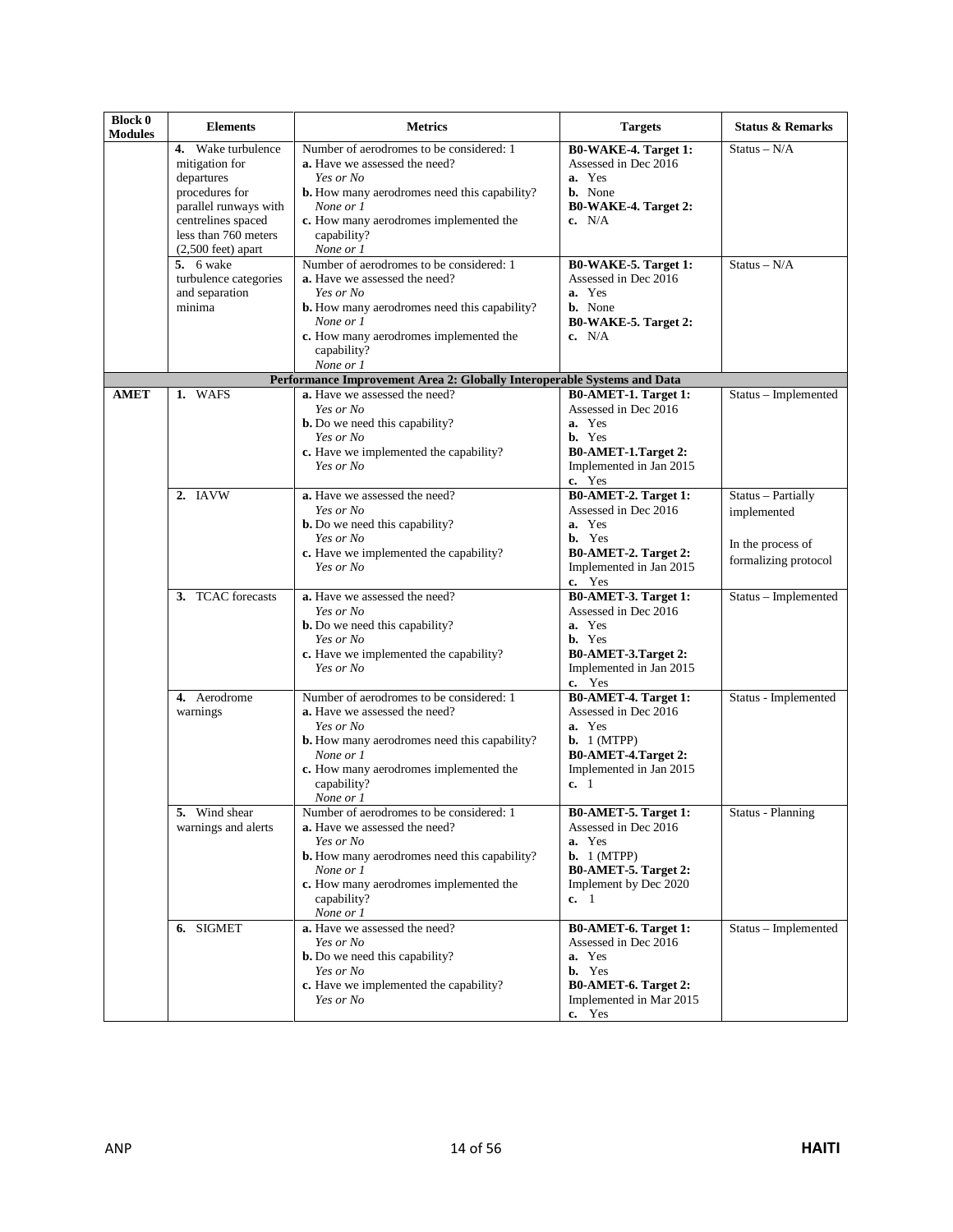| <b>Block 0</b><br><b>Modules</b> | <b>Elements</b>                                                   | <b>Metrics</b>                                                                                                                                                                                                                          | <b>Targets</b>                                                                                                                                       | <b>Status &amp; Remarks</b> |
|----------------------------------|-------------------------------------------------------------------|-----------------------------------------------------------------------------------------------------------------------------------------------------------------------------------------------------------------------------------------|------------------------------------------------------------------------------------------------------------------------------------------------------|-----------------------------|
|                                  | 7. Other OPMET<br>information<br>(METAR, SPECI<br>and/or TAF)     | Number of aerodromes to be considered: 1<br><b>a.</b> Have we assessed the need?<br>Yes or No<br><b>b.</b> How many aerodromes need this capability?<br>None or 1<br>c. How many aerodromes implemented the<br>capability?<br>None or 1 | B0-AMET-7. Target 1:<br>Assessed in Dec 2016<br>a. Yes<br>$b. 1$<br>B0-AMET-7. Target 2:<br>Implemented in Jan 2000<br>c. 1                          | Status - Implemented        |
|                                  | 8. QMS for MET                                                    | a. Have we assessed the need?<br>Yes or No<br><b>b.</b> Do we need this capability?<br>Yes or No<br>c. Have we implemented the capability?<br>Yes or No                                                                                 | B0-AMET-8. Target 1:<br>Assessed in Dec 2016<br>a. Yes<br><b>b.</b> Yes<br>B0-AMET-8. Target 2:<br>Implement by Dec 2020<br>c. No                    | Status - Planning           |
| <b>DATM</b>                      | 1. Aeronautical<br>Information<br><b>Exchange Model</b><br>(AIXM) | a. Have we assessed the need?<br>Yes or No<br><b>b.</b> Do we need this capability?<br>Yes or No<br>c. Have we implemented the capability?<br>Yes or No                                                                                 | B0-DATM-1. Target 1:<br>Assess by Dec 2017<br>a. Yes<br><b>b.</b> Yes<br><b>B0-DATM-1. Target 2:</b><br>Implement July 2020<br>c. No                 | Status - Planning           |
|                                  | 2. eAIP                                                           | a. Have we assessed the need?<br>Yes or No<br><b>b.</b> Do we need this capability?<br>Yes or No<br>c. Have we implemented the capability?<br>Yes or No                                                                                 | B0-DATM-2. Target 1:<br>Assessed in Dec 2016<br>a. Yes<br><b>b.</b> Yes<br>B0-DATM-2. Target 2:<br>Implement by Jun 2020<br>c. No                    | Status - Planning           |
|                                  | 3. Digital NOTAM                                                  | a. Have we assessed the need?<br>Yes or No<br><b>b.</b> Do we need this capability?<br>Yes or No<br>c. Have we implemented the capability?<br>Yes or No                                                                                 | B0-DATM-3. Target 1:<br>Assessed in Dec 2016<br>a. Yes<br><b>b.</b> Yes<br>B0-DATM-3. Target 2:<br>Implement by Jul 2020<br>c. No                    | <b>Status - Planning</b>    |
|                                  | 4. eTOD                                                           | Number of aerodromes to be considered: 1<br><b>a.</b> Have we assessed the need?<br>Yes or No<br><b>b.</b> How many aerodromes need this capability?<br>None or 1<br>c. How many aerodromes implemented the<br>capability?<br>None or 1 | <b>B0-DATM-4. Target 1:</b><br>Assessed in Dec 2016<br>a. Yes<br>$\mathbf{b}$ , 1<br><b>B0-DATM-4. Target 2:</b><br>Implement by Jul 2020<br>c. None | <b>Status - Planning</b>    |
|                                  | 5. WGS-84                                                         | a. Have we assessed the need?<br>Yes or No<br><b>b.</b> Do we need this capability?<br>Yes or No<br>c. Have we implemented the capability?<br>Yes or No                                                                                 | B0-DATM-5. Target 1:<br>Assessed in Dec 2016<br>a. Yes<br><b>b.</b> Yes<br>B0-DATM-5. Target 2:<br>Implemented in Jan 2015<br>c. Yes                 | Status - Implemented        |
|                                  | 6. OMS for AIM                                                    | a. Have we assessed the need?<br>Yes or No<br><b>b.</b> Do we need this capability?<br>Yes or No<br>c. Have we implemented the capability?<br>Yes or No                                                                                 | B0-DATM-6. Target 1:<br>Assessed in Dec 2016<br>a. Yes<br><b>b.</b> Yes<br><b>B0-DATM-6. Target 2:</b><br>Implement by Dec 2020<br><b>a.</b> No      | Status - Planning           |
| <b>FICE</b>                      | 1. AIDC to provide<br>initial flight data to<br>adjacent ATSUs    | a. Have we assessed the need?<br>Yes or No<br><b>b.</b> Do we need this capability?<br>Yes or No<br>c. Have we implemented the capability?<br>Yes or No                                                                                 | B0-FICE-1. Target 1:<br>Assessed in Dec 2016<br>a. Yes<br><b>b.</b> Yes<br><b>B0-FICE-1. Target 2:</b><br>Implement by Dec 2020<br>c. No             | Status - planning           |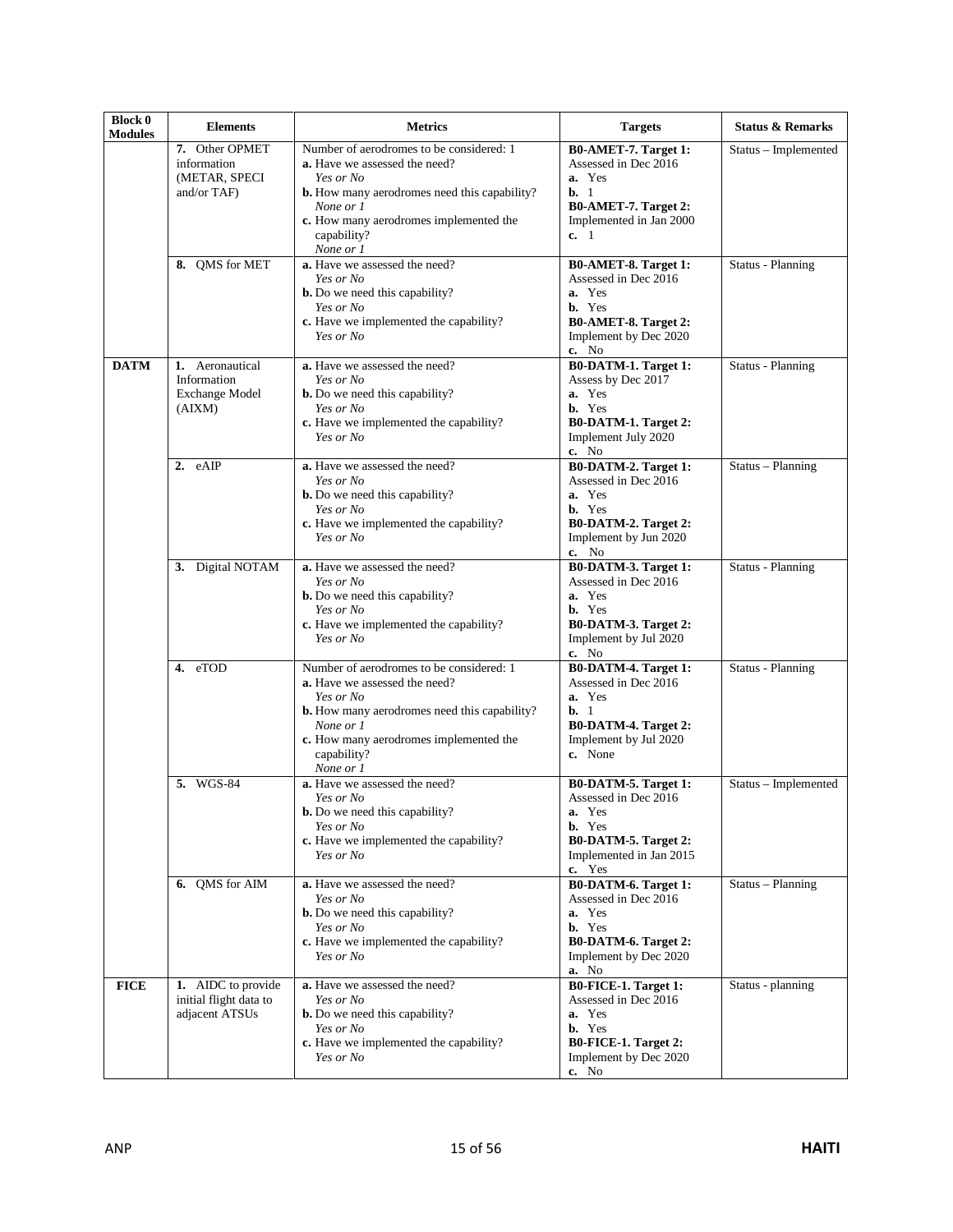| <b>Block 0</b><br><b>Modules</b> | <b>Elements</b>                                                                 | <b>Metrics</b>                                                                                                                                          | <b>Targets</b>                                                                                                                           | <b>Status &amp; Remarks</b>      |
|----------------------------------|---------------------------------------------------------------------------------|---------------------------------------------------------------------------------------------------------------------------------------------------------|------------------------------------------------------------------------------------------------------------------------------------------|----------------------------------|
|                                  | 2. AIDC to update<br>previously<br>coordinated flight<br>data                   | a. Have we assessed the need?<br>Yes or No<br><b>b.</b> Do we need this capability?<br>Yes or No                                                        | B0-FICE-2. Target 1:<br>Assessed in Dec 2016<br>a. Yes<br><b>b.</b> Yes                                                                  | Status - Planning                |
|                                  |                                                                                 | c. Have we implemented the capability?<br>Yes or No                                                                                                     | B0-FICE-2. Target 2:<br>Implement by Dec 2020<br>c. No                                                                                   |                                  |
|                                  | 3. AIDC for control<br>transfer                                                 | a. Have we assessed the need?<br>Yes or No<br><b>b.</b> Do we need this capability?                                                                     | B0-FICE-3. Target 1:<br>Assessed in Dec 2016<br>a. Yes                                                                                   | <b>Status - Planning</b>         |
|                                  |                                                                                 | Yes or No<br>c. Have we implemented the capability?<br>Yes or No                                                                                        | b. Yes<br>B0-FICE-3. Target 2:<br>Implement by Dec2020<br>c. Nn                                                                          |                                  |
|                                  | 4. AIDC to transfer<br>CPDLC logon<br>information to the<br>Next Data Authority | a. Have we assessed the need?<br>Yes or No<br><b>b.</b> Do we need this capability?<br>Yes or No<br>c. Have we implemented the capability?              | <b>B0-FICE-4. Target 1:</b><br>Assessed in Dec 2016<br>a. Yes<br>b. No<br>B0-FICE-4. Target 2:                                           | Status - N/A                     |
|                                  |                                                                                 | Yes or No<br>Performance Improvement Area 3: Optimum Capacity and Flexible Flights                                                                      | c. $N/A$                                                                                                                                 |                                  |
| <b>ACAS</b>                      | 1. ACAS II (TCAS<br>version $7.1$ )                                             | a. Have we assessed the need?<br>Yes or No<br><b>b.</b> Do we need this capability?<br>Yes or No<br>c. Have we implemented the capability?<br>Yes or No | B0-ACAS-1. Target 1:<br>Assess by Dec 2019<br>a. No<br>b. TBD<br>B0-ACAS-1. Target 2:<br>Implement by TBD                                | Status - Analysis in<br>progress |
|                                  | 2. Auto Pilot/Flight<br>Director (AP/FD)<br><b>TCAS</b>                         | a. Have we assessed the need?<br>Yes or No<br><b>b.</b> Do we need this capability?<br>Yes or No<br>c. Have we implemented the capability?<br>Yes or No | c. No<br>B0-ACAS-2. Target 1:<br>Assess by Dec 2019<br>a. No<br>b. TBD<br>B0-ACAS-2. Target 2:<br>Implement by TBD<br>c. No              | Status - Analysis in<br>progress |
|                                  | 3. TCAS Alert<br>Prevention (TCAP)                                              | a. Have we assessed the need?<br>Yes or No<br><b>b.</b> Do we need this capability?<br>Yes or No<br>c. Have we implemented the capability?<br>Yes or No | B0-ACAS-3. Target 1:<br>Assess by Dec 2019<br>a. No<br>b. TBD<br>B0-ACAS-3. Target 2:<br>Implement by TBD<br>c. No                       | Status - Analysis in<br>progress |
| <b>ASEP</b>                      | 1. ATSA-AIRB                                                                    | a. Have we assessed the need?<br>Yes or No<br><b>b.</b> Do we need this capability?<br>Yes or No<br>c. Have we implemented the capability?<br>Yes or No | B0-ASEP-1. Target 1:<br>Assess by Dec 2019<br>a. No<br>b. TBD<br>B0-ASEP-1. Target 2:<br>Implement by TBD<br>c. No                       | Status - Analysis in<br>progress |
|                                  | 2. ATSA-VSA                                                                     | a. Have we assessed the need?<br>Yes or No<br><b>b.</b> Do we need this capability?<br>Yes or No<br>c. Have we implemented the capability?<br>Yes or No | <b>B0-ASEP-2. Target 1:</b><br>Assess by Dec 2019<br>a. No<br>b. TBD<br>B0-ASEP-2. Target 2:<br>Implement by: TBD<br>c. $N/A$            | Status - Analysis in<br>progress |
| <b>ASUR</b>                      | $1.$ ADS-B                                                                      | a. Have we assessed the need?<br>Yes or No<br><b>b.</b> Do we need this capability?<br>Yes or No<br>c. Have we implemented the capability?<br>Yes or No | <b>B0-ASUR-1. Target 1:</b><br>Assessed in Dec 2016<br>a. Yes<br><b>b.</b> Yes<br>B0-ASUR-1. Target 2:<br>Implement by Jul 2020<br>c. No | Status – Developing              |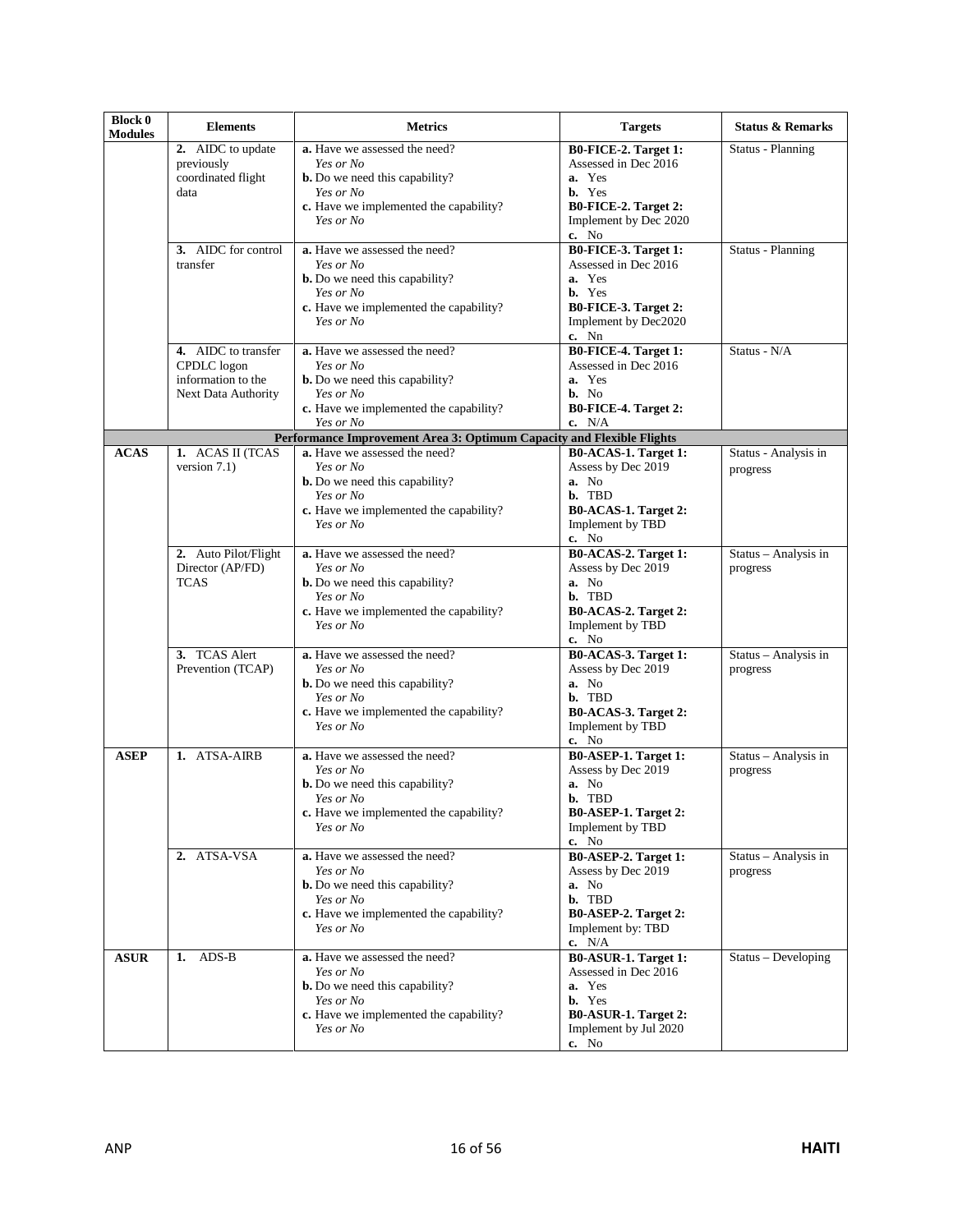| <b>Block 0</b><br><b>Modules</b> | <b>Elements</b>                                                             | <b>Metrics</b>                                                                                                                                                 | <b>Targets</b>                                                                                                                       | <b>Status &amp; Remarks</b> |
|----------------------------------|-----------------------------------------------------------------------------|----------------------------------------------------------------------------------------------------------------------------------------------------------------|--------------------------------------------------------------------------------------------------------------------------------------|-----------------------------|
|                                  | 2. Multilateration<br>(MLAT)                                                | Number of aerodromes to be considered: 1<br>a. Have we assessed the need?                                                                                      | B0-ASUR-2. Target 1<br>Assessed in Dec 2016:<br>a. Yes                                                                               | Status - Developing         |
|                                  |                                                                             | Yes or No<br><b>b.</b> How many aerodromes need this capability?<br>None or 1<br>c. How many aerodromes implemented the<br>capability?<br>None or 1            | $b. 1$<br>B0-ASUR-2. Target 2:<br>Implement by:2020<br>c. None                                                                       |                             |
| <b>FRTO</b>                      | 1. CDM<br>incorporated into<br>airspace planning                            | a. Have we assessed the need?<br>Yes or No<br><b>b.</b> Do we need this capability?<br>Yes or No<br>c. Have we implemented the capability?<br>Yes or No        | B0-FRTO-1. Target 1:<br>Assessed in Dec 2016<br>a. Yes<br><b>b.</b> Yes<br>B0-FRTO-1. Target 2:<br>Implement by: Jul 2020<br>c. None | Status - Developing         |
|                                  | 2. Flexible Use of<br>Airspace (FUA)                                        | a. Have we assessed the need?<br>Yes or No<br><b>b.</b> Do we need this capability?<br>Yes or No<br>c. Have we implemented the capability?<br>Yes or No        | B0-FRTO-2. Target 1:<br>Assessed in Dec 2016<br>a. Yes<br>b. Yes<br>B0-FRTO-2. Target 2:<br>Implement by: Jul 2020<br>c. No          | Status - Developing         |
|                                  | 3. Flexible route<br>systems                                                | a. Have we assessed the need?<br>Yes or No<br><b>b.</b> Do we need this capability?<br>Yes or No<br>c. Have we implemented the capability?<br>Yes or No        | B0-FRTO-3. Target 1<br>Assessed in Dec 2016<br>a. Yes<br>b. No<br>B0-FRTO-3. Target 2:<br>Implement by Jul 2020<br>c. No             | Status - Developing         |
|                                  | 4. CPDLC used to<br>request and receive<br>re-route clearances              | a. Have we assessed the need?<br>Yes or No<br><b>b.</b> Do we need this capability?<br>Yes or No<br>c. Have we implemented the capability?<br>Yes or No        | B0-FRTO-4. Target 1:<br>Assessed in Dec 2016<br>a. Yes<br>b. No<br>B0-FRTO-4. Target 2:<br>c. $N/A$                                  | Status - N/A                |
| <b>NOPS</b>                      | 1. Sharing<br>prediction of traffic<br>load for next day                    | a. Have we assessed the need?<br>Yes or No<br><b>b.</b> Do we need this capability?<br>Yes or No<br>c. Have we implemented the capability?<br>Yes or No        | B0-NOPS-1. Target 1:<br>Assessed in Sep 2017<br>a. Yes<br><b>b.</b> Yes<br>B0-NOPS-1. Target 2:<br>Implement by Dec 2020<br>c. No    | Status - Developing         |
|                                  | 2. Proposing<br>alternative routings<br>to avoid or minimize<br>ATFM delays | a. Have we assessed the need?<br>Yes or No<br><b>b.</b> Do we need this capability?<br>Yes or No<br>c. Have we implemented the capability?<br>Yes or No        | B0-NOPS-2. Target 1:<br>Assessed in Sep 2017<br>Yes<br>a.<br>b. No<br>B0-NOPS-2. Target 2:<br>c. $N/A$                               | Status - N/A                |
| <b>OPFL</b>                      | 1. ITP using ADS-B                                                          | a. Have we assessed the need?<br>Yes or No<br><b>b.</b> Do we need this capability?<br>Yes or No<br>c. Have we implemented the capability?<br><i>Yes or No</i> | B0-OFTL-1. Target 1:<br>Assessed in Dec 2016<br>a. Yes<br>b. No<br>B0-OFTL-1. Target 2:<br>c. $N/A$                                  | Status - N/A                |
| <b>SNET</b>                      | 1. Short Term<br><b>Conflict Alert</b><br>(STCA)                            | a. Have we assessed the need?<br>Yes or No<br><b>b.</b> Do we need this capability?<br>Yes or No<br>c. Have we implemented the capability?<br>Yes or No        | B0-SNET-1. Target 1:<br>Assessed in Dec 2016<br>a. Yes<br><b>b.</b> Yes<br>B0-SNET-1. Target 2:<br>Implement by: Jul 2020<br>c. No   | Status -Developing          |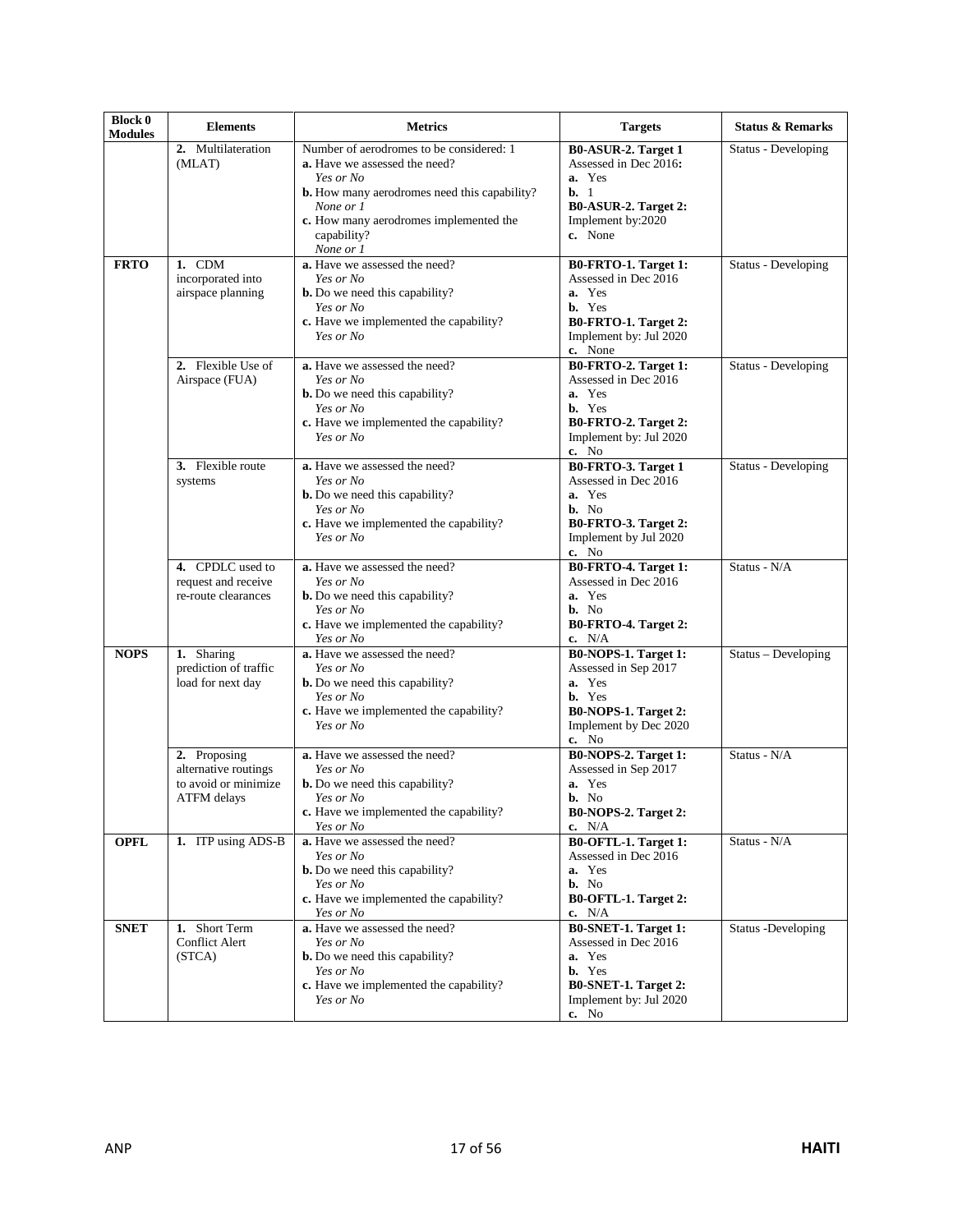| <b>Block 0</b><br><b>Modules</b> | <b>Elements</b>                                     | <b>Metrics</b>                                                                                                                                                                                                                          | <b>Targets</b>                                                                                                                                          | <b>Status &amp; Remarks</b> |
|----------------------------------|-----------------------------------------------------|-----------------------------------------------------------------------------------------------------------------------------------------------------------------------------------------------------------------------------------------|---------------------------------------------------------------------------------------------------------------------------------------------------------|-----------------------------|
|                                  | 2. Area Proximity<br>Warning (APW)                  | a. Have we assessed the need?<br>Yes or No<br><b>b.</b> Do we need this capability?<br>Yes or No<br>c. Have we implemented the capability?<br>Yes or No                                                                                 | B0-SNET-2. Target 1:<br>Assessed in Dec 2016<br>a. Yes<br>b. Yes<br>B0-SNET-2. Target 2:<br>Implement by Jul 2020<br>c. No                              | Status - Developing         |
|                                  | 3. Minimum Safe<br>Altitude Warning<br>(MSAW)       | a. Have we assessed the need?<br>Yes or No<br><b>b.</b> Do we need this capability?<br>Yes or No<br>c. Have we implemented the capability?<br>Yes or No                                                                                 | <b>B0-SNET-3. Target 1:</b><br>Assessed in Dec 2016<br>a. Yes<br>b. Yes<br>B0-SNET-3. Target 2:<br>Implement by Jul 2020<br>c. No                       | Status - Developing         |
|                                  | 4. Medium Term<br><b>Conflict Alert</b><br>(MTCA)   | a. Have we assessed the need?<br>Yes or No<br><b>b.</b> Do we need this capability?<br>Yes or No<br>c. Have we implemented the capability?<br>Yes or No                                                                                 | <b>B0-SNET-4. Target 1:</b><br>Assessed in Dec 2016<br>a. Yes<br><b>b.</b> Yes<br>B0-SNET-4. Target 2:<br>Implement by Jul 2020<br>c. No                | Status - Developing         |
|                                  |                                                     | Performance Improvement Area 4: Efficient Flight Paths                                                                                                                                                                                  |                                                                                                                                                         |                             |
| CCO                              | 1. Procedure<br>changes to facilitate<br><b>CCO</b> | Number of aerodromes to be considered: 1<br>a. Have we assessed the need?<br>Yes or No<br><b>b.</b> How many aerodromes need this capability?<br>None or 1<br>c. How many aerodromes implemented the<br>capability?<br>None or 1        | B0-CCO-1. Target 1:<br>Assessed in Dec 2016<br>a. Yes<br><b>b.</b> $1$ (MTPP)<br><b>B0-CCO-1. Target 2:</b><br>Implement by TBD<br>c. None              | Status - Need               |
|                                  | 2. Route changes to<br>facilitate CCO               | Number of aerodromes to be considered: 1<br><b>a.</b> Have we assessed the need?<br>Yes or No<br><b>b.</b> How many aerodromes need this capability?<br>None or 1<br>c. How many aerodromes implemented the<br>capability?<br>None or 1 | <b>B0-CCO-2. Target 1:</b><br>Assessed in Dec 2016<br>a. Yes<br><b>b.</b> $1$ (MTPP)<br><b>B0-CCO-2. Target 2:</b><br>Implement by TBD<br>c. None       | Status - Need               |
|                                  | 3. PBN SIDs                                         | Number of aerodromes to be considered: 1<br>a. Have we assessed the need?<br>Yes or No<br><b>b.</b> How many aerodromes need this capability?<br>None or 1<br>c. How many aerodromes implemented the<br>capability?<br>None or 1        | <b>B0-CCO-3. Target 1:</b><br>Assessed in Dec 2016<br>a. Yes<br><b>b.</b> $1 (MTPP)$<br><b>B0-CCO-3. Target 2:</b><br>Implemented in March 2015<br>c. 1 | Status - Implemented        |
| <b>CDO</b>                       | 1. Procedure<br>changes to facilitate<br>CDO        | Number of aerodromes to be considered: 1<br><b>a.</b> Have we assessed the need?<br>Yes or No<br><b>b.</b> How many aerodromes need this capability?<br>None or 1<br>c. How many aerodromes implemented the<br>capability?<br>None or 1 | <b>B0-CDO-1. Target 1:</b><br>Assessed in Dec 2016<br>a. Yes<br>$\mathbf{b.}$ 1 (MTPP)<br><b>B0-CDO-1. Target 2:</b><br>Implement by TBD<br>c. None     | Status – Need               |
|                                  | 2. Route changes to<br>facilitate CDO               | Number of aerodromes to be considered: 1<br>a. Have we assessed the need?<br>Yes or No<br><b>b.</b> How many aerodromes need this capability?<br>None or 1<br>c. How many aerodromes implemented the<br>capability?<br>None or 1        | <b>B0-CDO-2. Target 1:</b><br>Assessed in Dec 2016<br>a. Yes<br><b>b.</b> $1$ (MTPP)<br><b>B0-CDO-2. Target 2:</b><br>Implement by TBD<br>c. None       | Status - Need               |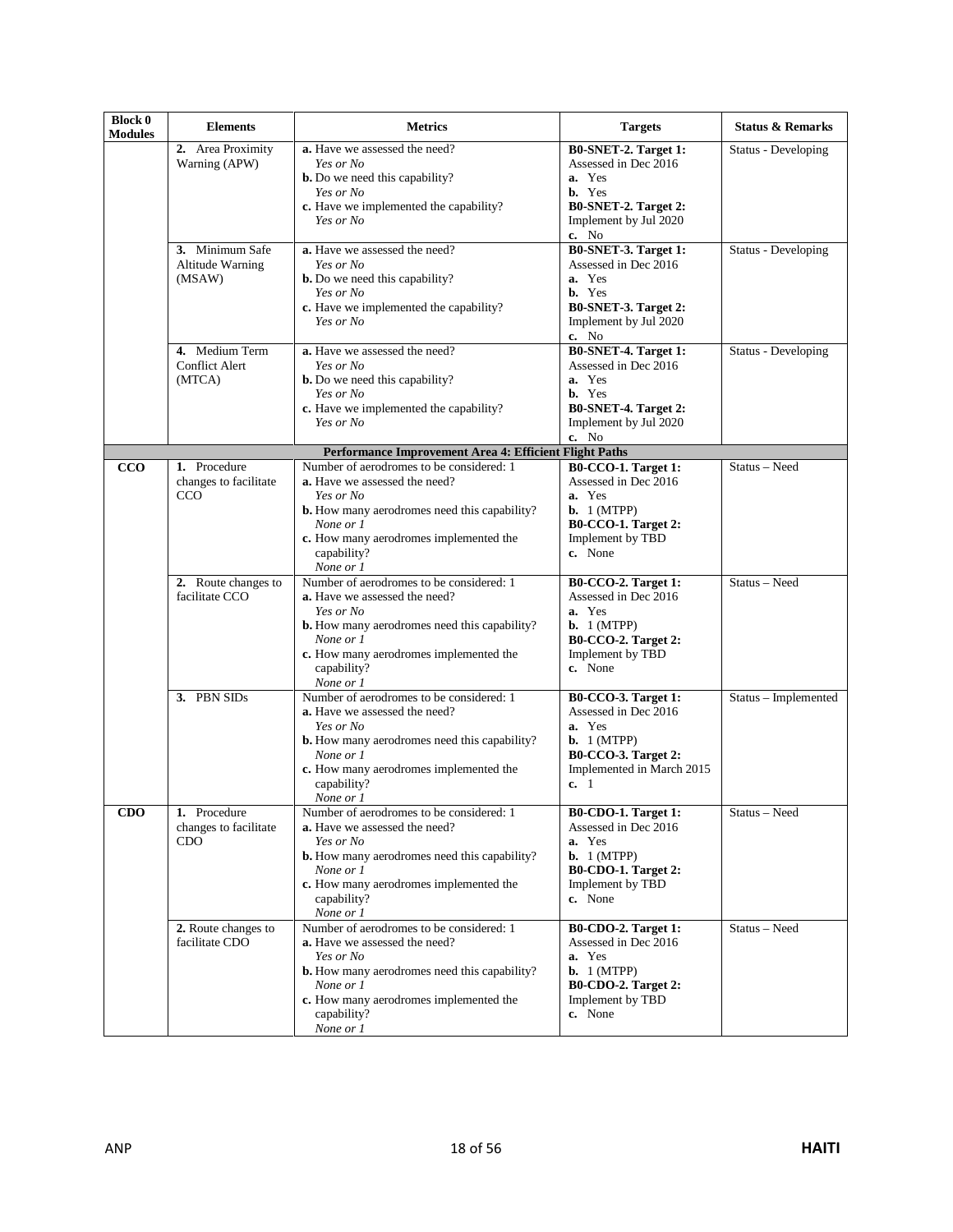| <b>Block 0</b><br><b>Modules</b> | <b>Elements</b>    | <b>Metrics</b>                                                                   | <b>Targets</b>                                     | <b>Status &amp; Remarks</b> |
|----------------------------------|--------------------|----------------------------------------------------------------------------------|----------------------------------------------------|-----------------------------|
|                                  | 3. PBN STARs       | Number of aerodromes to be considered: 1<br><b>a.</b> Have we assessed the need? | <b>B0-CDO-3. Target 1:</b><br>Assessed in Dec 2016 | Status - Implemented        |
|                                  |                    | Yes or No                                                                        | a. Yes                                             |                             |
|                                  |                    | <b>b.</b> How many aerodromes need this capability?                              | <b>b.</b> $1$ (MTPP)                               |                             |
|                                  |                    | None or 1                                                                        | <b>B0-CDO-3. Target 2:</b>                         |                             |
|                                  |                    | c. How many aerodromes implemented the                                           | Implemented in March 2015                          |                             |
|                                  |                    | capability?                                                                      | c. $1(MTPP)$                                       |                             |
|                                  |                    | None or 1                                                                        |                                                    |                             |
| <b>TBO</b>                       | 1. ADS-C over      | a. Have we assessed the need?                                                    | B0-TBO-1. Target 1:                                | Status - N/A                |
|                                  | oceanic and remote | Yes or No                                                                        | Assessed in Dec 2016                               |                             |
|                                  | areas              | <b>b.</b> Do we need this capability?                                            | a. N/A                                             |                             |
|                                  |                    | Yes or No                                                                        | <b>b.</b> None                                     |                             |
|                                  |                    | c. Have we implemented the capability?                                           | <b>B0-TBO-1. Target 2:</b>                         |                             |
|                                  |                    | Yes or No                                                                        | c. $N/A$                                           |                             |
|                                  | 2. CPDLC over      | a. Have we assessed the need?                                                    | <b>B0-TBO-2. Target 1:</b>                         | Status - N/A                |
|                                  | continental areas  | Yes or No                                                                        | Assessed in Sep 2017                               |                             |
|                                  |                    | <b>b.</b> Do we need this capability?                                            | a. N/A                                             |                             |
|                                  |                    | Yes or No                                                                        | <b>b.</b> None                                     |                             |
|                                  |                    | c. Have we implemented the capability?                                           | <b>B0-TBO-2. Target 2:</b>                         |                             |
|                                  |                    | Yes or No                                                                        | c. $N/A$                                           |                             |
|                                  | 3. CPDLC over      | a. Have we assessed the need?                                                    | <b>B0-TBO-3. Target 1:</b>                         | Status - N/A                |
|                                  | oceanic and remote | Yes or No                                                                        | Assessed in Dec 2016                               |                             |
|                                  | areas              | <b>b.</b> Do we need this capability?                                            | a. N/A                                             |                             |
|                                  |                    | Yes or No                                                                        | <b>b.</b> None                                     |                             |
|                                  |                    | c. Have we implemented the capability?                                           | <b>B0-TBO-3. Target 2:</b>                         |                             |
|                                  |                    | Yes or No                                                                        | c. $N/A$                                           |                             |
|                                  | 4. SATVOICE direct | a. Have we assessed the need?                                                    | B0-TBO-4. Target 1:                                | $Status - N/A$              |
|                                  | controller-pilot   | Yes or No                                                                        | Assessed in Nov 2018                               |                             |
|                                  | communication      | <b>b.</b> Do we need this capability?                                            | a. Yes                                             |                             |
|                                  | (DCPC)             | Yes or No                                                                        | b. No                                              |                             |
|                                  |                    | c. Have we implemented the capability?                                           | B0-TBO-4. Target 2:                                |                             |
|                                  |                    | Yes or No                                                                        | Implement by N/A                                   |                             |
|                                  |                    |                                                                                  | c. $N/A$                                           |                             |

Table 2.1.1: ASBU B0 Implementation Metrics and Targets

# <span id="page-18-0"></span>2.1.2 ASBU B0 Implementation Status Summary

The summary of ASBU B0 implementation status is provided in the Table 2.1. The details of ASBU B0 implementation status is recorded using ANRFs and provided in Appendix D.

|             |                                                                                                                       |             | <b>Need Analysis</b> |      |     |          | <b>Implementation Status</b><br>(if Element is needed) |                          |             |
|-------------|-----------------------------------------------------------------------------------------------------------------------|-------------|----------------------|------|-----|----------|--------------------------------------------------------|--------------------------|-------------|
| Module      | <b>Elements</b>                                                                                                       | Not Started | In Progress          | Need | N/A | Planning | Developing                                             | Implemented<br>Partially | Implemented |
|             | <b>Performance Improvement Area 1: Airport Operations</b>                                                             |             |                      |      |     |          |                                                        |                          |             |
| <b>ACDM</b> | 1. Interconnection between aircraft operator & ANSP systems to share<br>surface operations information                |             |                      |      |     |          |                                                        |                          |             |
|             | Interconnection between aircraft operator & airport operator systems<br>2.<br>to share surface operations information |             |                      |      |     |          |                                                        |                          |             |
|             | 3. Interconnection between airport operator $&$ ANSP systems to share<br>surface operations information               |             |                      |      |     |          |                                                        |                          |             |
|             | Interconnection between airport operator, aircraft operator & ANSP<br>systems to share surface operations information |             |                      |      |     |          |                                                        |                          |             |
|             | Collaborative departure queue management                                                                              |             |                      |      |     |          |                                                        |                          |             |
| <b>APTA</b> | 1. PBN approach procedures with vertical guidance to LNAV/VNAV<br>minima                                              |             |                      |      |     |          |                                                        |                          |             |
|             | PBN approach procedures with vertical guidance to LPV minima                                                          |             |                      |      |     |          |                                                        |                          |             |
|             | 3. PBN approach procedures without vertical guidance to LNAV minima                                                   |             |                      |      |     |          |                                                        |                          |             |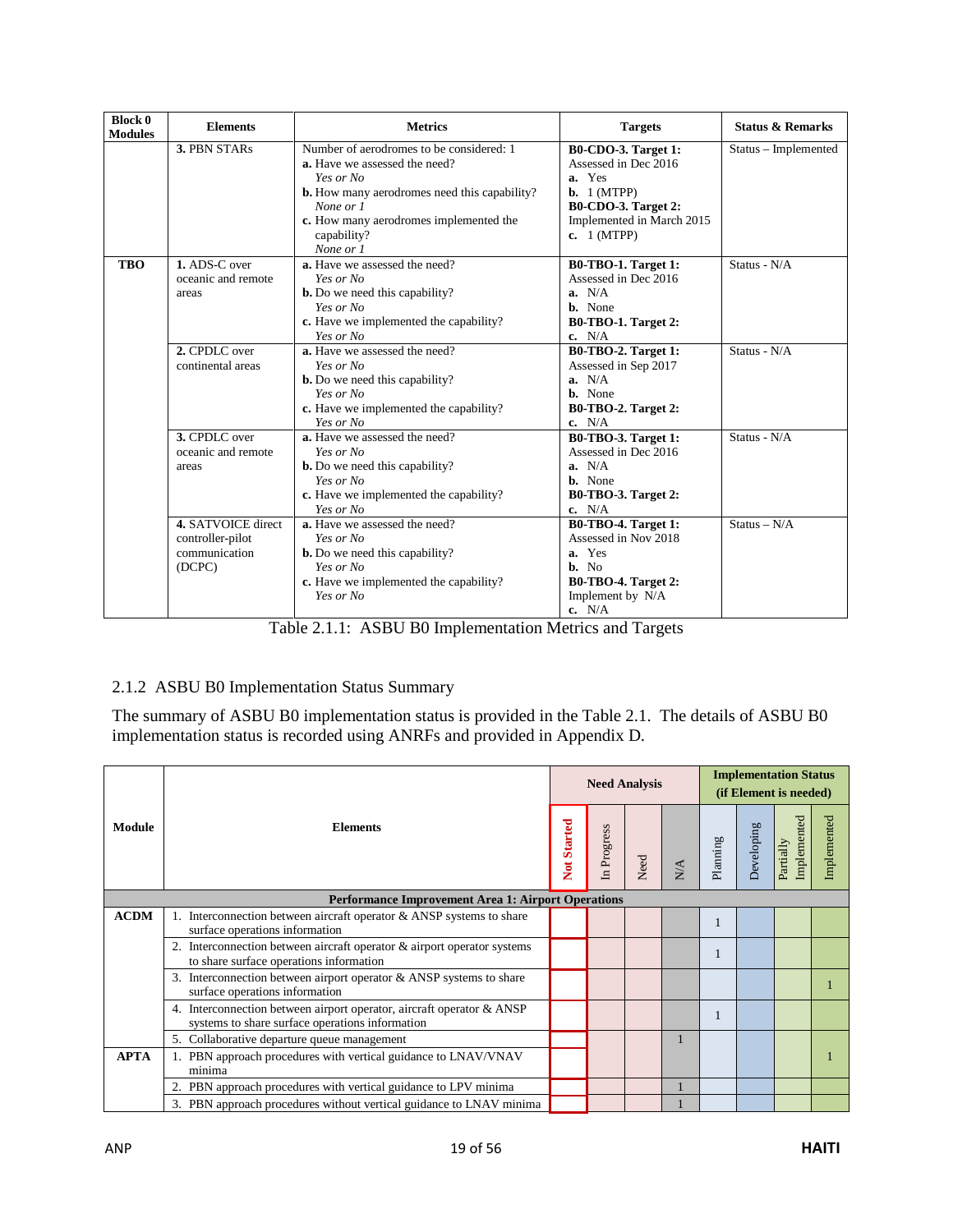|             |                                                                                                                                                          | <b>Implementation Status</b><br><b>Need Analysis</b><br>(if Element is needed) |             |      |                                  |              |              |                          |              |
|-------------|----------------------------------------------------------------------------------------------------------------------------------------------------------|--------------------------------------------------------------------------------|-------------|------|----------------------------------|--------------|--------------|--------------------------|--------------|
| Module      | <b>Elements</b>                                                                                                                                          | Not Started                                                                    | In Progress | Need | $\mathop{\mathrm{N}}\nolimits^A$ | Planning     | Developing   | Implemented<br>Partially | Implemented  |
|             | 4. GBAS Landing System (GLS) procedures to CAT I minima                                                                                                  |                                                                                |             |      | 1                                |              |              |                          |              |
| <b>RSEQ</b> | AMAN via controlled time of arrival to a reference fix                                                                                                   |                                                                                |             |      | 1                                |              |              |                          |              |
|             | 2. Departure management                                                                                                                                  |                                                                                |             |      | 1                                |              |              |                          |              |
|             | 3. Departure flow management                                                                                                                             |                                                                                |             |      | $\mathbf{1}$                     |              |              |                          |              |
|             | 4. Point merge                                                                                                                                           |                                                                                |             |      | 1                                |              |              |                          |              |
| <b>SURF</b> | 1. A-SMGCS with at least one cooperative surface surveillance system                                                                                     |                                                                                |             |      | 1                                |              |              |                          |              |
|             | 2. Including ADS-B APT as an element of A-SMGCS                                                                                                          |                                                                                |             |      | $\mathbf{1}$                     |              |              |                          |              |
|             | 3. A-SMGCS alerting with flight identification information<br>4. EVS for taxi operations                                                                 |                                                                                |             |      | $\mathbf{1}$<br>$\mathbf{1}$     |              |              |                          |              |
|             | 5. Airport vehicles equipped with transponders                                                                                                           |                                                                                |             |      | 1                                |              |              |                          |              |
| <b>WAKE</b> | 1. New PANS-ATM wake turbulence categories and separation minima                                                                                         |                                                                                |             |      | 1                                |              |              |                          |              |
|             | 2. Dependent diagonal paired approach procedures for parallel runways                                                                                    |                                                                                |             |      |                                  |              |              |                          |              |
|             | with centrelines spaced less than 760 meters (2,500 feet) apart                                                                                          |                                                                                |             |      | $\mathbf{1}$                     |              |              |                          |              |
|             | 3. Wake independent departure and arrival operations (WIDAO) for<br>parallel runways with centrelines spaced less than 760 meters (2,500)<br>feet) apart |                                                                                |             |      | 1                                |              |              |                          |              |
|             | 4. Wake turbulence mitigation for departures (WTMD) procedures for<br>parallel runways with centrelines spaced less than 760 meters (2,500)              |                                                                                |             |      | $\mathbf{1}$                     |              |              |                          |              |
|             | feet) apart based on observed crosswinds                                                                                                                 |                                                                                |             |      |                                  |              |              |                          |              |
|             | 6 wake turbulence categories and separation minima<br>5.                                                                                                 |                                                                                |             |      |                                  |              |              |                          |              |
|             | Performance Improvement Area 2: Globally Interoperable Systems and Data                                                                                  |                                                                                |             |      |                                  |              |              |                          |              |
| <b>AMET</b> | <b>WAFS</b><br>1.<br><b>IAVW</b><br>2.                                                                                                                   |                                                                                |             |      |                                  |              |              | $\sqrt{}$                | $\sqrt{}$    |
|             | <b>TCAC</b> forecasts<br>3.                                                                                                                              |                                                                                |             |      |                                  |              |              |                          | $\sqrt{}$    |
|             | 4.<br>Aerodrome warnings                                                                                                                                 |                                                                                |             |      |                                  |              |              |                          | $\mathbf{1}$ |
|             | 5.<br>Wind shear warnings and alerts                                                                                                                     |                                                                                |             |      |                                  | $\mathbf{1}$ |              |                          |              |
|             | <b>SIGMET</b><br>6.                                                                                                                                      |                                                                                |             |      |                                  |              |              |                          | √            |
|             | 7.<br>Other OPMET information (METAR, SPECI and/or TAF)                                                                                                  |                                                                                |             |      |                                  |              |              |                          | $\mathbf{1}$ |
|             | 8.<br><b>OMS</b> for MET                                                                                                                                 |                                                                                |             |      |                                  | $\sqrt{}$    |              |                          |              |
| <b>DATM</b> | Standardized Aeronautical Information Exchange Model (AIXM)<br>1.                                                                                        |                                                                                |             |      |                                  | $\sqrt{}$    |              |                          |              |
|             | eAIP<br>2.                                                                                                                                               |                                                                                |             |      |                                  | $\sqrt{}$    |              |                          |              |
|             | Digital NOTAM<br>3.                                                                                                                                      |                                                                                |             |      |                                  | $\sqrt{}$    |              |                          |              |
|             | 4.<br>eTOD                                                                                                                                               |                                                                                |             |      |                                  | $\mathbf{1}$ |              |                          |              |
|             | 5.<br>WGS-84                                                                                                                                             |                                                                                |             |      |                                  |              |              |                          | $\sqrt{}$    |
|             | QMS for AIM<br>6.                                                                                                                                        |                                                                                |             |      |                                  | $\sqrt{}$    |              |                          |              |
| <b>FICE</b> | AIDC to provide initial flight data to adjacent ATSUs<br>1.                                                                                              |                                                                                |             |      |                                  | $\sqrt{}$    |              |                          |              |
|             | AIDC to update previously coordinated flight data<br>2.                                                                                                  |                                                                                |             |      |                                  | $\sqrt{}$    |              |                          |              |
|             | AIDC for control transfer<br>3.                                                                                                                          |                                                                                |             |      |                                  | $\sqrt{}$    |              |                          |              |
|             | AIDC to transfer CPDLC logon information to the Next Data<br>4.<br>Authority                                                                             |                                                                                |             |      | $\sqrt{}$                        |              |              |                          |              |
| <b>ACAS</b> | Performance Improvement Area 3: Optimum Capacity and Flexible Flights<br>ACAS II (TCAS version 7.1)<br>1.                                                |                                                                                |             |      |                                  |              |              |                          |              |
|             | AP.FD function<br>2.                                                                                                                                     |                                                                                | $\sqrt{}$   |      |                                  |              |              |                          |              |
|             | <b>TCAP</b> function<br>3.                                                                                                                               |                                                                                | $\sqrt{}$   |      |                                  |              |              |                          |              |
| <b>ASEP</b> | <b>ATSA-AIRB</b><br>1.                                                                                                                                   |                                                                                | $\sqrt{}$   |      |                                  |              |              |                          |              |
|             | 2.<br>ATSA-VSA                                                                                                                                           |                                                                                | $\sqrt{}$   |      |                                  |              |              |                          |              |
| <b>ASUR</b> | ADS-B<br>1.                                                                                                                                              |                                                                                |             |      |                                  |              | $\mathbf{1}$ |                          |              |
|             | Multilateration (MLAT)<br>2.                                                                                                                             |                                                                                |             |      |                                  |              | $\mathbf{1}$ |                          |              |
| <b>FRTO</b> | CDM incorporated into airspace planning<br>1.                                                                                                            |                                                                                |             |      |                                  |              | $\sqrt{}$    |                          |              |
|             | $\overline{2}$ .<br>Flexible Use of Airspace (FUA)                                                                                                       |                                                                                |             |      |                                  |              | $\sqrt{}$    |                          |              |
|             | Flexible routing<br>3.                                                                                                                                   |                                                                                |             |      |                                  |              | $\sqrt{}$    |                          |              |
|             | CPDLC used to request and receive re-route clearances<br>4:                                                                                              |                                                                                |             |      | $\sqrt{}$                        |              |              |                          |              |
| <b>NOPS</b> | Sharing prediction of traffic load for next day<br>1.                                                                                                    |                                                                                |             |      |                                  |              | $\sqrt{}$    |                          |              |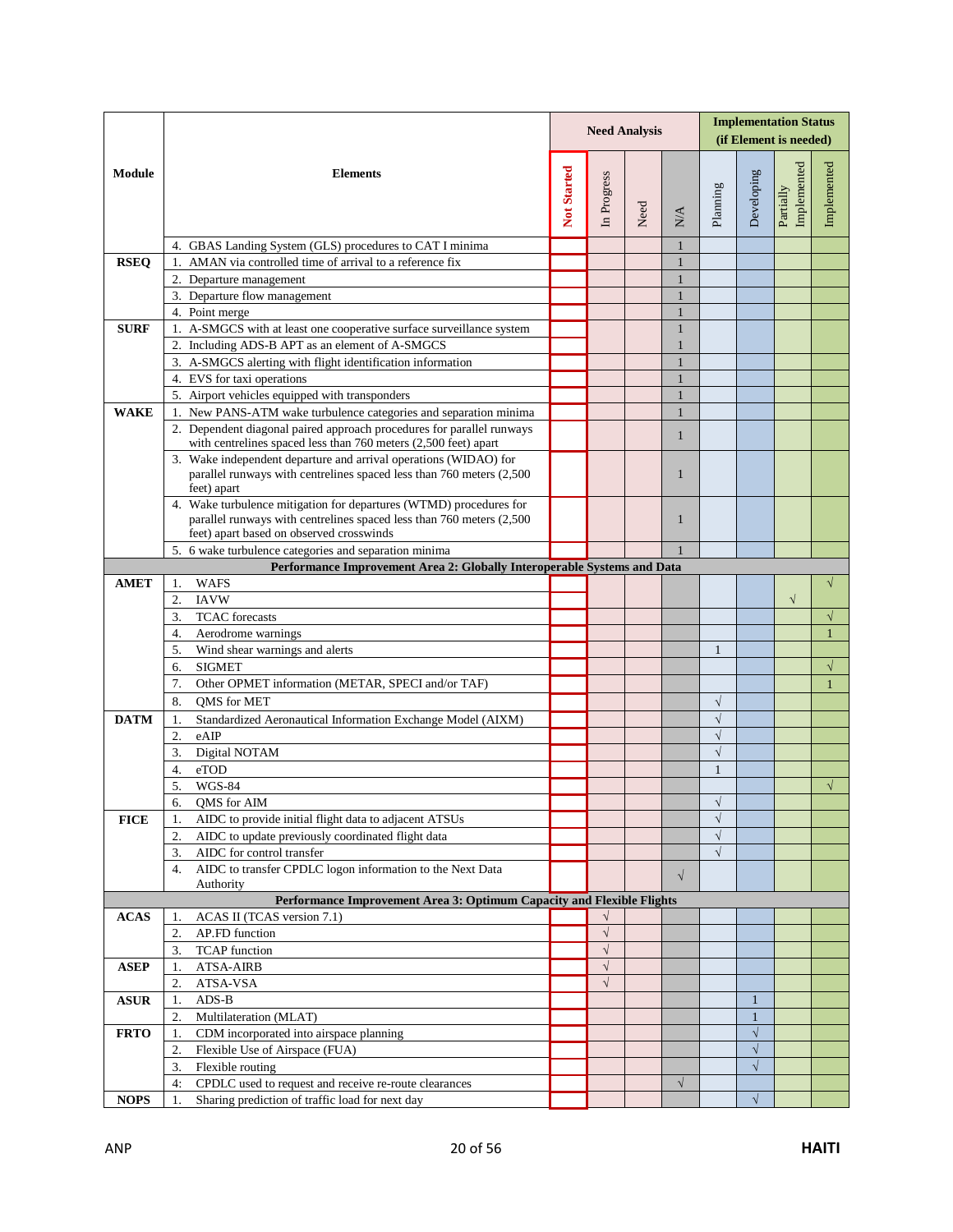|             |                                                                       |             | <b>Need Analysis</b> |              |     | <b>Implementation Status</b><br>(if Element is needed) |            |                          |             |  |
|-------------|-----------------------------------------------------------------------|-------------|----------------------|--------------|-----|--------------------------------------------------------|------------|--------------------------|-------------|--|
| Module      | <b>Elements</b>                                                       | Not Started | In Progress          | Need         | N/A | Planning                                               | Developing | Implemented<br>Partially | Implemented |  |
|             | Proposing alternative routings to avoid or minimize ATFM delays<br>2. |             |                      |              | √   |                                                        |            |                          |             |  |
| <b>OPFL</b> | ITP using ADS-B                                                       |             |                      |              | V   |                                                        |            |                          |             |  |
| <b>SNET</b> | Short Term Conflict Alert implementation (STCA)                       |             |                      |              |     |                                                        | V          |                          |             |  |
|             | Area Proximity Warning (APW)<br>2.                                    |             |                      |              |     |                                                        |            |                          |             |  |
|             | Minimum Safe Altitude Warning (MSAW)<br>3.                            |             |                      |              |     |                                                        | V          |                          |             |  |
|             | Medium Term Conflict Alert (MTCA)<br>4.                               |             |                      |              |     |                                                        |            |                          |             |  |
|             | Performance Improvement Area 4: Efficient Flight Paths                |             |                      |              |     |                                                        |            |                          |             |  |
| CCO         | Procedure changes to facilitate CCO                                   |             |                      |              |     |                                                        |            |                          |             |  |
|             | Airspace changes to facilitate CCO<br>2.                              |             |                      | 1            |     |                                                        |            |                          |             |  |
|             | PBN SIDs<br>3.                                                        |             |                      |              |     |                                                        |            |                          |             |  |
| CDO         | Procedure changes to facilitate CDO                                   |             |                      | 1            |     |                                                        |            |                          |             |  |
|             | Airspace changes to facilitate CDO<br>2.                              |             |                      | $\mathbf{1}$ |     |                                                        |            |                          |             |  |
|             | <b>PBN STARs</b><br>3.                                                |             |                      |              |     |                                                        |            |                          |             |  |
| <b>TBO</b>  | ADS-C over oceanic and remote areas                                   |             |                      |              | V   |                                                        |            |                          |             |  |
|             | CPDLC over continental areas<br>2.                                    |             |                      |              |     |                                                        |            |                          |             |  |
|             | CPDLC over oceanic and remote areas<br>3.                             |             |                      |              |     |                                                        |            |                          |             |  |
|             | 3.<br>SATVOICE direct controller-pilot communication (DCPC)           |             |                      |              |     |                                                        |            |                          |             |  |

Table 2.1.2 ASBU B0 Implementation Status Summary

### <span id="page-20-0"></span>**2.2 ASBU Block 1 Implementation Targets and Status**

This section will be written after 2019. Appendix E is reserved for ASBU B1 ANRFs.

#### <span id="page-20-1"></span>**2.3 ASBU Block 2 Implementation Targets and Status**

This section will be written after 2025. Appendix F is reserved for ASBU B2 ANRFs.

#### <span id="page-20-2"></span>**2.4 ASBU Block 3 Implementation Targets and Status**

This section will be written after 2031. Appendix G is reserved for ASBU B3 ANRFs.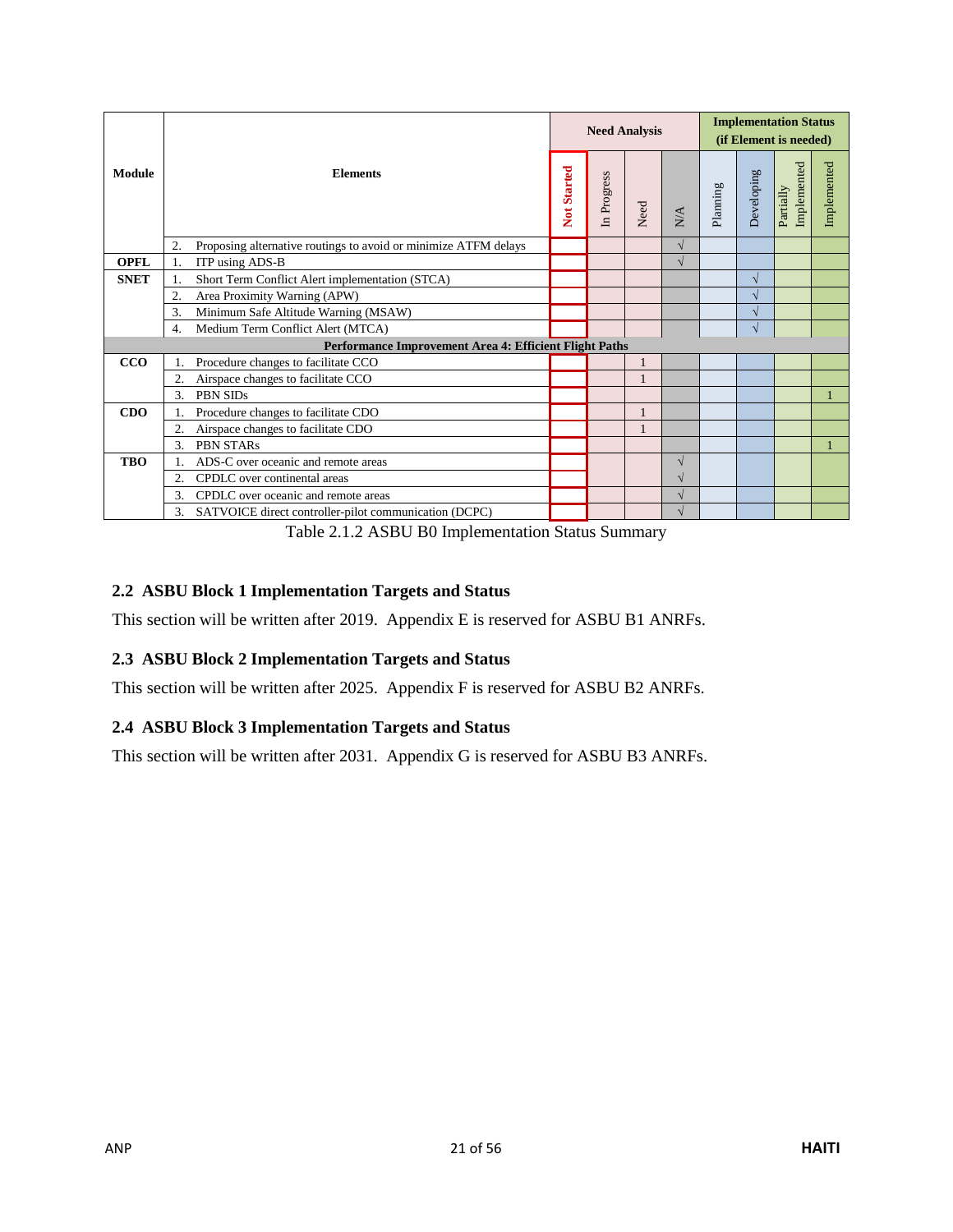# <span id="page-21-0"></span>**3. ICAO NACC Regional Aviation System Improvements (RASI) Status**

The RPBANIP is aligned with GANP and provides guidance to States in the NACC region. The ICAO NACC RO also provides guidance to implement certain capabilities outside the ASBU scope, yet regionally important improvements. Currently 4 aerodrome associated NACC region specific improvements are identified and shown below. RASI ANRF for ICAO NACC Regional Initiatives is prepared and provided in Appendix H.

- Aerodrome certification Status: Developing (at MTPP)
- Heliport operational approval Status: N/A
- Visual aids for navigation Status: Implemented
- Aerodrome Bird/Wildlife Organization and Control Programme Status: Developing

### <span id="page-21-1"></span>**4. Haiti's State Aviation System Improvements (SASI) Status**

Haiti's State Aviation System Improvements (SASI) are broken into three categories; (1) Equipment upgrades; (2) Procedure upgrades; and (3) Infrastructure upgrades. The details of upgrades were recorded using SASI ANRFs and provided in Appendix I.

#### <span id="page-21-2"></span>**4.1 Equipment Upgrades**

Haiti is undertaking a major ATC equipment upgrade for the automation of its air traffic which will take place at the ACC, APP and TWR control centers. This project will address communication, navigation and surveillance aspects

#### <span id="page-21-3"></span>**4.2 Procedure Upgrades**

Procedure upgrades are not identified at this time.

#### <span id="page-21-4"></span>**4.3 Infrastructure Upgrades**

There are three infrastructure upgrades, shown below, which have been identified to address anticipated airport and airspace demand growth. SASI ANRF for Infrastructure Upgrades is prepared and provided in Appendix I.

- Airport Terminal Development Status: Planning
- Airport Runway Rehabilitation and extension Status: Analysis in Progress
- Control Tower and Technical Building upgrade Status: Developing

#### <span id="page-21-5"></span>**5. Haiti's ANP Next Review Schedule**

The next review and revision of this document is scheduled in November 2019.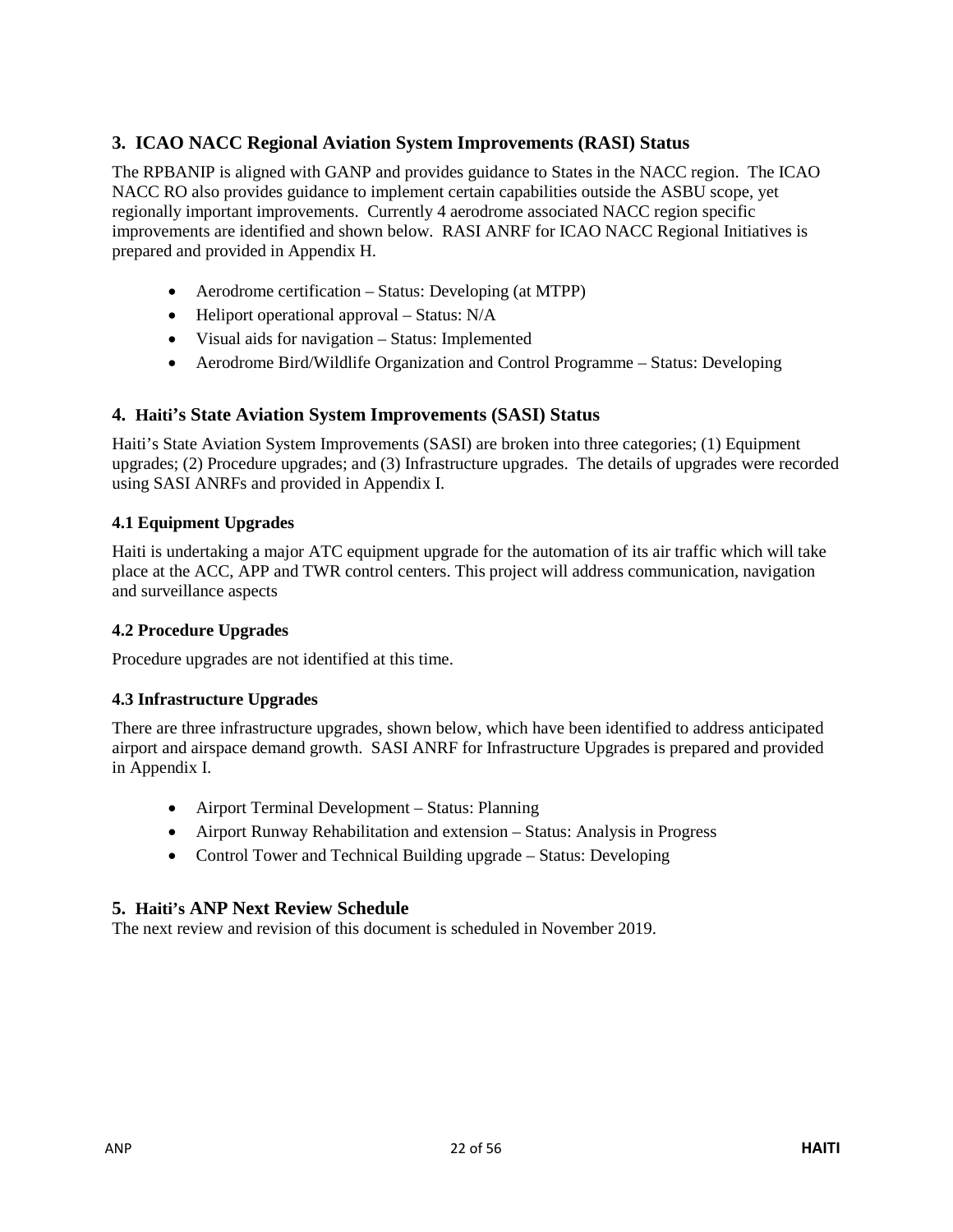# **Appendix A: ANRF Explained**

<span id="page-22-0"></span>

| An ASBU ANRF should be completed for each applicable ASBU Module as follows:                                                                                                                                                                                                                                                                                                                                                                            |
|---------------------------------------------------------------------------------------------------------------------------------------------------------------------------------------------------------------------------------------------------------------------------------------------------------------------------------------------------------------------------------------------------------------------------------------------------------|
| The Performance Improvement Area $(1, 2, 3 \text{ or } 4)$ for the ASBU Module, as per<br>the NAM ASBU Handbook.                                                                                                                                                                                                                                                                                                                                        |
| The Module Designation for the ASBU Module, as per the NAM ASBU<br>Handbook.                                                                                                                                                                                                                                                                                                                                                                            |
| The date when the form was completed or updated.                                                                                                                                                                                                                                                                                                                                                                                                        |
| The Summary Description for the ASBU Module, as per the NAM ASBU<br>Handbook.                                                                                                                                                                                                                                                                                                                                                                           |
| The descriptive text for each Element, as per the NAM ASBU Handbook. It is not<br>necessary to include the Defined, Derived from or Identified By information.<br>Insert additional rows, if necessary, to accommodate all of the Elements listed for<br>the ASBU Module.                                                                                                                                                                               |
| <b>Date Planned or Implemented</b> The month and year when the Element was fully implemented or the year<br>when it is planned for the Element to be fully implemented by all applicable<br>States or at all applicable aerodromes. This field should be left blank if the Status<br>for the Element is "Analysis Not Started" or "Not Applicable" for all States or<br>aerodromes in the Region.                                                       |
| The Need Analysis or Implementation status for the Element, in accordance with<br>Table NAM ASBU III-1, III-2, III-3 or III-4. Indicate the status as follows:                                                                                                                                                                                                                                                                                          |
| Not Started: if the Need Analysis has not been started for any of the States or<br>aerodromes                                                                                                                                                                                                                                                                                                                                                           |
| In Progress: if at least one Need Analysis has been started but none have yet<br>been completed                                                                                                                                                                                                                                                                                                                                                         |
| Need: if at least on Need Analysis has determined a requirement for the Element,<br>but no implementation planning has yet been initiated                                                                                                                                                                                                                                                                                                               |
| Not Applicable: 1) if all of the Need Analyses completed to date have concluded<br>the Element is not required, or 2) if the Element is not an aerodrome-related<br>improvement and the Region has not adopted the improvement for region-wide<br>implementation.                                                                                                                                                                                       |
| Planning: if at least one implementation is in the Planning phase and no<br>implementations have yet been completed.                                                                                                                                                                                                                                                                                                                                    |
| <b>Developing:</b> if at least one implementation is in the Developing phase but no<br>implementations have yet been completed.                                                                                                                                                                                                                                                                                                                         |
| <b>Partially Implemented:</b> if at least one, but not all, implementations have been<br>completed.                                                                                                                                                                                                                                                                                                                                                     |
| <b>Implemented:</b> if all of Needed implementations have been completed.                                                                                                                                                                                                                                                                                                                                                                               |
| Further information to support or explain the reported status. The reason(s) an<br>Element was found to be "Not Applicable" for all the aerodromes (or States) in<br>the Region. The reason(s) why the Need Analysis has not been completed for all<br>or some of the aerodromes (or States) in the Region. Information on where<br>implementation has or has not been completed (as appropriate) if the reported<br>status is "Partially Implemented". |
|                                                                                                                                                                                                                                                                                                                                                                                                                                                         |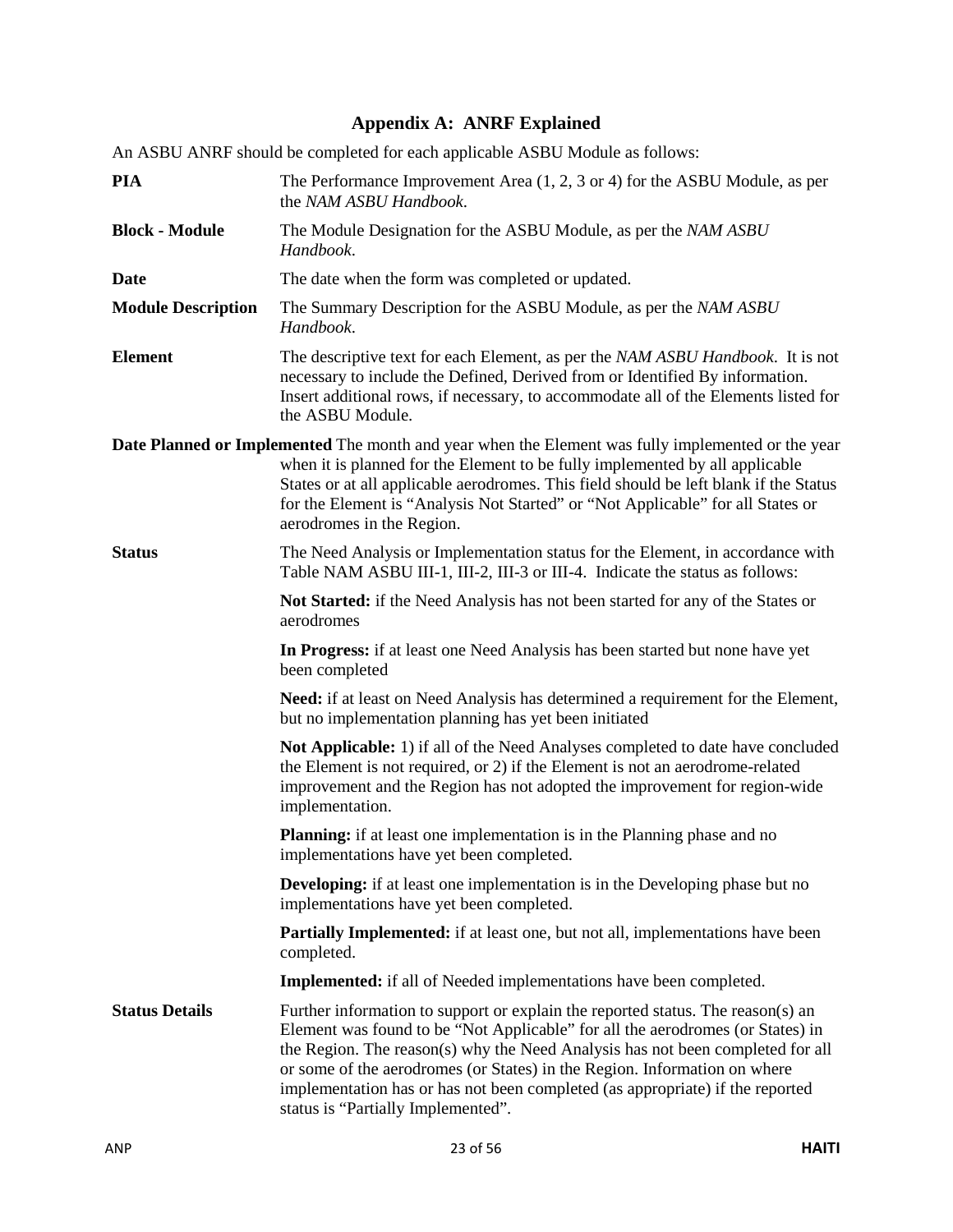#### **Achieved Benefits** Describe the achieved benefits for the entire Module or particular Elements. The benefits can be quantitative or qualitative. The benefits should be described for the following 5 of the 11 Key Performance Areas (KPAs) defined the *Manual on Global Performance of the Air Navigation System* (Doc 9883):

*Access & Equity:* Improving the operating environment so as to ensure all airspace users have the right of access to ATM resources needed to meet their specific operational requirements; and ensuring that the shared use of the airspace for different airspace users can be achieved safely. Providing equity for all airspace users that have access to a given airspace or service. Generally, the first aircraft ready to use the ATM resources will receive priority, except where significant overall safety or system operational efficiency would accrue or national defence considerations or interests dictate by providing priority on a different basis.

*Capacity:* Improving the ability to meet airspace user demand at peak times and locations while minimizing restrictions on traffic flow. Responding to future growth by increasing capacity, efficiency, flexibility, and predictability while ensuring that there are no adverse impacts to safety and giving due consideration to the environment. Increasing resiliency to service disruption and minimising resulting temporary loss of capacity.

*Efficiency:* Improving the operational and economic cost effectiveness of gateto-gate flight operations from the airspace users' perspective. Increasing the ability for airspace users to depart and arrive at the times they select and fly the trajectory they determine to be optimum in all phases of flight.

*Environment:* Contributing to the protection of the environment by minimizing or reducing noise, gaseous emissions, and other negative environmental effects in the implementation and operation of the air navigation system.

*Safety:* Reducing the likelihood or severity of operational safety risks associated with the provision or use of air navigation services.

**Implementation Challenges** A description of any circumstances that have been encountered or are foreseen that might prevent or delay implementation. Challenges should be categorized and described under the applicable subject area.

Notes **Any** further information as deemed appropriate.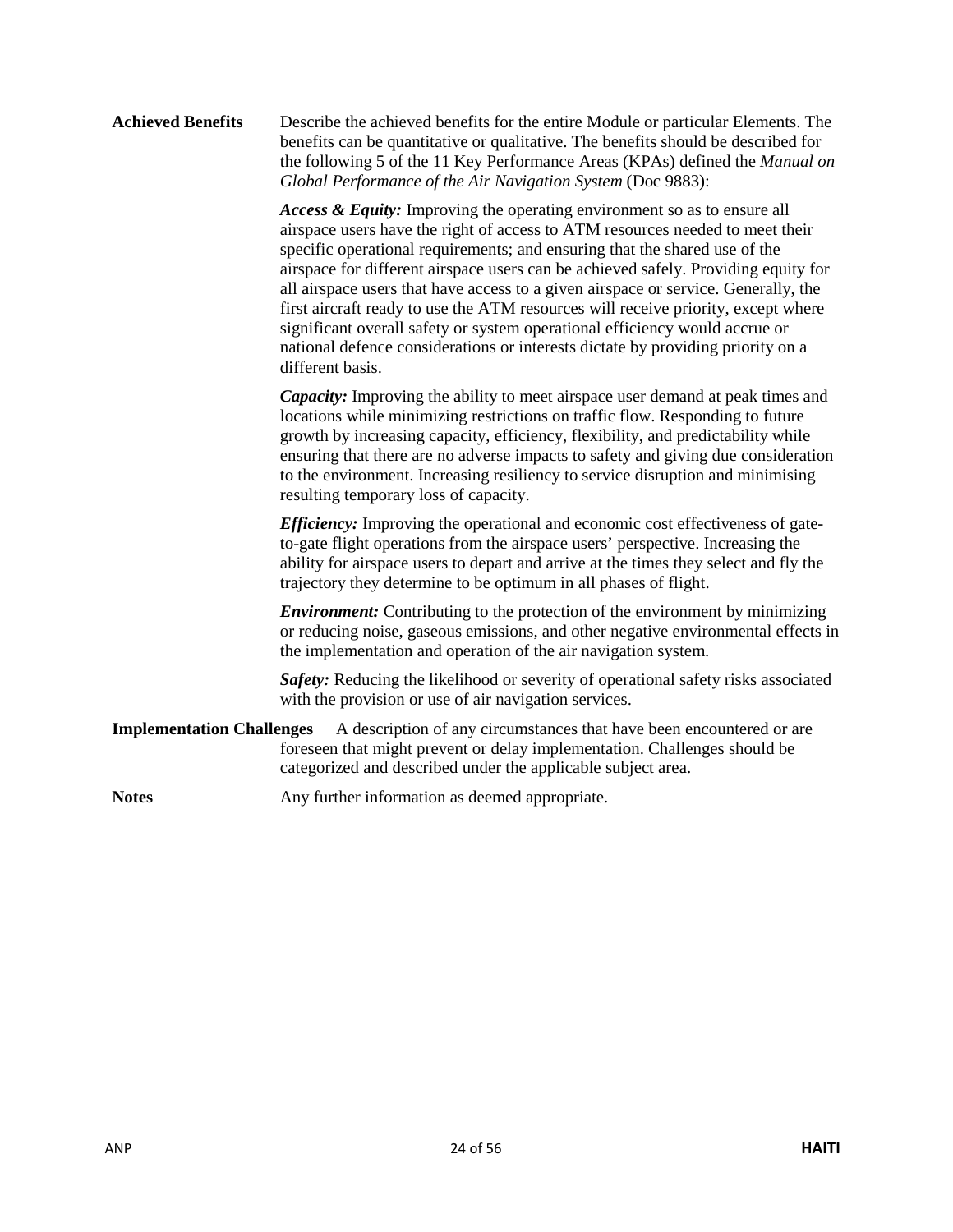# **Appendix B: ASBU ANRF Template**

<span id="page-24-0"></span>

|              |                              |                                                                                                                            | <b>ASBU Air Navigation Reporting Form (ANRF)</b>                                        |                                                                                                                  |                    |
|--------------|------------------------------|----------------------------------------------------------------------------------------------------------------------------|-----------------------------------------------------------------------------------------|------------------------------------------------------------------------------------------------------------------|--------------------|
| <b>PIA</b>   | $\overline{4}$               | <b>Block - Module</b>                                                                                                      | $B0 - CDO$                                                                              | Date<br><b>April 17, 2017</b>                                                                                    |                    |
|              |                              |                                                                                                                            |                                                                                         | Module Description: To use performance-based airspace and arrival procedures allowing an aircraft to fly its     |                    |
|              |                              |                                                                                                                            |                                                                                         | optimum profile using continuous descent operations. This will optimize throughput, allow fuel efficient descent |                    |
|              |                              |                                                                                                                            | profiles, and increase capacity in terminal areas. The application of PBN enhances CDO. |                                                                                                                  |                    |
|              |                              | <b>Element Implementation Status</b>                                                                                       |                                                                                         |                                                                                                                  |                    |
| $\mathbf{1}$ |                              | <b>Element Description:</b>                                                                                                |                                                                                         | <b>Date Planned/Implemented</b>                                                                                  | <b>Status</b>      |
|              |                              | Procedure changes to facilitate CDO                                                                                        |                                                                                         | Dec 15, 2013                                                                                                     | <b>Implemented</b> |
|              | <b>Status Details</b>        |                                                                                                                            |                                                                                         |                                                                                                                  |                    |
|              | Describe status.             |                                                                                                                            |                                                                                         |                                                                                                                  |                    |
| $\mathbf{2}$ |                              | <b>Element Description</b>                                                                                                 |                                                                                         | <b>Date Planned/Implemented</b>                                                                                  | <b>Status</b>      |
|              |                              | Route changes to facilitate CDO                                                                                            |                                                                                         | Dec 15, 2013                                                                                                     | Planning           |
|              | <b>Status Details</b>        |                                                                                                                            |                                                                                         |                                                                                                                  |                    |
|              | Describe status.             |                                                                                                                            |                                                                                         |                                                                                                                  |                    |
| 3            |                              | <b>Element Description</b>                                                                                                 |                                                                                         | <b>Date Planned/Implemented</b>                                                                                  | <b>Status</b>      |
|              | <b>PBN STARs</b>             |                                                                                                                            |                                                                                         | Dec 15, 2013                                                                                                     | <b>Developing</b>  |
|              | <b>Status Details</b>        |                                                                                                                            |                                                                                         |                                                                                                                  |                    |
|              | Describe status.             |                                                                                                                            |                                                                                         |                                                                                                                  |                    |
|              | <b>Achieved Benefits</b>     |                                                                                                                            |                                                                                         |                                                                                                                  |                    |
|              | <b>Access and Equity</b>     |                                                                                                                            |                                                                                         |                                                                                                                  |                    |
|              |                              | <b>Element 1:</b> Describe if you can, else leave it blank.<br><b>Element 3:</b> Describe if you can, else leave it blank. |                                                                                         |                                                                                                                  |                    |
|              | Capacity                     |                                                                                                                            |                                                                                         |                                                                                                                  |                    |
|              | Efficiency                   |                                                                                                                            |                                                                                         |                                                                                                                  |                    |
|              | Environment                  |                                                                                                                            |                                                                                         |                                                                                                                  |                    |
| Safety       |                              |                                                                                                                            |                                                                                         |                                                                                                                  |                    |
|              |                              | <b>Implementation Challenges</b>                                                                                           |                                                                                         |                                                                                                                  |                    |
|              |                              | Ground system Implementation                                                                                               |                                                                                         |                                                                                                                  |                    |
|              |                              | <b>Avionics Implementation</b>                                                                                             |                                                                                         |                                                                                                                  |                    |
|              | Procedures Availability      |                                                                                                                            |                                                                                         |                                                                                                                  |                    |
|              | <b>Operational Approvals</b> |                                                                                                                            |                                                                                         |                                                                                                                  |                    |
| <b>Notes</b> |                              |                                                                                                                            |                                                                                         |                                                                                                                  |                    |
|              |                              | Provide notes if applicable.                                                                                               |                                                                                         |                                                                                                                  |                    |
|              |                              |                                                                                                                            |                                                                                         |                                                                                                                  |                    |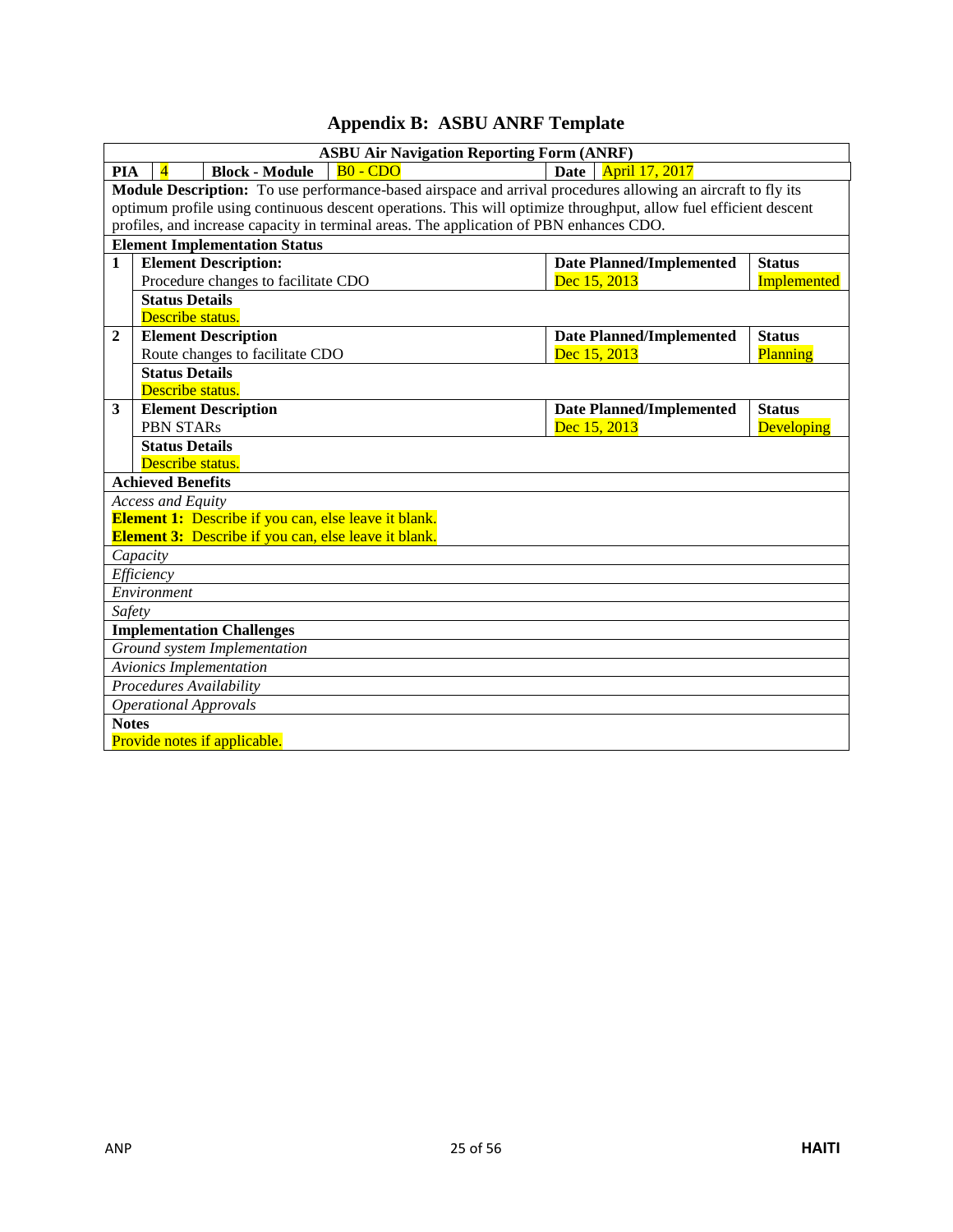## **Appendix C: RASI and SASI ANRF Templates**

<span id="page-25-0"></span>RASI and SASI ANRF templates are the same with ASBU ANRF template with exception of the header as shown in this Appendix. The first header is for the ICAO NACC Regional Office specific improvements while the second header is for the State specific improvements.

#### **Section C.1: Regional Aviation System Improvements (RASI) ANRF Header**

Enter appropriate State Name and Date. Describe the Module (i.e., improvement group description.)

| <b>State Name RASI Air Navigation Reporting Form (ANRF)</b>                                                                                         |      |                   |  |  |  |
|-----------------------------------------------------------------------------------------------------------------------------------------------------|------|-------------------|--|--|--|
| <b>ICAO NACC Regional Initiatives</b>                                                                                                               | Date | September 1, 2017 |  |  |  |
| Module Description: <b>ICAO NACC RO</b> has identified airport improvements.                                                                        |      |                   |  |  |  |
| Refer to the ASBU ANRF for the remaining sections (i.e., Element Implementation Status, Achieved Benefits,<br>Implementation Challenges, and Notes) |      |                   |  |  |  |

#### **Section C.2: State Aviation System Improvements (RASI) ANRF Header**

Enter appropriate State Name, Upgrades category (i.e., Equipment, Procedure, Infrastructure, etc.), Date. Describe the Module (i.e., Upgrades category description.)

| <b>State Name SASI Air Navigation Reporting Form (ANRF)</b>                                                |      |                   |  |  |  |
|------------------------------------------------------------------------------------------------------------|------|-------------------|--|--|--|
| <b>Infrastructure Upgrades</b>                                                                             | Date | September 1, 2017 |  |  |  |
| <b>Module Description: Describe module.</b>                                                                |      |                   |  |  |  |
|                                                                                                            |      |                   |  |  |  |
| Refer to the ASBU ANRF for the remaining sections (i.e., Element Implementation Status, Achieved Benefits, |      |                   |  |  |  |
| Implementation Challenges, and Notes)                                                                      |      |                   |  |  |  |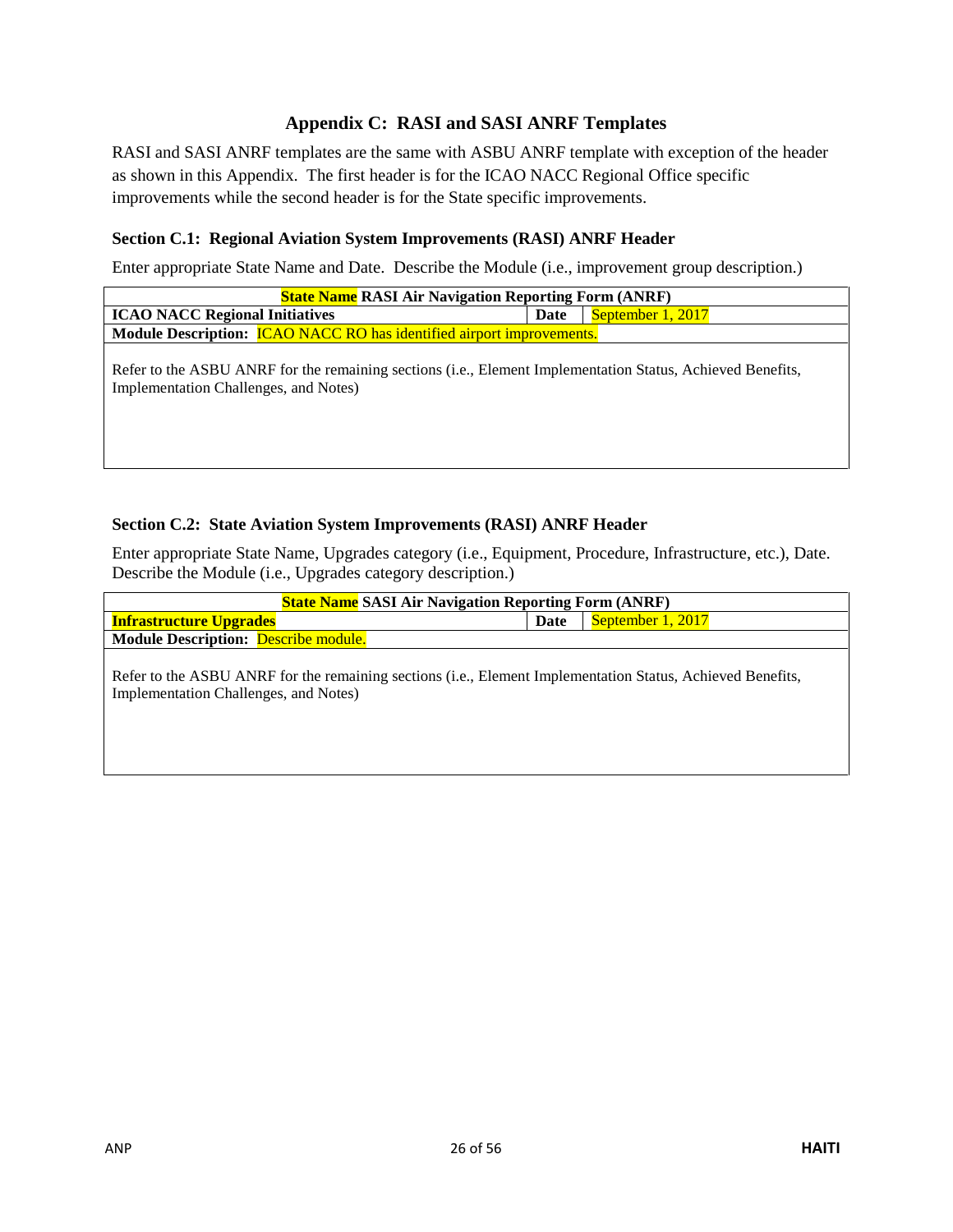<span id="page-26-0"></span>

|                         | <b>HAITI ASBU Air Navigation Reporting Form (ANRF)</b>                                                 |             |                                 |               |
|-------------------------|--------------------------------------------------------------------------------------------------------|-------------|---------------------------------|---------------|
| <b>PIA</b>              | <b>B0 - ACDM</b><br><b>Block - Module</b><br>-1                                                        | <b>Date</b> | October 06, 2018                |               |
|                         | Module Description: To implement collaborative applications that will allow the sharing of surface     |             |                                 |               |
|                         | operations data among the different stakeholders on the airport. This will improve surface traffic     |             |                                 |               |
|                         | management reducing delays on movement and manoeuvring areas and enhance safety, efficiency and        |             |                                 |               |
|                         | situational awareness.                                                                                 |             |                                 |               |
|                         | <b>Element Implementation Status</b>                                                                   |             |                                 |               |
| $\mathbf{1}$            | <b>Element Description:</b>                                                                            |             | <b>Date Planned/Implemented</b> | <b>Status</b> |
|                         | Interconnection between aircraft operator and ANSP                                                     | 2019        |                                 | Planning      |
|                         | systems to share surface operations information                                                        |             |                                 |               |
|                         | <b>Status Details</b>                                                                                  |             |                                 |               |
|                         | Elaboration of procedures between ATC and ground service providers regarding aircraft towing           |             |                                 |               |
|                         | operations, and gate assignment to ensure better efficiency and operational safety on the traffic area |             |                                 |               |
|                         | and the use of manoeuvring area                                                                        |             |                                 |               |
| $\boldsymbol{2}$        | <b>Element Description:</b>                                                                            |             | <b>Date Planned/Implemented</b> | <b>Status</b> |
|                         | Interconnection between aircraft operator and airport                                                  | 2019        |                                 | Planning      |
|                         | operator systems to share surface operations                                                           |             |                                 |               |
|                         | information                                                                                            |             |                                 |               |
|                         | <b>Status Details</b>                                                                                  |             |                                 |               |
|                         | Elaboration of a basic platform of protocols and procedures to share common information between        |             |                                 |               |
|                         | aircraft operator, airport operator, and ANSP to improve operational safety on the movement surface    |             |                                 |               |
| $\mathbf{3}$            | <b>Element Description:</b>                                                                            |             | <b>Date Planned/Implemented</b> | <b>Status</b> |
|                         |                                                                                                        |             |                                 |               |
|                         | Interconnection between airport operator and ANSP                                                      | 2015        |                                 | Implemented   |
|                         | systems to share surface operations information                                                        |             |                                 |               |
|                         | <b>Status Details</b>                                                                                  |             |                                 |               |
|                         | Implementation of protocols between Airport Operations and ANSPs regarding aircraft operations on      |             |                                 |               |
|                         | the movement area for better operational efficiency                                                    |             |                                 |               |
| $\overline{\mathbf{4}}$ | <b>Element Description:</b>                                                                            |             | <b>Date Planned/Implemented</b> | <b>Status</b> |
|                         | Interconnection between airport operator, aircraft                                                     | 2020        |                                 | Planning      |
|                         | operator and ANSP systems to share surface                                                             |             |                                 |               |
|                         | operations information                                                                                 |             |                                 |               |
|                         | <b>Status Details</b>                                                                                  |             |                                 |               |
|                         | Elaboration of a basic platform of protocols and procedures to share common information between        |             |                                 |               |
|                         | aircraft operator, airport operator, and ANSP to improve operational safety on the movement surface    |             |                                 |               |
| 5                       | <b>Element Description:</b>                                                                            |             | <b>Date Planned/Implemented</b> | <b>Status</b> |
|                         | Collaborative departure queue management                                                               | 2019        |                                 | N/A           |
|                         | <b>Status Details</b>                                                                                  |             |                                 |               |
|                         | Due to the level of operations                                                                         |             |                                 |               |
|                         | <b>Achieved Benefits</b>                                                                               |             |                                 |               |
|                         | <b>Access and Equity</b>                                                                               |             |                                 |               |
|                         | Capacity                                                                                               |             |                                 |               |

# **Appendix D: Haiti's ASBU Block 0 ANRFs**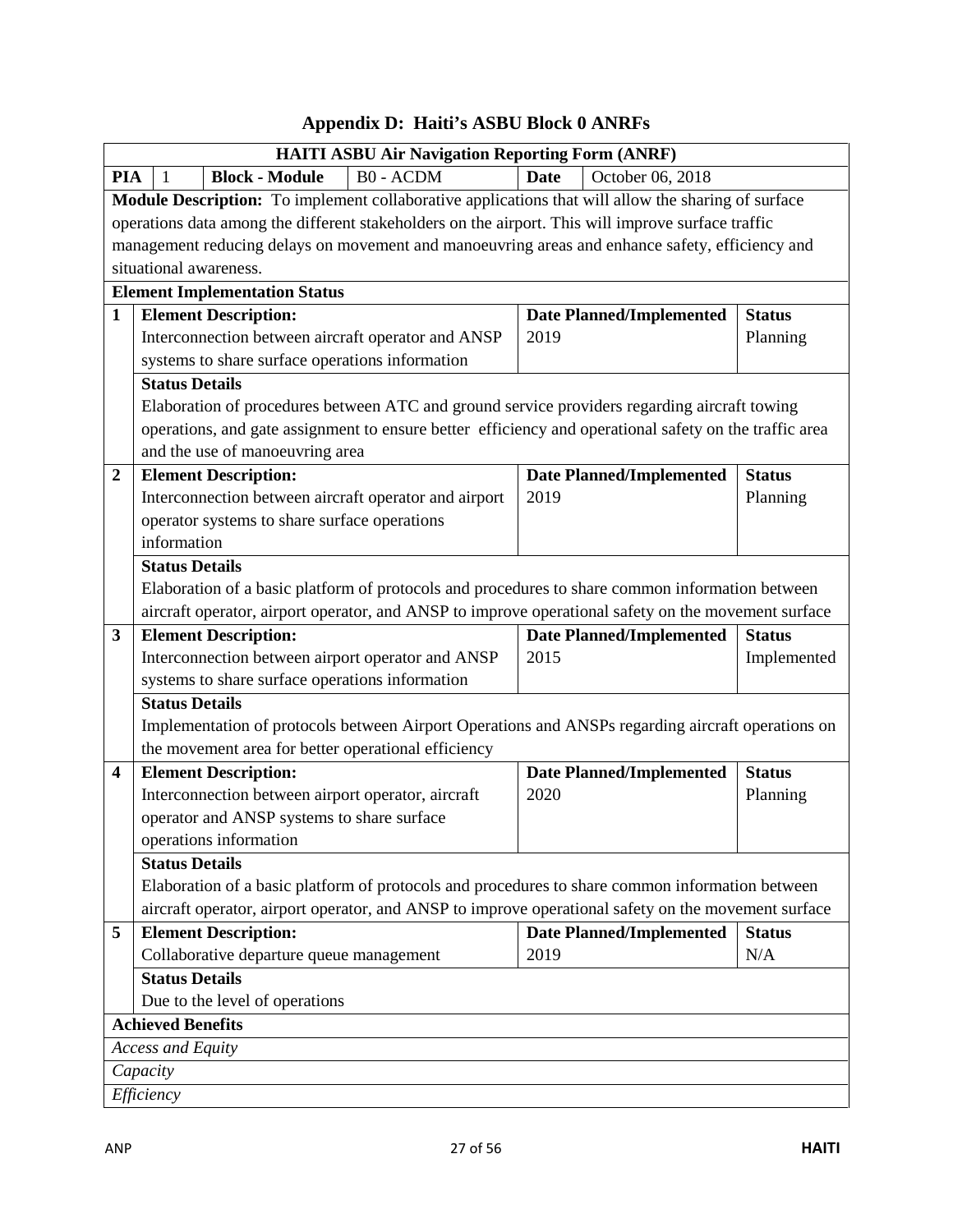| Environment                      |
|----------------------------------|
| Safety                           |
| <b>Implementation Challenges</b> |
| Ground system Implementation     |
| <b>Avionics Implementation</b>   |
| Procedures Availability          |
| <b>Operational Approvals</b>     |
| <b>Notes</b>                     |
|                                  |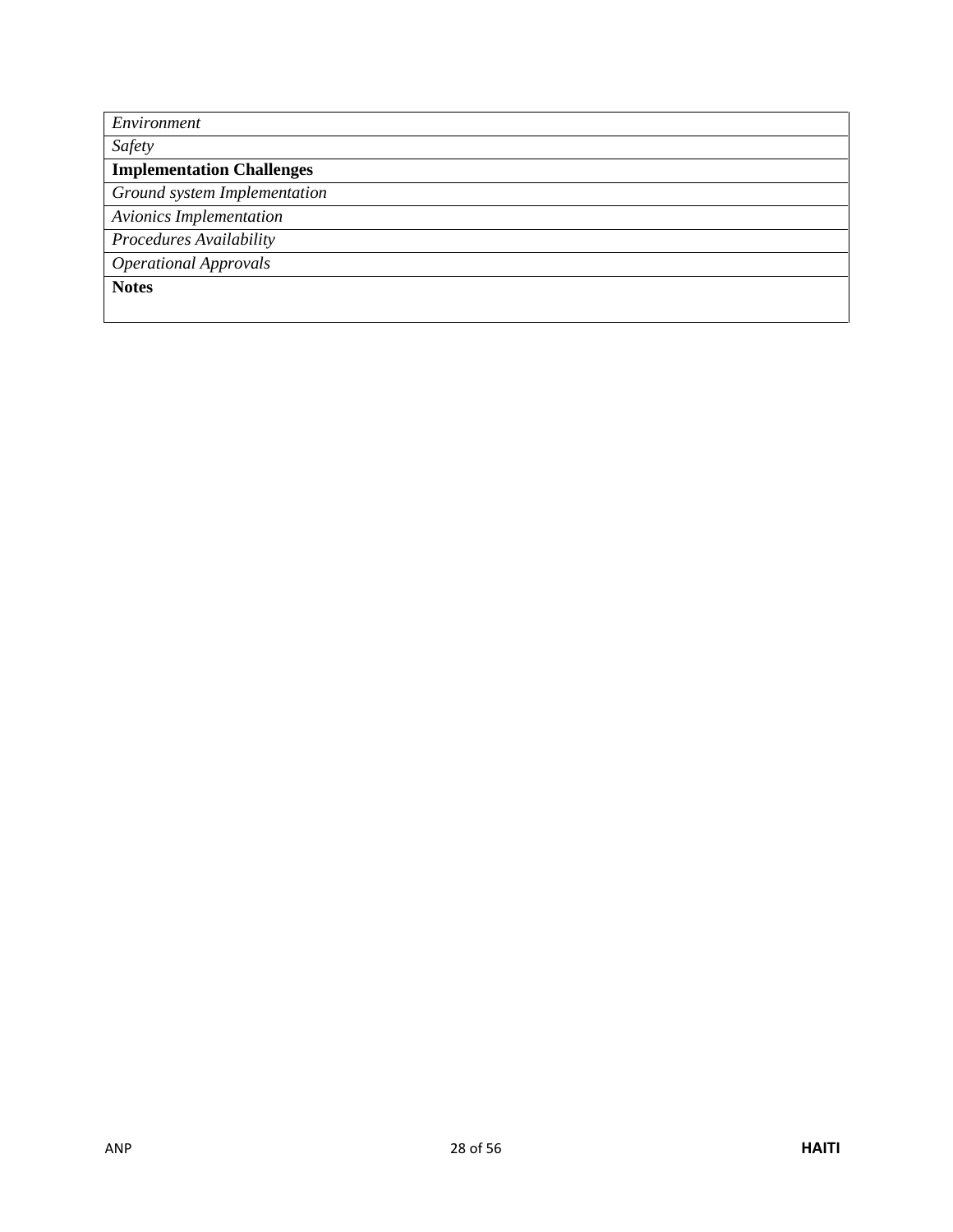| <b>Haiti ASBU Air Navigation Reporting Form (ANRF)</b> |                                                                                                           |                                 |               |  |  |
|--------------------------------------------------------|-----------------------------------------------------------------------------------------------------------|---------------------------------|---------------|--|--|
| <b>PIA</b>                                             | <b>B0 - APTA</b><br><b>Block - Module</b><br>-1                                                           | November 7 2018<br><b>Date</b>  |               |  |  |
|                                                        | Module Description: The use of Performance-based Navigation (PBN) and ground-based augmentation           |                                 |               |  |  |
|                                                        | system (GBAS) landing system (GLS) procedures will enhance the reliability and predictability of          |                                 |               |  |  |
|                                                        | approaches to runways, thus increasing safety, accessibility and efficiency. This is possible through the |                                 |               |  |  |
|                                                        | application of basic global navigation satellite system (GNSS), Baro-vertical navigation (VNAV),          |                                 |               |  |  |
|                                                        | satellite-based augmentation system (SBAS) and GLS. The flexibility inherent in PBN approach design       |                                 |               |  |  |
|                                                        | can be exploited to increase runway capacity.                                                             |                                 |               |  |  |
|                                                        | <b>Element Implementation Status</b>                                                                      |                                 |               |  |  |
| $\mathbf{1}$                                           | <b>Element Description:</b>                                                                               | <b>Date Planned/Implemented</b> | <b>Status</b> |  |  |
|                                                        | PBN approach procedures with vertical guidance to                                                         | 2015                            | Implemented   |  |  |
|                                                        | LNAV/VNAV minima                                                                                          |                                 |               |  |  |
|                                                        | <b>Status Details</b>                                                                                     |                                 |               |  |  |
|                                                        | PBN procedures with vertical guidance have been implemented for both ends of runway to improve            |                                 |               |  |  |
|                                                        | airport accessibility and reduce environmental impact                                                     |                                 |               |  |  |
| $\boldsymbol{2}$                                       | <b>Element Description:</b>                                                                               | <b>Date Planned/Implemented</b> | <b>Status</b> |  |  |
|                                                        | PBN approach procedures with vertical guidance to                                                         | N/A                             | N/A           |  |  |
|                                                        | LPV minima                                                                                                |                                 |               |  |  |
|                                                        | <b>Status Details</b>                                                                                     |                                 |               |  |  |
|                                                        | Not required for this airport                                                                             |                                 |               |  |  |
| 3                                                      | <b>Element Description:</b>                                                                               | <b>Date Planned/Implemented</b> | <b>Status</b> |  |  |
|                                                        | PBN approach procedures without vertical guidance                                                         | N/A                             | N/A           |  |  |
|                                                        | to LNAV minima                                                                                            |                                 |               |  |  |
|                                                        | <b>Status Details</b>                                                                                     |                                 |               |  |  |
|                                                        | Not required as element #1 is implemented                                                                 |                                 |               |  |  |
| $\overline{\mathbf{4}}$                                | <b>Element Description:</b>                                                                               | <b>Date Planned/Implemented</b> | <b>Status</b> |  |  |
|                                                        | GBAS Landing System (GLS) procedures to CAT I                                                             | N/A                             | N/A           |  |  |
|                                                        | minima                                                                                                    |                                 |               |  |  |
|                                                        | <b>Status Details</b>                                                                                     |                                 |               |  |  |
|                                                        | Analysis of this element revealed it is not required due to the level of operations                       |                                 |               |  |  |
|                                                        | <b>Achieved Benefits</b>                                                                                  |                                 |               |  |  |
|                                                        | <b>Access and Equity</b>                                                                                  |                                 |               |  |  |
|                                                        | Capacity                                                                                                  |                                 |               |  |  |
|                                                        | Efficiency                                                                                                |                                 |               |  |  |
| Environment                                            |                                                                                                           |                                 |               |  |  |
|                                                        | Safety                                                                                                    |                                 |               |  |  |
|                                                        | <b>Implementation Challenges</b>                                                                          |                                 |               |  |  |
|                                                        | Ground system Implementation                                                                              |                                 |               |  |  |
|                                                        | <b>Avionics Implementation</b>                                                                            |                                 |               |  |  |
|                                                        | Procedures Availability                                                                                   |                                 |               |  |  |
|                                                        | <b>Operational Approvals</b>                                                                              |                                 |               |  |  |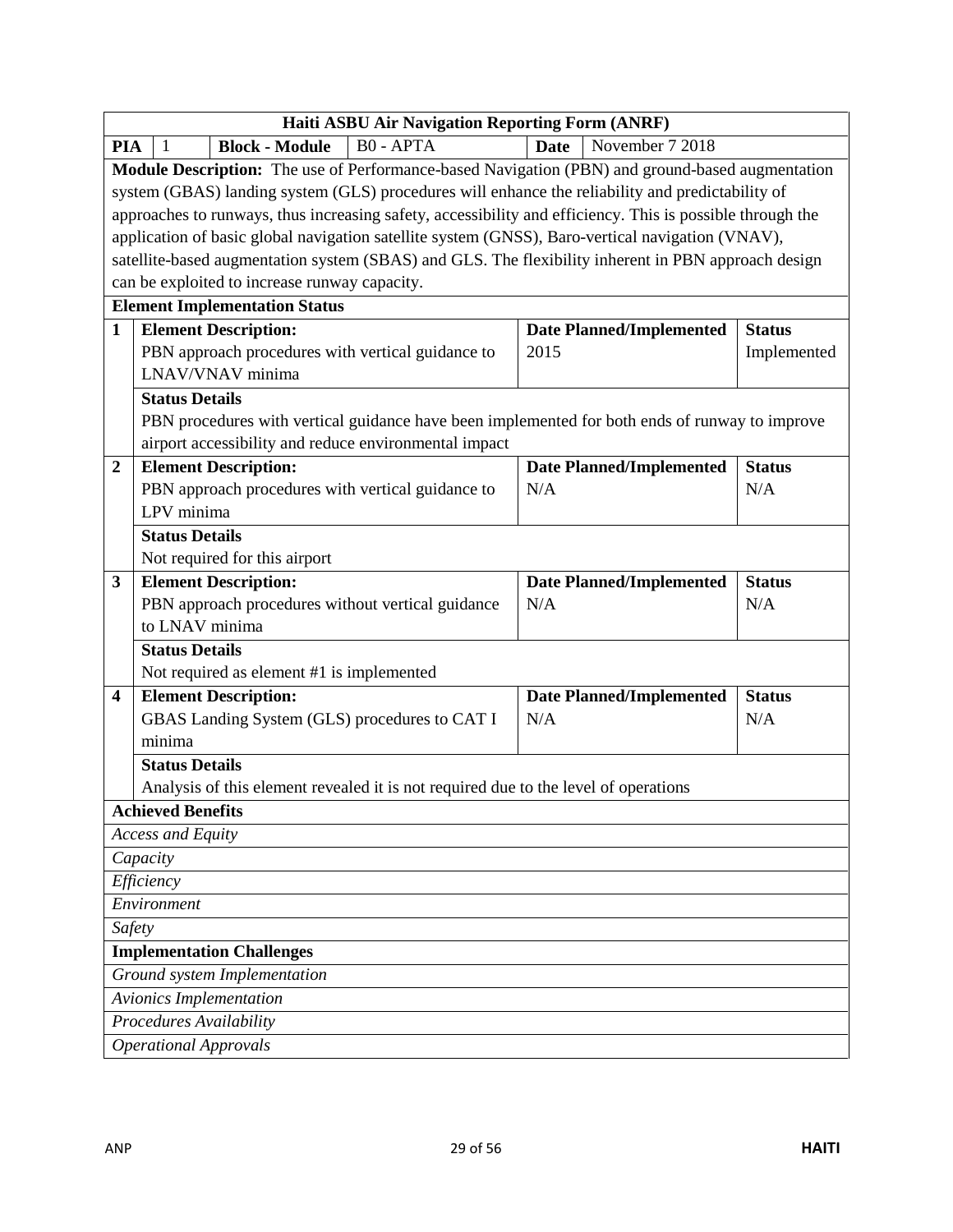|                         | <b>Haiti ASBU Air Navigation Reporting Form (ANRF)</b>                                                                                |                                 |               |  |  |  |
|-------------------------|---------------------------------------------------------------------------------------------------------------------------------------|---------------------------------|---------------|--|--|--|
| <b>PIA</b>              | B0 - RSEQ<br><b>Block - Module</b><br>-1                                                                                              | November 7 2018<br><b>Date</b>  |               |  |  |  |
|                         | Module Description: To manage arrivals and departures (including time-based metering) to and from a                                   |                                 |               |  |  |  |
|                         | multi-runway aerodrome or locations with multiple dependent runways at closely proximate aerodromes,                                  |                                 |               |  |  |  |
|                         | to efficiently utilize the inherent runway capacity.                                                                                  |                                 |               |  |  |  |
|                         | <b>Element Implementation Status</b>                                                                                                  |                                 |               |  |  |  |
| $\mathbf{1}$            | <b>Element Description:</b>                                                                                                           | <b>Date Planned/Implemented</b> | <b>Status</b> |  |  |  |
|                         | AMAN via controlled time of arrival to a reference                                                                                    |                                 | N/A           |  |  |  |
|                         | fix                                                                                                                                   |                                 |               |  |  |  |
|                         | <b>Status Details</b>                                                                                                                 |                                 |               |  |  |  |
|                         | Analysis revealed this element is not required due to physical characteristics and level of operations                                |                                 |               |  |  |  |
| $\boldsymbol{2}$        | <b>Element Description:</b>                                                                                                           | <b>Date Planned/Implemented</b> | <b>Status</b> |  |  |  |
|                         | Departure management                                                                                                                  | Enter date if applicable        | N/A           |  |  |  |
|                         | <b>Status Details</b>                                                                                                                 |                                 |               |  |  |  |
|                         | Analysis revealed this element is not required due to physical characteristics and level of operations                                |                                 |               |  |  |  |
| $\mathbf{3}$            | <b>Element Description:</b>                                                                                                           | <b>Date Planned/Implemented</b> | <b>Status</b> |  |  |  |
|                         | Departure flow management                                                                                                             | Enter date if applicable        | N/A           |  |  |  |
|                         | <b>Status Details</b>                                                                                                                 |                                 |               |  |  |  |
| $\overline{\mathbf{4}}$ | Analysis revealed this element is not required due to physical characteristics and level of operations<br><b>Element Description:</b> | <b>Date Planned/Implemented</b> | <b>Status</b> |  |  |  |
|                         | Point merge                                                                                                                           | Enter date if applicable        | N/A           |  |  |  |
|                         | <b>Status Details</b>                                                                                                                 |                                 |               |  |  |  |
|                         | Analysis revealed this element is not required due to physical characteristics and level of operations                                |                                 |               |  |  |  |
|                         | <b>Achieved Benefits</b>                                                                                                              |                                 |               |  |  |  |
|                         | <b>Access and Equity</b>                                                                                                              |                                 |               |  |  |  |
|                         | Capacity                                                                                                                              |                                 |               |  |  |  |
|                         | Efficiency                                                                                                                            |                                 |               |  |  |  |
|                         | Environment                                                                                                                           |                                 |               |  |  |  |
| Safety                  |                                                                                                                                       |                                 |               |  |  |  |
|                         | <b>Implementation Challenges</b>                                                                                                      |                                 |               |  |  |  |
|                         | Ground system Implementation                                                                                                          |                                 |               |  |  |  |
|                         | Avionics Implementation                                                                                                               |                                 |               |  |  |  |
|                         | <b>Procedures Availability</b>                                                                                                        |                                 |               |  |  |  |
|                         | <b>Operational Approvals</b>                                                                                                          |                                 |               |  |  |  |
| <b>Notes</b>            |                                                                                                                                       |                                 |               |  |  |  |
|                         |                                                                                                                                       |                                 |               |  |  |  |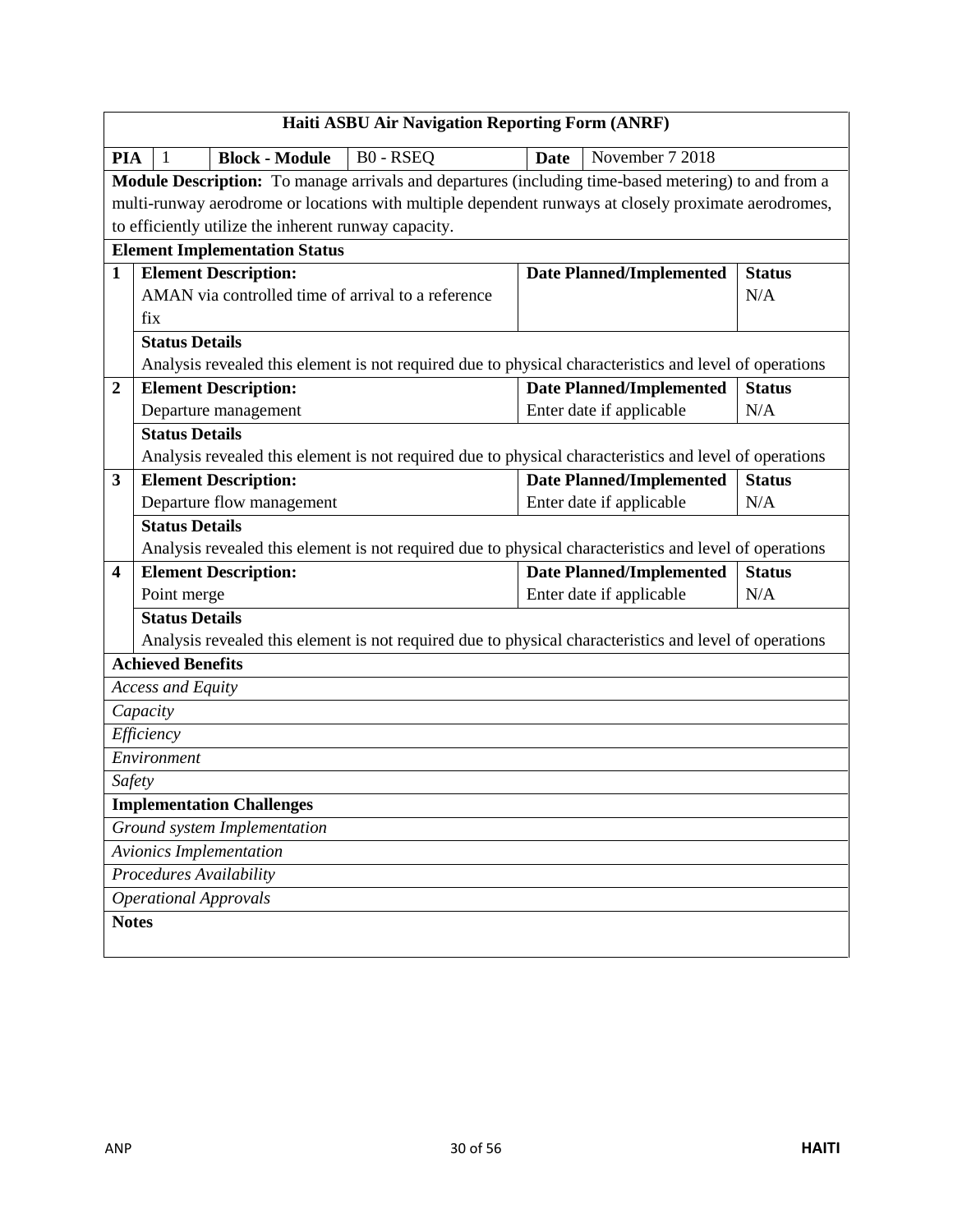| <b>Haiti ASBU Air Navigation Reporting Form (ANRF)</b> |                                                                                                        |                                        |                      |  |  |
|--------------------------------------------------------|--------------------------------------------------------------------------------------------------------|----------------------------------------|----------------------|--|--|
| <b>PIA</b>                                             | $B0 - SURF$<br><b>Block - Module</b><br>-1                                                             | November 7 2018<br><b>Date</b>         |                      |  |  |
|                                                        | Module Description: First levels of advanced-surface movement guidance and control systems (A-         |                                        |                      |  |  |
|                                                        | SMGCS) provides surveillance and alerting of movements of both aircraft and vehicles at the aerodrome, |                                        |                      |  |  |
|                                                        | thus improving runway/aerodrome safety.                                                                |                                        |                      |  |  |
|                                                        | Automatic dependent surveillance-broadcast (ADS-B) information is used when available (ADS-B APT).     |                                        |                      |  |  |
|                                                        | Enhanced vision systems (EVS) is used for low-visibility operations.                                   |                                        |                      |  |  |
|                                                        | <b>Element Implementation Status</b>                                                                   |                                        |                      |  |  |
| $\mathbf{1}$                                           | <b>Element Description:</b>                                                                            | <b>Date Planned/Implemented</b>        | <b>Status</b>        |  |  |
|                                                        | A-SMGCS with at least one cooperative surface                                                          | N/A                                    | N/A                  |  |  |
|                                                        | surveillance system                                                                                    |                                        |                      |  |  |
|                                                        | <b>Status Details</b>                                                                                  |                                        |                      |  |  |
|                                                        | Analysis revealed this element is not required due to physical characteristics and level of operations |                                        |                      |  |  |
| $\boldsymbol{2}$                                       | <b>Element Description:</b>                                                                            | <b>Date Planned/Implemented</b>        | <b>Status</b>        |  |  |
|                                                        | <b>ADS-B APT</b>                                                                                       | N/A                                    | N/A                  |  |  |
|                                                        | <b>Status Details</b>                                                                                  |                                        |                      |  |  |
|                                                        | Analysis revealed this element is not required due to physical characteristics and level of operations |                                        |                      |  |  |
| 3                                                      | <b>Element Description:</b>                                                                            | <b>Date Planned/Implemented</b><br>N/A | <b>Status</b><br>N/A |  |  |
|                                                        | A-SMGCS alerting with flight identification<br>information                                             |                                        |                      |  |  |
|                                                        | <b>Status Details</b>                                                                                  |                                        |                      |  |  |
|                                                        | Analysis revealed this element is not required due to physical characteristics and level of operations |                                        |                      |  |  |
| 4                                                      | <b>Element Description:</b>                                                                            | <b>Date Planned/Implemented</b>        | <b>Status</b>        |  |  |
|                                                        | EVS for taxi operations                                                                                | N/A                                    | N/A                  |  |  |
|                                                        | <b>Status Details</b>                                                                                  |                                        |                      |  |  |
|                                                        | Analysis revealed this element is not required due to physical characteristics and level of operations |                                        |                      |  |  |
| 5                                                      | <b>Element Description:</b>                                                                            | <b>Date Planned/Implemented</b>        | <b>Status</b>        |  |  |
|                                                        | Airport vehicles equipped with transponders                                                            | N/A                                    | N/A                  |  |  |
|                                                        | <b>Status Details</b>                                                                                  |                                        |                      |  |  |
|                                                        | Analysis revealed this element is not required due to physical characteristics and level of operations |                                        |                      |  |  |
|                                                        | <b>Achieved Benefits</b>                                                                               |                                        |                      |  |  |
|                                                        | <b>Access and Equity</b>                                                                               |                                        |                      |  |  |
|                                                        | Capacity                                                                                               |                                        |                      |  |  |
|                                                        | Efficiency                                                                                             |                                        |                      |  |  |
|                                                        | Environment                                                                                            |                                        |                      |  |  |
|                                                        | Safety                                                                                                 |                                        |                      |  |  |
|                                                        | <b>Implementation Challenges</b>                                                                       |                                        |                      |  |  |
|                                                        | Ground system Implementation                                                                           |                                        |                      |  |  |
|                                                        | <b>Avionics Implementation</b>                                                                         |                                        |                      |  |  |
|                                                        | Procedures Availability                                                                                |                                        |                      |  |  |
|                                                        | <b>Operational Approvals</b>                                                                           |                                        |                      |  |  |
|                                                        | <b>Notes</b>                                                                                           |                                        |                      |  |  |
|                                                        |                                                                                                        |                                        |                      |  |  |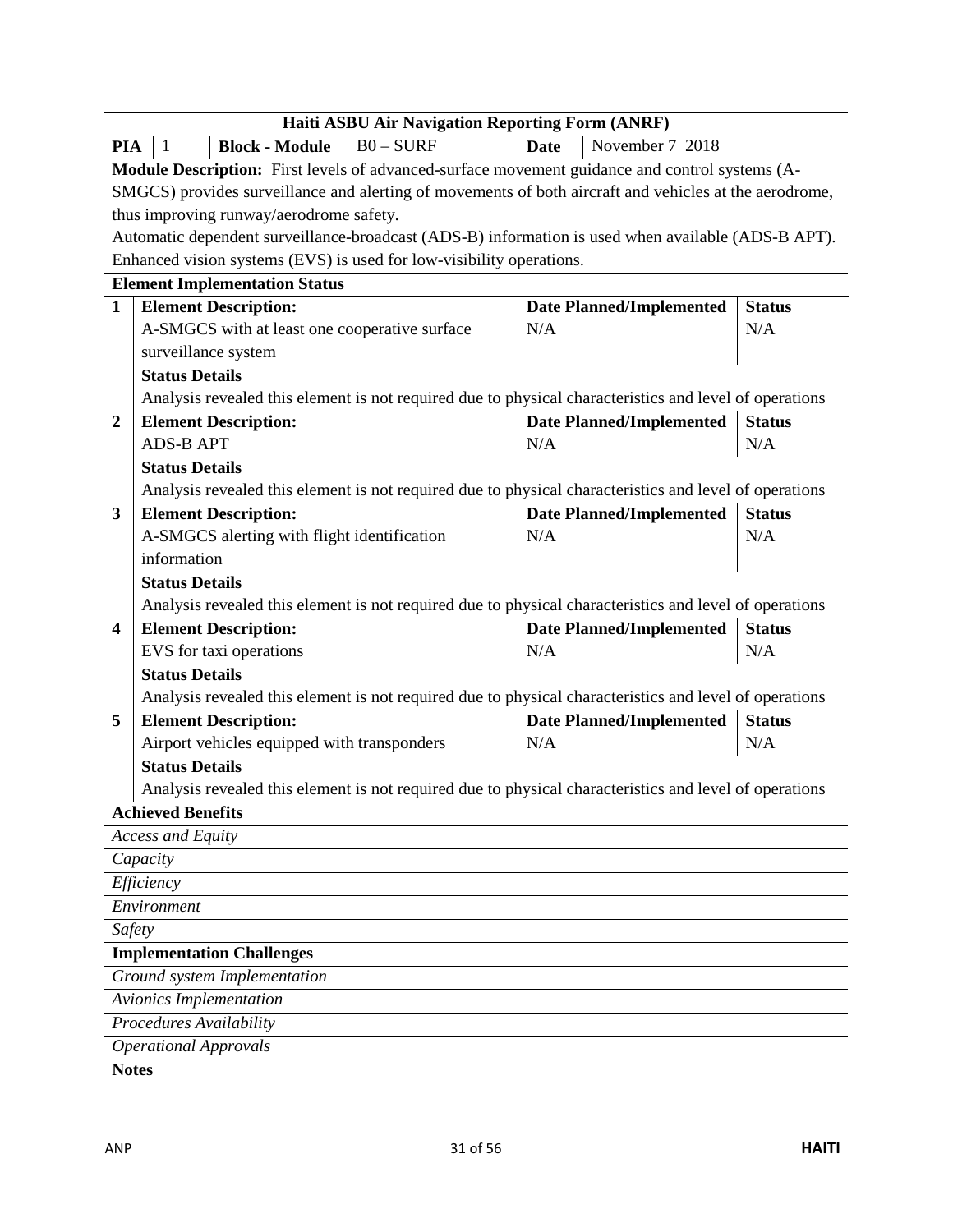|                                                                                           | Haiti ASBU Air Navigation Reporting Form (ANRF)                                                 |                                 |               |  |  |  |
|-------------------------------------------------------------------------------------------|-------------------------------------------------------------------------------------------------|---------------------------------|---------------|--|--|--|
| <b>PIA</b>                                                                                | $\overline{B0}$ - WAKE<br><b>Block - Module</b><br>-1                                           | <b>Date</b><br>November 7 2018  |               |  |  |  |
|                                                                                           | Module Description: Improved throughput on departure and arrival runways through optimized wake |                                 |               |  |  |  |
| turbulence separation minima, revised aircraft wake turbulence categories and procedures. |                                                                                                 |                                 |               |  |  |  |
|                                                                                           | <b>Element Implementation Status</b>                                                            |                                 |               |  |  |  |
| $\mathbf{1}$                                                                              | <b>Element Description:</b>                                                                     | <b>Date Planned/Implemented</b> | <b>Status</b> |  |  |  |
|                                                                                           | New PANS-ATM wake turbulence categories and                                                     | N/A                             | N/A           |  |  |  |
|                                                                                           | separation minima                                                                               |                                 |               |  |  |  |
|                                                                                           | <b>Status Details</b>                                                                           |                                 |               |  |  |  |
|                                                                                           | Analysis determined element not required due to runway configuration                            |                                 |               |  |  |  |
| $\boldsymbol{2}$                                                                          | <b>Element Description:</b>                                                                     | <b>Date Planned/Implemented</b> | <b>Status</b> |  |  |  |
|                                                                                           | Dependent diagonal paired approach procedures for                                               | N/A                             | N/A           |  |  |  |
|                                                                                           | parallel runways with centrelines spaced less than                                              |                                 |               |  |  |  |
|                                                                                           | 760 meters (2,500 feet) apart                                                                   |                                 |               |  |  |  |
|                                                                                           | <b>Status Details</b>                                                                           |                                 |               |  |  |  |
|                                                                                           | Analysis determined element not required due to runway configuration                            |                                 |               |  |  |  |
| $\mathbf{3}$                                                                              | <b>Element Description:</b>                                                                     | <b>Date Planned/Implemented</b> | <b>Status</b> |  |  |  |
|                                                                                           | Wake independent departure and arrival operations                                               | N/A                             | N/A           |  |  |  |
|                                                                                           | (WIDAO) for parallel runways with centrelines                                                   |                                 |               |  |  |  |
|                                                                                           | spaced less than 760 meters (2,500 feet) apart                                                  |                                 |               |  |  |  |
|                                                                                           | <b>Status Details</b>                                                                           |                                 |               |  |  |  |
|                                                                                           | Analysis determined element not required due to runway configuration                            |                                 |               |  |  |  |
| $\overline{\mathbf{4}}$                                                                   | <b>Element Description:</b>                                                                     | <b>Date Planned/Implemented</b> | <b>Status</b> |  |  |  |
|                                                                                           | Wake turbulence mitigation for departures (WTMD)                                                | N/A                             | N/A           |  |  |  |
|                                                                                           | procedures for parallel runways with centrelines                                                |                                 |               |  |  |  |
|                                                                                           | spaced less than 760 meters (2,500 feet) apart based                                            |                                 |               |  |  |  |
|                                                                                           | on observed crosswinds                                                                          |                                 |               |  |  |  |
|                                                                                           | <b>Status Details</b>                                                                           |                                 |               |  |  |  |
|                                                                                           | Analysis determined element not required due to runway configuration                            |                                 |               |  |  |  |
| 5                                                                                         | <b>Element Description:</b>                                                                     | <b>Date Planned/Implemented</b> | <b>Status</b> |  |  |  |
|                                                                                           | 6 wake turbulence categories and separation minima                                              | N/A                             | N/A           |  |  |  |
|                                                                                           | <b>Status Details</b>                                                                           |                                 |               |  |  |  |
|                                                                                           | Analysis determined element not required due to runway configuration                            |                                 |               |  |  |  |
|                                                                                           | <b>Achieved Benefits</b>                                                                        |                                 |               |  |  |  |
|                                                                                           | <b>Access and Equity</b>                                                                        |                                 |               |  |  |  |
|                                                                                           | Capacity                                                                                        |                                 |               |  |  |  |
| Efficiency                                                                                |                                                                                                 |                                 |               |  |  |  |
| Environment                                                                               |                                                                                                 |                                 |               |  |  |  |
| Safety                                                                                    |                                                                                                 |                                 |               |  |  |  |
|                                                                                           | <b>Implementation Challenges</b>                                                                |                                 |               |  |  |  |
|                                                                                           | Ground system Implementation                                                                    |                                 |               |  |  |  |
|                                                                                           | <b>Avionics Implementation</b>                                                                  |                                 |               |  |  |  |
|                                                                                           | Procedures Availability                                                                         |                                 |               |  |  |  |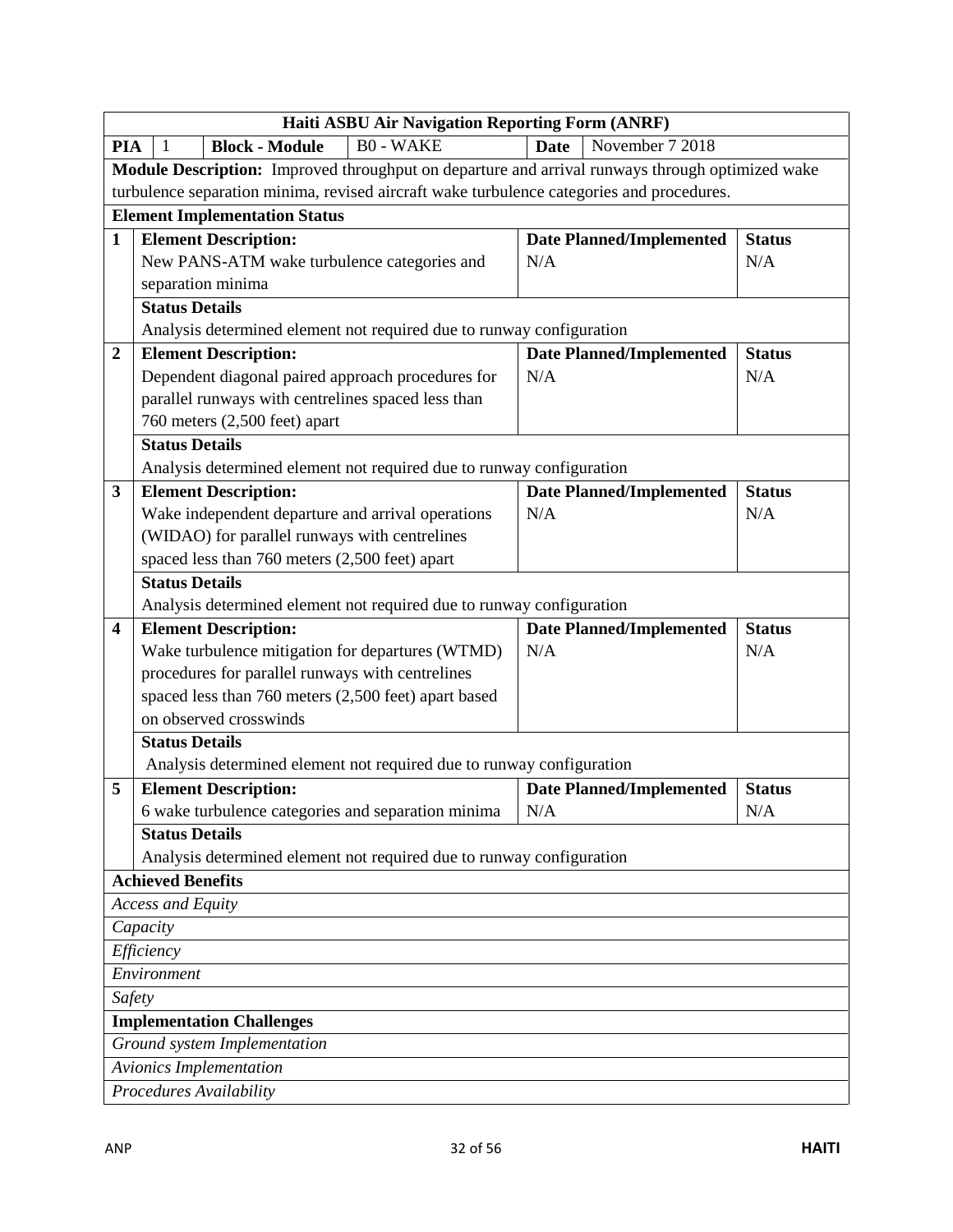*Operational Approvals*

**Notes**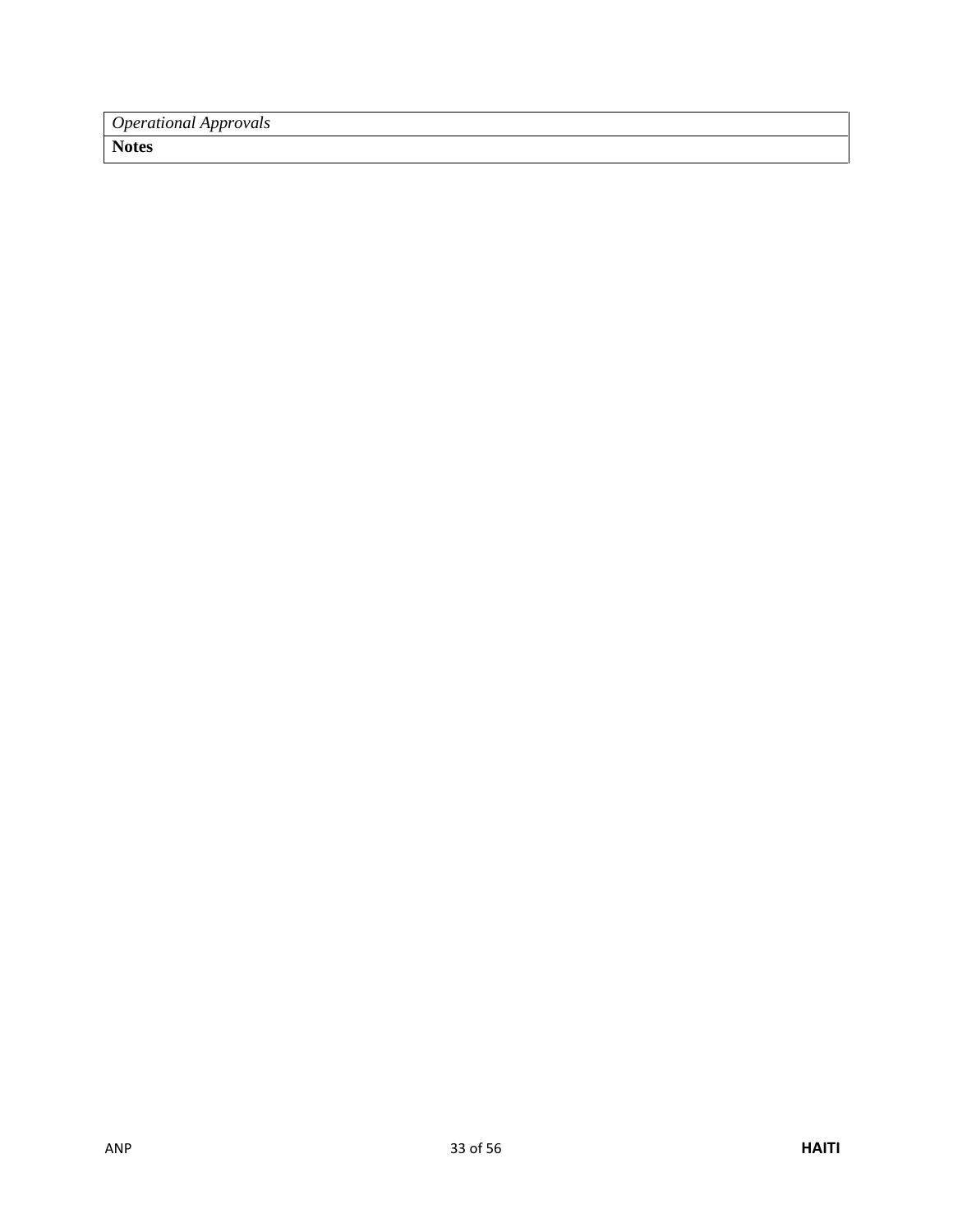|                         | <b>Haiti ASBU Air Navigation Reporting Form (ANRF)</b>                                                                                                                                  |                                 |               |  |  |  |
|-------------------------|-----------------------------------------------------------------------------------------------------------------------------------------------------------------------------------------|---------------------------------|---------------|--|--|--|
| <b>PIA</b>              | <b>B0 - AMET</b><br><b>Block - Module</b><br>2                                                                                                                                          | <b>Date</b><br>November 8 2018  |               |  |  |  |
|                         | Module Description: Global, regional and local meteorological information:                                                                                                              |                                 |               |  |  |  |
|                         | a) forecasts provided by world area forecast centres (WAFC), volcanic ash advisory centres (VAAC)                                                                                       |                                 |               |  |  |  |
|                         | and tropical cyclone advisory centres (TCAC);                                                                                                                                           |                                 |               |  |  |  |
|                         | b) aerodrome warnings to give concise information of meteorological conditions that could adversely                                                                                     |                                 |               |  |  |  |
|                         | affect all aircraft at an aerodrome including wind shear; and                                                                                                                           |                                 |               |  |  |  |
|                         | c) SIGMETs to provide information on occurrence or expected occurrence of specific enroute weather                                                                                      |                                 |               |  |  |  |
|                         | phenomena which may affect the safety of aircraft operations and other operational meteorological                                                                                       |                                 |               |  |  |  |
|                         | (OPMET) information, including METAR/SPECI and TAF, to provide routine and special                                                                                                      |                                 |               |  |  |  |
|                         | observations and forecasts of meteorological conditions occurring or expected to occur at the                                                                                           |                                 |               |  |  |  |
|                         | aerodrome.                                                                                                                                                                              |                                 |               |  |  |  |
|                         | This information supports flexible airspace management, improved situational awareness and                                                                                              |                                 |               |  |  |  |
|                         | collaborative decision making, and dynamically optimized flight trajectory planning.                                                                                                    |                                 |               |  |  |  |
|                         | This module includes elements which should be viewed as a subset of all available meteorological<br>information that can be used to support enhanced operational efficiency and safety. |                                 |               |  |  |  |
|                         | <b>Element Implementation Status</b>                                                                                                                                                    |                                 |               |  |  |  |
| $\mathbf{1}$            | <b>Element Description:</b>                                                                                                                                                             | <b>Date Planned/Implemented</b> | <b>Status</b> |  |  |  |
|                         | <b>WAFS</b>                                                                                                                                                                             | 2015                            | Implemented   |  |  |  |
|                         | <b>Status Details</b>                                                                                                                                                                   |                                 |               |  |  |  |
|                         | Availability of WAFS meteorological information at the Aeronautical Meteorology office                                                                                                  |                                 |               |  |  |  |
| 2                       | <b>Element Description:</b>                                                                                                                                                             | <b>Date Planned/Implemented</b> | <b>Status</b> |  |  |  |
|                         | <b>IAVW</b>                                                                                                                                                                             | 2015                            | Partially     |  |  |  |
|                         |                                                                                                                                                                                         |                                 | implemented   |  |  |  |
|                         | <b>Status Details</b>                                                                                                                                                                   |                                 |               |  |  |  |
|                         | Availability of IAVW meteorological information at the Aeronautical Meteorology office but                                                                                              |                                 |               |  |  |  |
|                         | protocol to be formalised                                                                                                                                                               |                                 |               |  |  |  |
| 3                       | <b>Element Description:</b>                                                                                                                                                             | <b>Date Planned/Implemented</b> | <b>Status</b> |  |  |  |
|                         | <b>TCAC</b> forecasts                                                                                                                                                                   | March 2015                      | Implemented   |  |  |  |
|                         | <b>Status Details</b>                                                                                                                                                                   |                                 |               |  |  |  |
|                         | Availability of TCAC meteorological information at the Aeronautical Meteorology office                                                                                                  |                                 |               |  |  |  |
| $\overline{\mathbf{4}}$ | <b>Element Description:</b>                                                                                                                                                             | <b>Date Planned/Implemented</b> | <b>Status</b> |  |  |  |
|                         | Aerodrome warnings                                                                                                                                                                      | March 2015                      | Implemented   |  |  |  |
|                         | <b>Status Details</b>                                                                                                                                                                   |                                 |               |  |  |  |
|                         | AWOS implemented and Availability of aerodrome warnings at the Aeronautical Meteorology office                                                                                          |                                 |               |  |  |  |
|                         |                                                                                                                                                                                         |                                 |               |  |  |  |
| 5                       | <b>Element Description:</b>                                                                                                                                                             | <b>Date Planned/Implemented</b> | <b>Status</b> |  |  |  |
|                         | Wind shear warnings and alerts                                                                                                                                                          | 2020                            | planning      |  |  |  |
|                         | <b>Status Details</b>                                                                                                                                                                   |                                 |               |  |  |  |
|                         | Analysis determined the requirement to implement new equipment for wind shear warnings and                                                                                              |                                 |               |  |  |  |
|                         | acquisition is planned for 2020                                                                                                                                                         |                                 |               |  |  |  |
| 6                       | <b>Element Description:</b>                                                                                                                                                             | <b>Date Planned/Implemented</b> | <b>Status</b> |  |  |  |
|                         | <b>SIGMET</b>                                                                                                                                                                           | 2015                            | implemented   |  |  |  |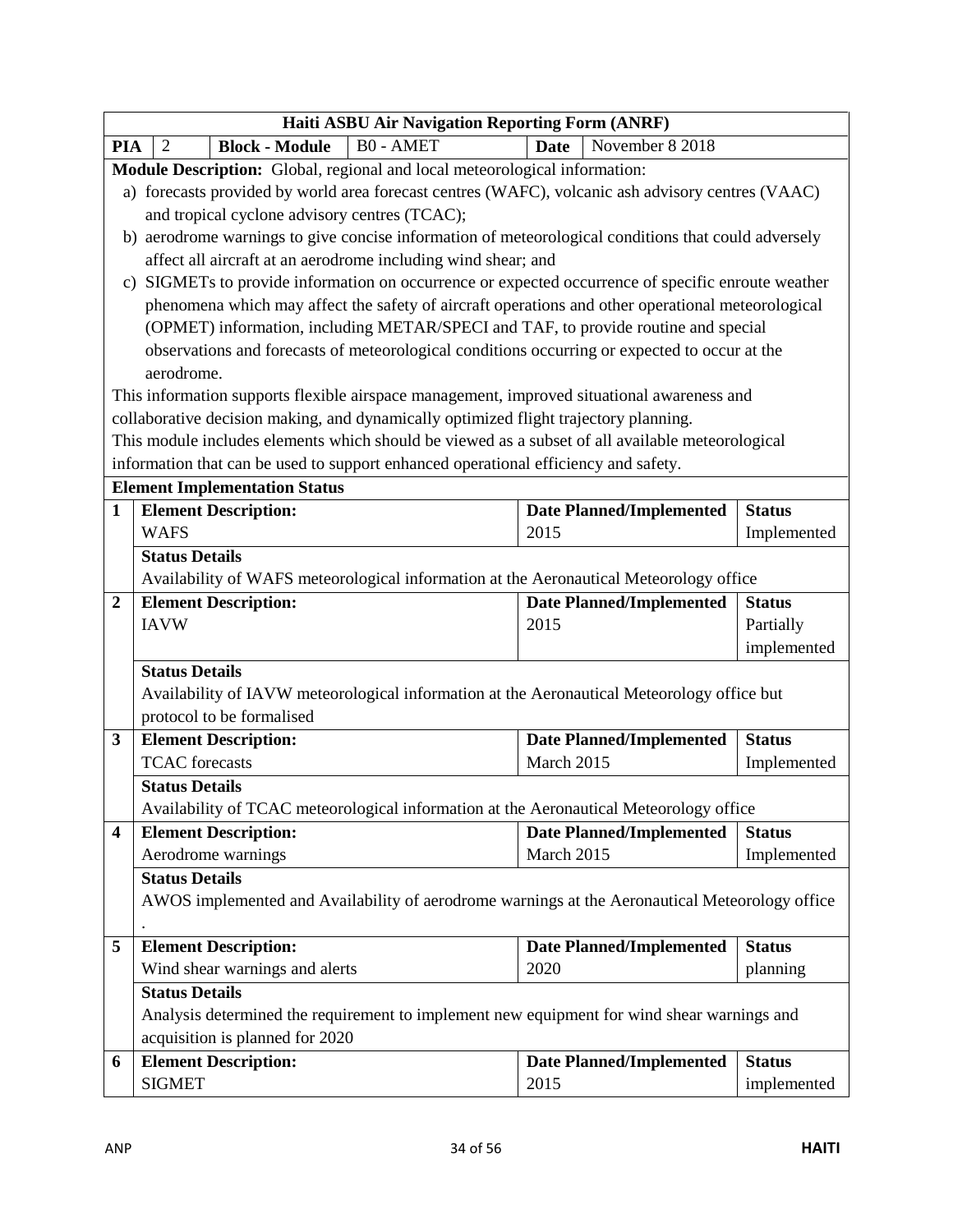|                                  | <b>Status Details</b>                                                   |                                 |               |  |  |  |
|----------------------------------|-------------------------------------------------------------------------|---------------------------------|---------------|--|--|--|
|                                  | Already implemented and information is made available for users         |                                 |               |  |  |  |
| 7                                | <b>Element Description:</b>                                             | <b>Date Planned/Implemented</b> | <b>Status</b> |  |  |  |
|                                  | Other OPMET information (METAR, SPECI and/or                            | 2015                            | implemented   |  |  |  |
|                                  | TAF)                                                                    |                                 |               |  |  |  |
|                                  | <b>Status Details</b>                                                   |                                 |               |  |  |  |
|                                  | Already implemented and information is made available for users         |                                 |               |  |  |  |
| 8                                | <b>Element Description:</b>                                             | <b>Date Planned/Implemented</b> | <b>Status</b> |  |  |  |
|                                  | QMS for MET                                                             | 2020                            | planning      |  |  |  |
|                                  | <b>Status Details</b>                                                   |                                 |               |  |  |  |
|                                  | Implementation of quality system to ensure better efficiency and safety |                                 |               |  |  |  |
|                                  | <b>Achieved Benefits</b>                                                |                                 |               |  |  |  |
|                                  | <b>Access and Equity</b>                                                |                                 |               |  |  |  |
|                                  | Capacity                                                                |                                 |               |  |  |  |
|                                  | Efficiency                                                              |                                 |               |  |  |  |
|                                  | Environment                                                             |                                 |               |  |  |  |
|                                  | Safety                                                                  |                                 |               |  |  |  |
| <b>Implementation Challenges</b> |                                                                         |                                 |               |  |  |  |
|                                  | Ground system Implementation                                            |                                 |               |  |  |  |
|                                  | <b>Avionics Implementation</b>                                          |                                 |               |  |  |  |
|                                  | Procedures Availability                                                 |                                 |               |  |  |  |
|                                  | <b>Operational Approvals</b>                                            |                                 |               |  |  |  |
| <b>Notes</b>                     |                                                                         |                                 |               |  |  |  |
|                                  |                                                                         |                                 |               |  |  |  |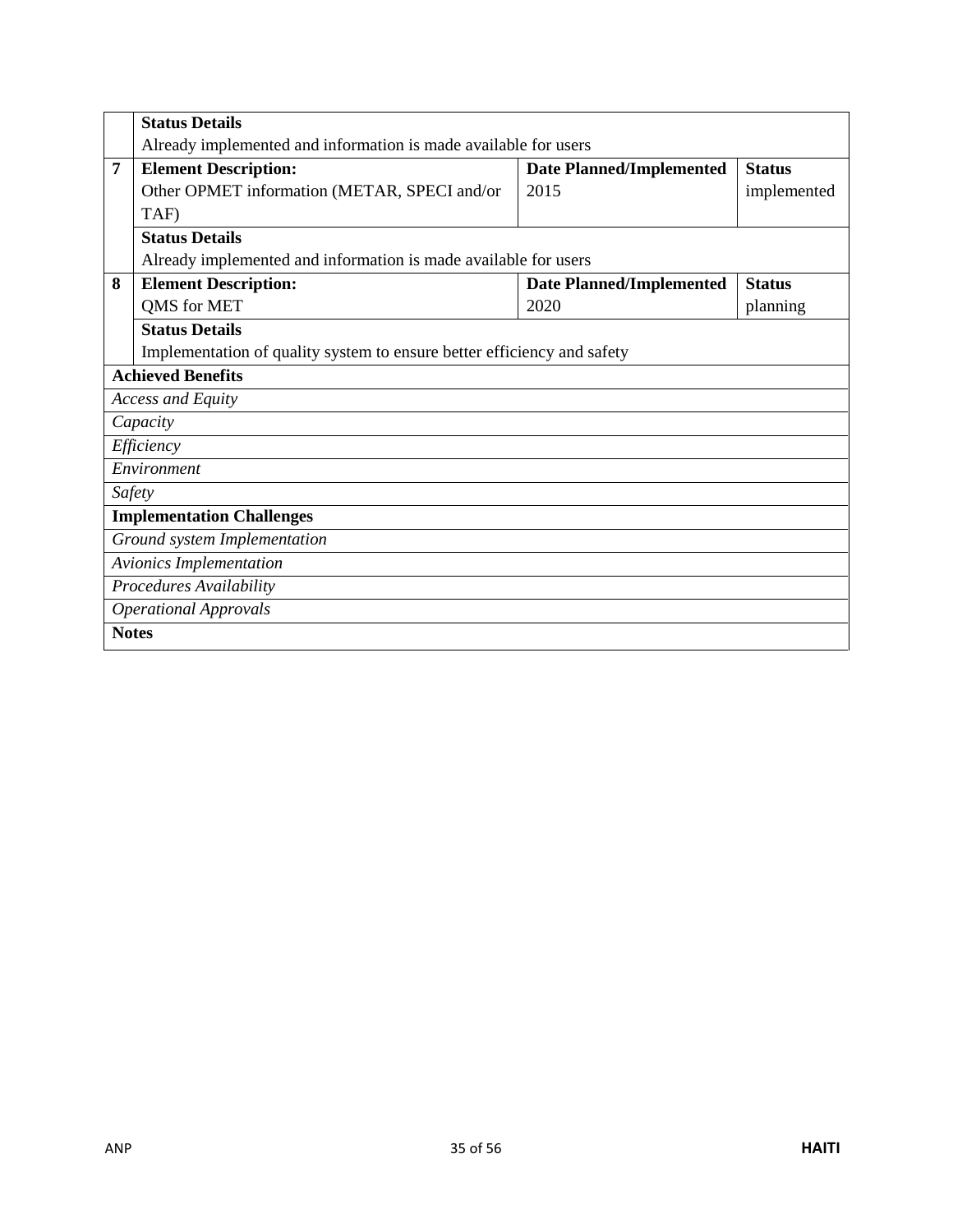|                  | Haiti ASBU Air Navigation Reporting Form (ANRF)                                                          |                                 |               |  |  |
|------------------|----------------------------------------------------------------------------------------------------------|---------------------------------|---------------|--|--|
| <b>PIA</b>       | <b>B0-DATM</b><br><b>Block - Module</b><br>2                                                             | November 7 2018<br><b>Date</b>  |               |  |  |
|                  | Module Description: The initial introduction of digital processing and management of information,        |                                 |               |  |  |
|                  | from origination to publication, through aeronautical information service (AIS)/aeronautical information |                                 |               |  |  |
|                  | management (AIM) implementation, use of aeronautical exchange model (AIXM), migration to electronic      |                                 |               |  |  |
|                  | aeronautical information publication (AIP) and better quality and availability of data.                  |                                 |               |  |  |
|                  | <b>Element Implementation Status</b>                                                                     |                                 |               |  |  |
| $\mathbf{1}$     | <b>Element Description:</b>                                                                              | <b>Date Planned/Implemented</b> | <b>Status</b> |  |  |
|                  | Standardized Aeronautical Information Exchange                                                           | 2020                            | planning      |  |  |
|                  | Model (AIXM)                                                                                             |                                 |               |  |  |
|                  | <b>Status Details</b>                                                                                    |                                 |               |  |  |
|                  | A roadmap has been adopted to implement this element to ensure efficiency and safety                     |                                 |               |  |  |
| $\boldsymbol{2}$ | <b>Element Description:</b>                                                                              | <b>Date Planned/Implemented</b> | <b>Status</b> |  |  |
|                  | eAIP                                                                                                     | 2020                            | planning      |  |  |
|                  | <b>Status Details</b>                                                                                    |                                 |               |  |  |
|                  | A roadmap has been adopted to implement this element to ensure efficiency and safety                     |                                 |               |  |  |
| 3                | <b>Element Description:</b>                                                                              | <b>Date Planned/Implemented</b> | <b>Status</b> |  |  |
|                  | Digital NOTAM                                                                                            | 2020                            | planning      |  |  |
|                  | <b>Status Details</b>                                                                                    |                                 |               |  |  |
|                  | A roadmap has been adopted to implement this element to ensure efficiency and safety                     |                                 |               |  |  |
| 4                | <b>Element Description:</b>                                                                              | <b>Date Planned/Implemented</b> | <b>Status</b> |  |  |
|                  | eTOD                                                                                                     | 2020                            | planning      |  |  |
|                  | <b>Status Details</b>                                                                                    |                                 |               |  |  |
|                  | A roadmap has been adopted to implement this element to ensure efficiency and safety                     |                                 |               |  |  |
| 5                | <b>Element Description: WGS-84</b>                                                                       | <b>Date Planned/Implemented</b> | <b>Status</b> |  |  |
|                  |                                                                                                          | 2015                            | implemented   |  |  |
|                  | <b>Status Details</b>                                                                                    |                                 |               |  |  |
|                  | New surveys took place and all coordinates data now in WGS 84                                            |                                 |               |  |  |
| 6                | <b>Element Description:</b>                                                                              | <b>Date Planned/Implemented</b> | <b>Status</b> |  |  |
|                  | QMS for AIM                                                                                              | 2020                            | planning      |  |  |
|                  | <b>Status Details</b>                                                                                    |                                 |               |  |  |
|                  | A roadmap has been adopted to implement this element to ensure efficiency and safety                     |                                 |               |  |  |
|                  | <b>Achieved Benefits</b>                                                                                 |                                 |               |  |  |
|                  | <b>Achieved Benefits</b>                                                                                 |                                 |               |  |  |
|                  | <b>Access and Equity</b>                                                                                 |                                 |               |  |  |
| Capacity         |                                                                                                          |                                 |               |  |  |
|                  | Efficiency                                                                                               |                                 |               |  |  |
|                  | Environment                                                                                              |                                 |               |  |  |
| Safety           |                                                                                                          |                                 |               |  |  |
|                  | <b>Implementation Challenges</b>                                                                         |                                 |               |  |  |
|                  | Ground system Implementation                                                                             |                                 |               |  |  |
|                  | <b>Avionics Implementation</b>                                                                           |                                 |               |  |  |
|                  |                                                                                                          |                                 |               |  |  |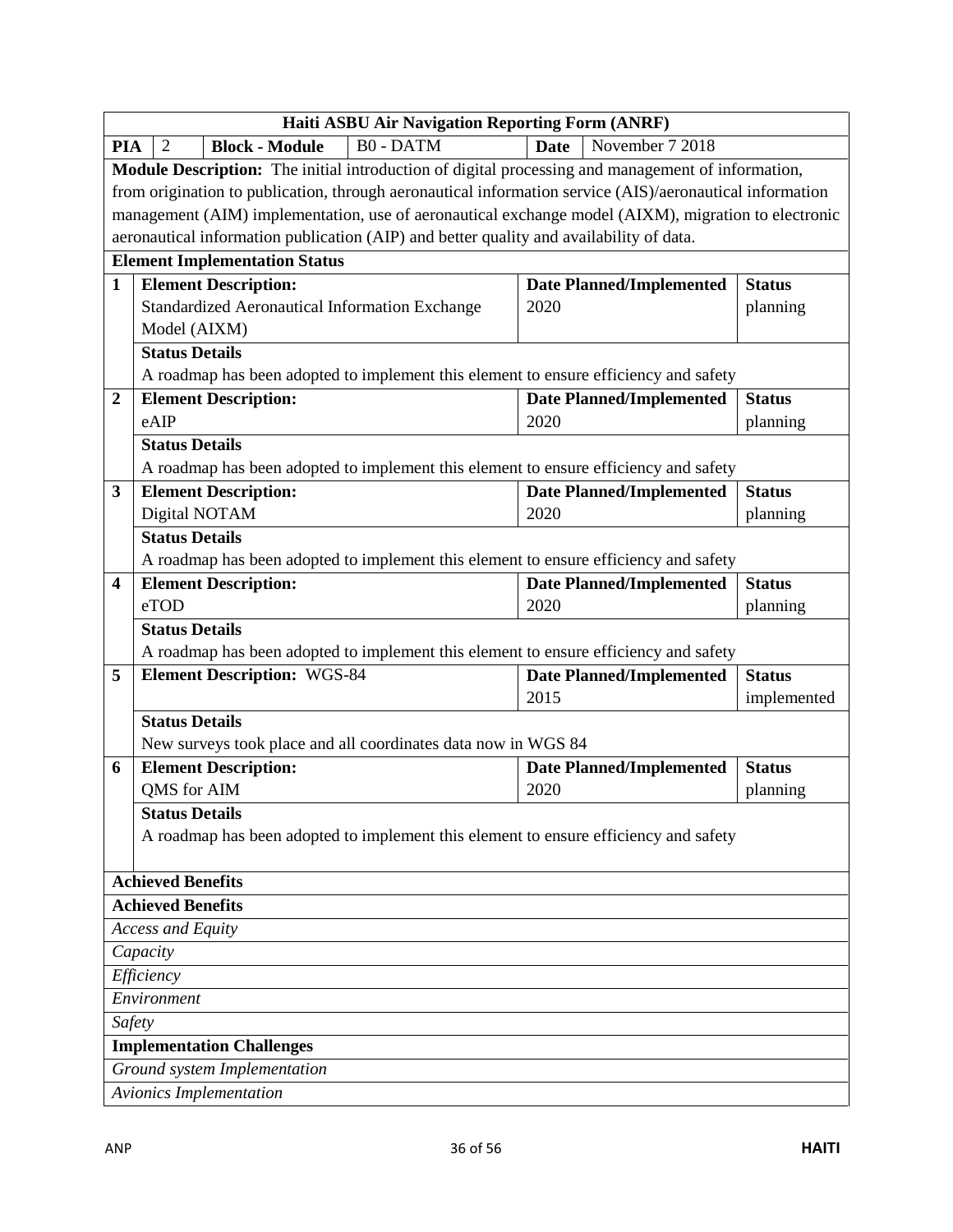*Procedures Availability*

**Notes**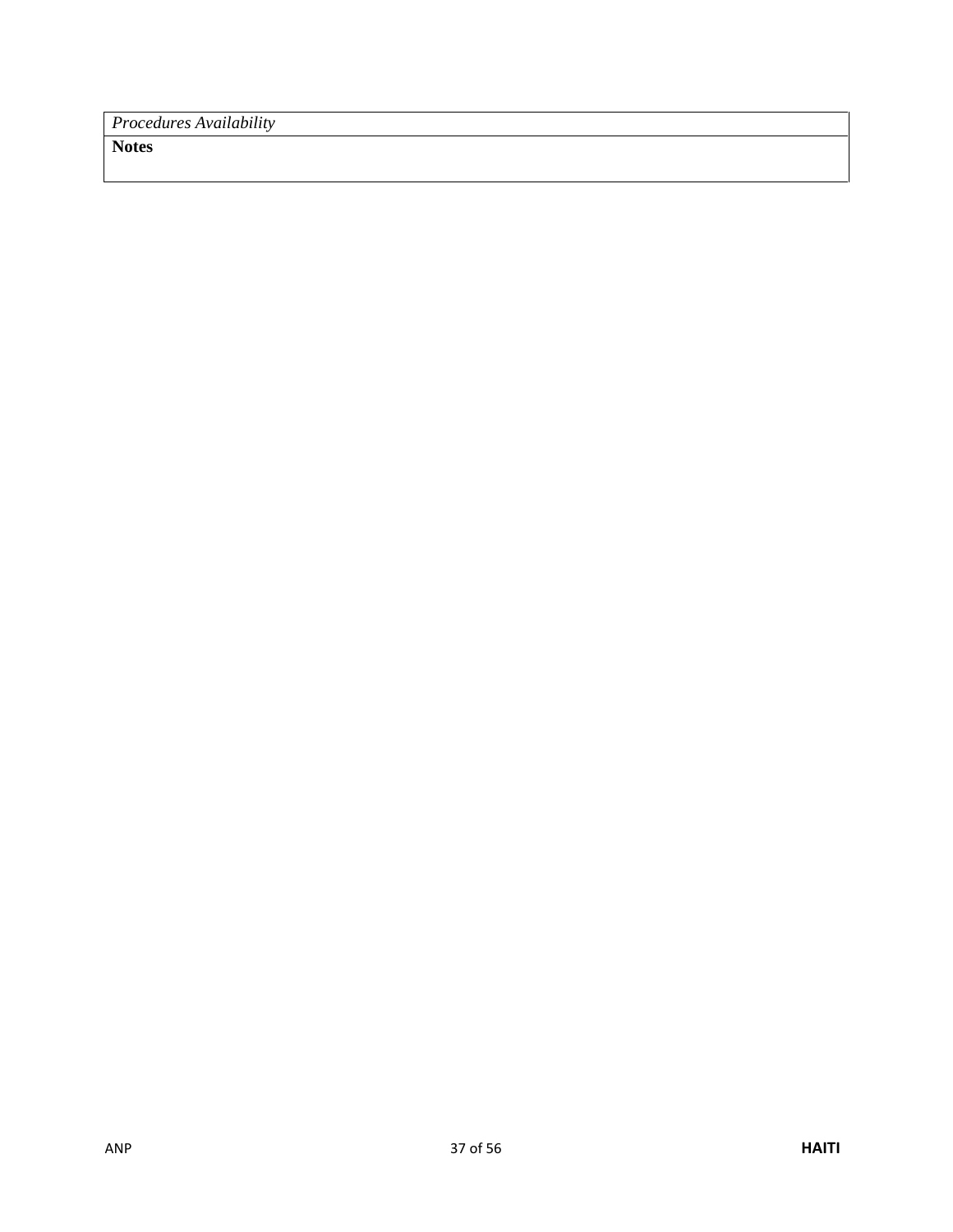|                  | Haiti ASBU Air Navigation Reporting Form (ANRF) |                                                                                |                                                                                                    |             |                                 |                      |
|------------------|-------------------------------------------------|--------------------------------------------------------------------------------|----------------------------------------------------------------------------------------------------|-------------|---------------------------------|----------------------|
| <b>PIA</b>       | 2                                               | <b>Block - Module</b>                                                          | <b>B0 - FICE</b>                                                                                   | <b>Date</b> | November 8, 2018                |                      |
|                  |                                                 |                                                                                | Module Description: To improve coordination between air traffic service units (ATSUs) by using ATS |             |                                 |                      |
|                  |                                                 |                                                                                | interfacility data communication (AIDC) defined by ICAO's Manual of Air Traffic Services Data Link |             |                                 |                      |
|                  |                                                 |                                                                                | Applications (Doc 9694). An additional benefit is the improved efficiency of the transfer of       |             |                                 |                      |
|                  |                                                 | communication in a data link environment.                                      |                                                                                                    |             |                                 |                      |
|                  |                                                 | <b>Element Implementation Status</b>                                           |                                                                                                    |             |                                 |                      |
| $\mathbf{1}$     |                                                 | <b>Element Description:</b>                                                    |                                                                                                    |             | <b>Date Planned/Implemented</b> | <b>Status</b>        |
|                  |                                                 | AIDC to provide initial flight data to adjacent                                |                                                                                                    | 2020        |                                 | planning             |
|                  | <b>ATSUs</b>                                    |                                                                                |                                                                                                    |             |                                 |                      |
|                  | <b>Status Details</b>                           |                                                                                |                                                                                                    |             |                                 |                      |
|                  |                                                 |                                                                                | Implementation of AIDC for interoperability with adjacent FIRs and operational safety              |             |                                 |                      |
| $\boldsymbol{2}$ |                                                 | <b>Element Description:</b>                                                    |                                                                                                    |             | <b>Date Planned/Implemented</b> | <b>Status</b>        |
|                  |                                                 | AIDC to update previously coordinated flight data                              |                                                                                                    | 2020        |                                 | planning             |
|                  | <b>Status Details</b>                           |                                                                                |                                                                                                    |             |                                 |                      |
|                  |                                                 |                                                                                | Implementation of this element for interoperability with adjacent FIRs and operational safety      |             |                                 |                      |
| 3                |                                                 | <b>Element Description:</b>                                                    |                                                                                                    |             | <b>Date Planned/Implemented</b> | <b>Status</b>        |
|                  |                                                 | AIDC for control transfer                                                      |                                                                                                    | 2021        |                                 | planning             |
|                  | <b>Status Details</b>                           |                                                                                |                                                                                                    |             |                                 |                      |
|                  |                                                 |                                                                                | Implementation of AIDC for interoperability with adjacent FIRs and operational safety              |             |                                 |                      |
| 4                |                                                 | <b>Element Description:</b><br>AIDC to transfer CPDLC logon information to the |                                                                                                    | N/A         | <b>Date Planned/Implemented</b> | <b>Status</b><br>N/A |
|                  |                                                 | Next Data Authority                                                            |                                                                                                    |             |                                 |                      |
|                  | <b>Status Details</b>                           |                                                                                |                                                                                                    |             |                                 |                      |
|                  |                                                 |                                                                                | Analysis determined element not required due to airspace configuration and dimensions              |             |                                 |                      |
|                  | <b>Achieved Benefits</b>                        |                                                                                |                                                                                                    |             |                                 |                      |
|                  | <b>Access and Equity</b>                        |                                                                                |                                                                                                    |             |                                 |                      |
|                  | Capacity                                        |                                                                                |                                                                                                    |             |                                 |                      |
|                  | Efficiency                                      |                                                                                |                                                                                                    |             |                                 |                      |
|                  | Environment                                     |                                                                                |                                                                                                    |             |                                 |                      |
| Safety           |                                                 |                                                                                |                                                                                                    |             |                                 |                      |
|                  |                                                 | <b>Implementation Challenges</b>                                               |                                                                                                    |             |                                 |                      |
|                  |                                                 | Ground system Implementation                                                   |                                                                                                    |             |                                 |                      |
|                  |                                                 | Avionics Implementation                                                        |                                                                                                    |             |                                 |                      |
|                  |                                                 | Procedures Availability                                                        |                                                                                                    |             |                                 |                      |
|                  |                                                 | <b>Operational Approvals</b>                                                   |                                                                                                    |             |                                 |                      |
| <b>Notes</b>     |                                                 |                                                                                |                                                                                                    |             |                                 |                      |
|                  |                                                 |                                                                                |                                                                                                    |             |                                 |                      |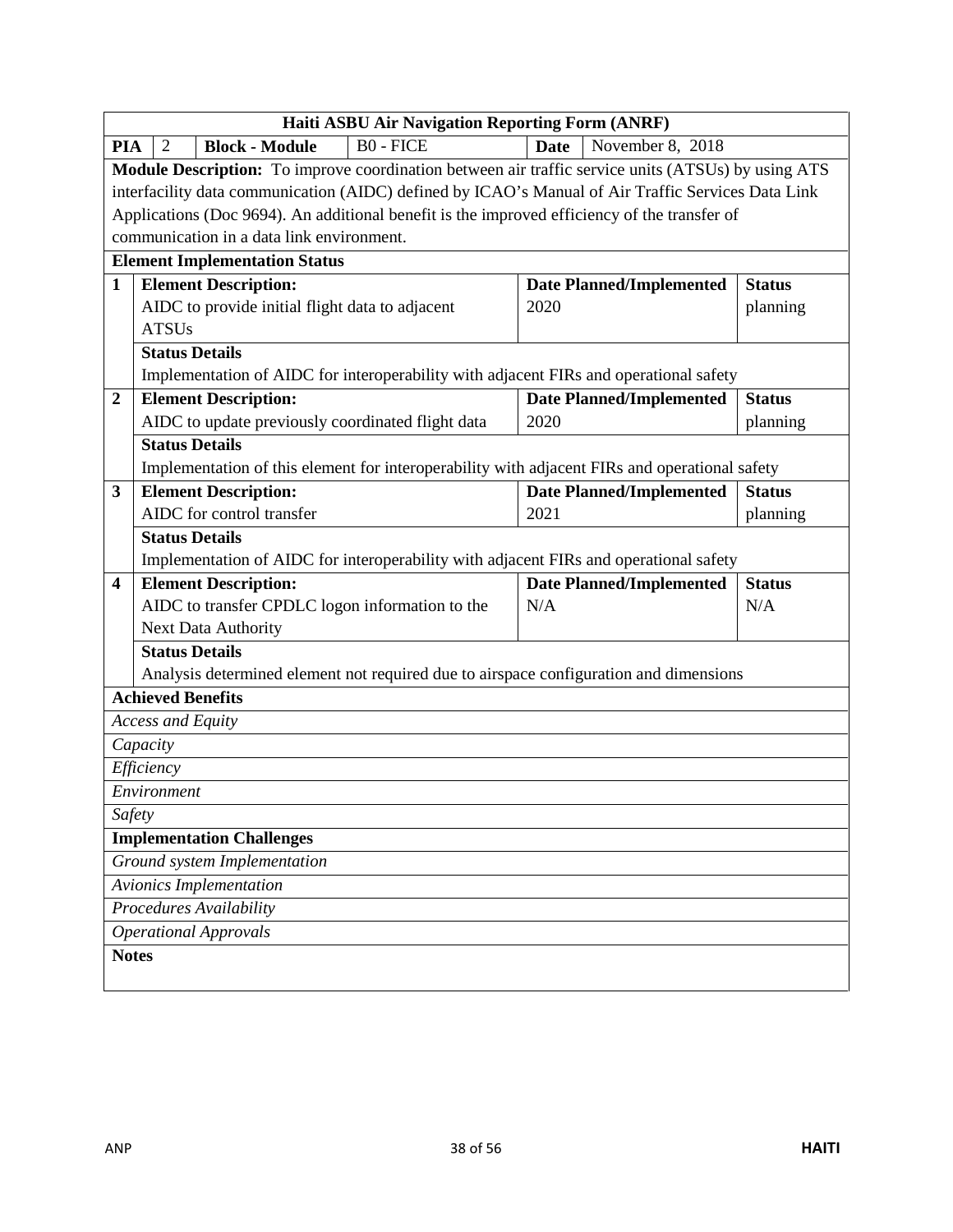|                  | Haiti ASBU Air Navigation Reporting Form (ANRF) |                                                   |                                                                                                        |             |                                 |               |
|------------------|-------------------------------------------------|---------------------------------------------------|--------------------------------------------------------------------------------------------------------|-------------|---------------------------------|---------------|
| <b>PIA</b>       | 3                                               | <b>Block - Module</b>                             | <b>B0 - ACAS</b>                                                                                       | <b>Date</b> | November 2018                   |               |
|                  |                                                 |                                                   | Module Description: To provide short-term improvements to existing airborne collision avoidance        |             |                                 |               |
|                  |                                                 |                                                   | systems (ACAS) to reduce nuisance alerts while maintaining existing levels of safety. This will reduce |             |                                 |               |
|                  |                                                 |                                                   | trajectory deviations and increase safety in cases where there is a breakdown of separation.           |             |                                 |               |
|                  |                                                 | <b>Element Implementation Status</b>              |                                                                                                        |             |                                 |               |
| $\mathbf{1}$     |                                                 | <b>Element Description:</b>                       |                                                                                                        |             | <b>Date Planned/Implemented</b> | <b>Status</b> |
|                  |                                                 | ACAS II (TCAS version 7.1)                        |                                                                                                        | <b>TBD</b>  |                                 | Analysis in   |
|                  |                                                 |                                                   |                                                                                                        |             |                                 | progress      |
|                  | <b>Status Details</b>                           |                                                   |                                                                                                        |             |                                 |               |
|                  |                                                 | Analysis already started to confirm applicability |                                                                                                        |             |                                 |               |
| $\boldsymbol{2}$ |                                                 | <b>Element Description:</b>                       |                                                                                                        |             | <b>Date Planned/Implemented</b> | <b>Status</b> |
|                  | <b>AP/FD</b> function                           |                                                   |                                                                                                        | <b>TBD</b>  |                                 | Analysis in   |
|                  |                                                 |                                                   |                                                                                                        |             |                                 | progress      |
|                  | <b>Status Details</b>                           |                                                   |                                                                                                        |             |                                 |               |
|                  |                                                 | Analysis already started to confirm applicability |                                                                                                        |             |                                 |               |
| 3                |                                                 | <b>Element Description:</b>                       |                                                                                                        |             | <b>Date Planned/Implemented</b> | <b>Status</b> |
|                  | <b>TCAP</b> function                            |                                                   |                                                                                                        | <b>TBD</b>  |                                 | Analysis in   |
|                  |                                                 |                                                   |                                                                                                        |             |                                 | progress      |
|                  | <b>Status Details</b>                           |                                                   |                                                                                                        |             |                                 |               |
|                  |                                                 | Analysis already started to confirm applicability |                                                                                                        |             |                                 |               |
|                  | <b>Achieved Benefits</b>                        |                                                   |                                                                                                        |             |                                 |               |
|                  | <b>Access and Equity</b>                        |                                                   |                                                                                                        |             |                                 |               |
|                  | Capacity                                        |                                                   |                                                                                                        |             |                                 |               |
|                  | Efficiency                                      |                                                   |                                                                                                        |             |                                 |               |
|                  | Environment                                     |                                                   |                                                                                                        |             |                                 |               |
| Safety           |                                                 |                                                   |                                                                                                        |             |                                 |               |
|                  |                                                 | <b>Implementation Challenges</b>                  |                                                                                                        |             |                                 |               |
|                  |                                                 | Ground system Implementation                      |                                                                                                        |             |                                 |               |
|                  | Avionics Implementation                         |                                                   |                                                                                                        |             |                                 |               |
|                  | Procedures Availability                         |                                                   |                                                                                                        |             |                                 |               |
|                  |                                                 | <b>Operational Approvals</b>                      |                                                                                                        |             |                                 |               |
| <b>Notes</b>     |                                                 |                                                   |                                                                                                        |             |                                 |               |
|                  |                                                 |                                                   |                                                                                                        |             |                                 |               |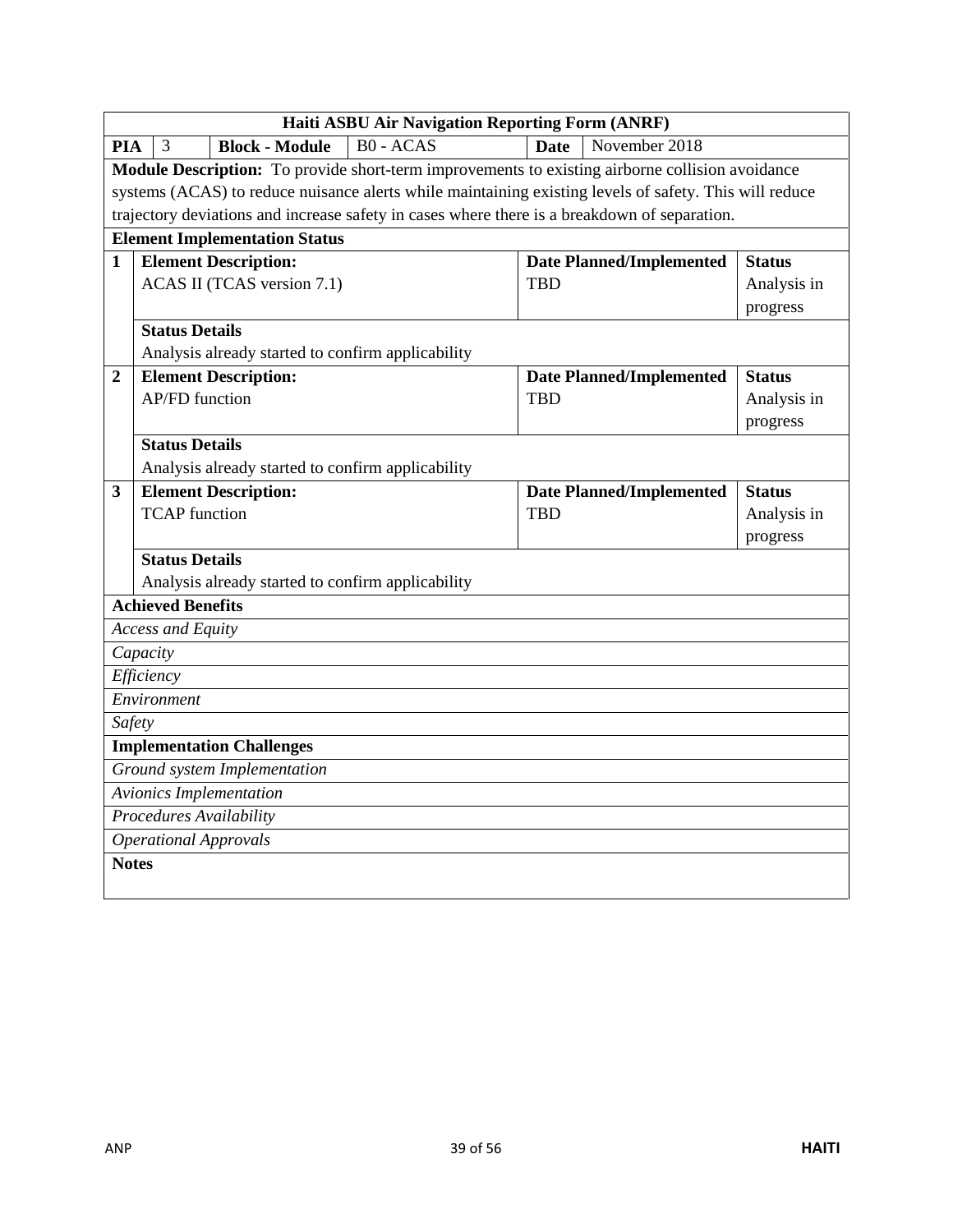|                | <b>Haiti ASBU Air Navigation Reporting Form (ANRF)</b> |                                                   |                                                                                                       |             |                                 |               |
|----------------|--------------------------------------------------------|---------------------------------------------------|-------------------------------------------------------------------------------------------------------|-------------|---------------------------------|---------------|
| <b>PIA</b>     | 3                                                      | <b>Block - Module</b>                             | $B0 - ASEP$                                                                                           | <b>Date</b> | November 7 2018                 |               |
|                |                                                        |                                                   | Module Description: Two air traffic situational awareness (ATSA) applications which will enhance      |             |                                 |               |
|                |                                                        |                                                   | safety and efficiency by providing pilots with the means to enhance traffic situational awareness and |             |                                 |               |
|                |                                                        | achieve quicker visual acquisition of targets:    |                                                                                                       |             |                                 |               |
|                |                                                        |                                                   | a) AIRB (basic airborne situational awareness during flight operations).                              |             |                                 |               |
|                |                                                        | b) VSA (visual separation on approach).           |                                                                                                       |             |                                 |               |
|                |                                                        | <b>Element Implementation Status</b>              |                                                                                                       |             |                                 |               |
| $\mathbf{1}$   |                                                        | <b>Element Description:</b>                       |                                                                                                       |             | <b>Date Planned/Implemented</b> | <b>Status</b> |
|                | <b>ATSA-AIRB</b>                                       |                                                   |                                                                                                       | <b>TBD</b>  |                                 | Analysis in   |
|                |                                                        |                                                   |                                                                                                       |             |                                 | progress      |
|                | <b>Status Details</b>                                  |                                                   |                                                                                                       |             |                                 |               |
|                |                                                        | Analysis already started to confirm applicability |                                                                                                       |             |                                 |               |
| $\overline{2}$ |                                                        | <b>Element Description:</b>                       |                                                                                                       |             | <b>Date Planned/Implemented</b> | <b>Status</b> |
|                | ATSA-VSA                                               |                                                   |                                                                                                       | <b>TBD</b>  |                                 | Analysis in   |
|                |                                                        |                                                   |                                                                                                       |             |                                 | progress      |
|                | <b>Status Details</b>                                  |                                                   |                                                                                                       |             |                                 |               |
|                |                                                        | Analysis already started to confirm applicability |                                                                                                       |             |                                 |               |
|                | <b>Achieved Benefits</b>                               |                                                   |                                                                                                       |             |                                 |               |
|                | <b>Access and Equity</b>                               |                                                   |                                                                                                       |             |                                 |               |
|                | Capacity                                               |                                                   |                                                                                                       |             |                                 |               |
|                | Efficiency                                             |                                                   |                                                                                                       |             |                                 |               |
|                | Environment                                            |                                                   |                                                                                                       |             |                                 |               |
| Safety         |                                                        |                                                   |                                                                                                       |             |                                 |               |
|                |                                                        | <b>Implementation Challenges</b>                  |                                                                                                       |             |                                 |               |
|                |                                                        | Ground system Implementation                      |                                                                                                       |             |                                 |               |
|                |                                                        | <b>Avionics Implementation</b>                    |                                                                                                       |             |                                 |               |
|                |                                                        | Procedures Availability                           |                                                                                                       |             |                                 |               |
|                |                                                        | <b>Operational Approvals</b>                      |                                                                                                       |             |                                 |               |
| <b>Notes</b>   |                                                        |                                                   |                                                                                                       |             |                                 |               |
|                |                                                        |                                                   |                                                                                                       |             |                                 |               |
|                |                                                        |                                                   |                                                                                                       |             |                                 |               |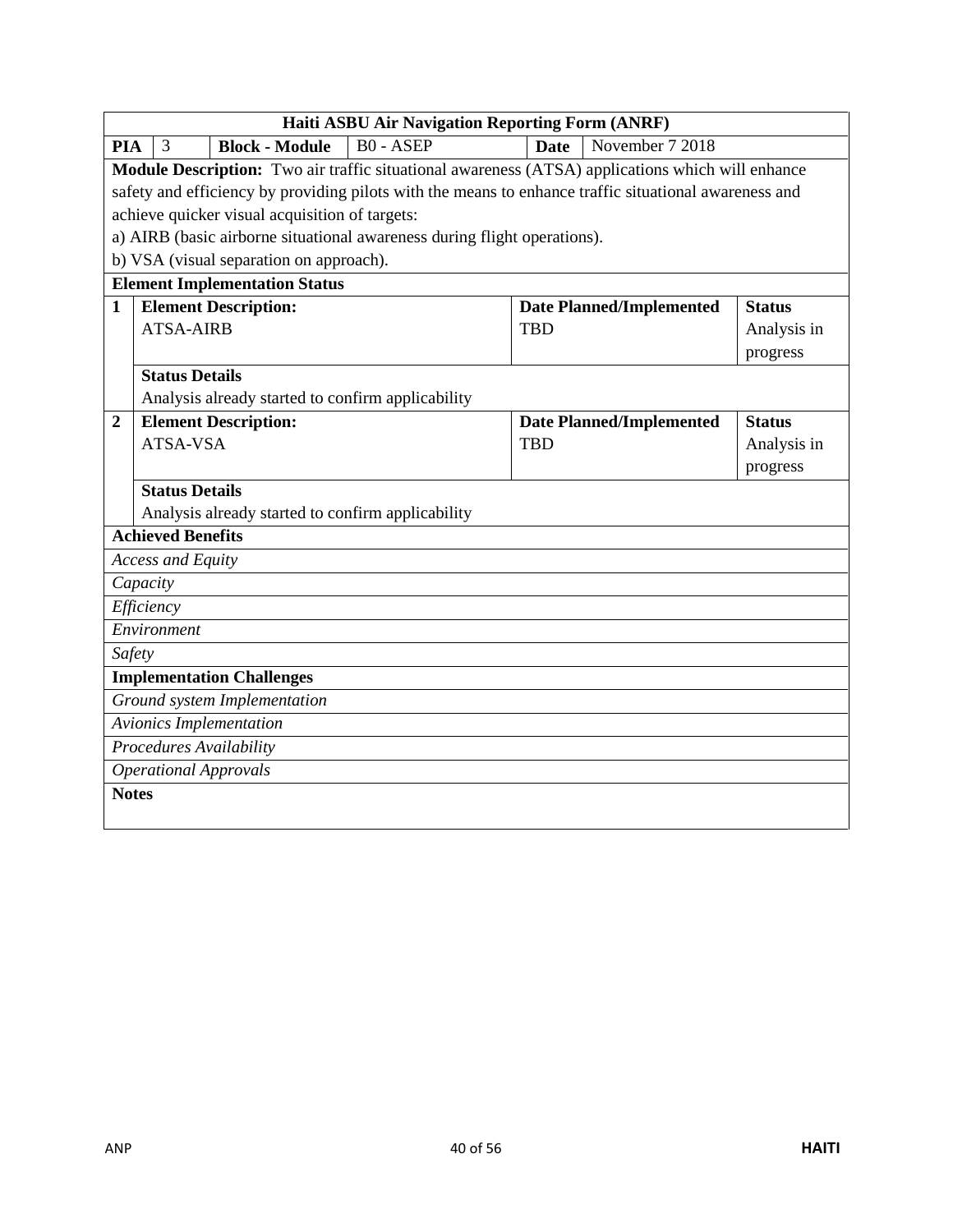|                | Haiti ASBU Air Navigation Reporting Form (ANRF) |  |                                      |                                                                                                          |             |                                 |               |
|----------------|-------------------------------------------------|--|--------------------------------------|----------------------------------------------------------------------------------------------------------|-------------|---------------------------------|---------------|
| <b>PIA</b>     | 3                                               |  | <b>Block - Module</b>                | <b>B0 - ASUR</b>                                                                                         | <b>Date</b> | November 7 2018                 |               |
|                |                                                 |  |                                      | Module Description: To provide initial capability for lower cost ground surveillance supported by new    |             |                                 |               |
|                |                                                 |  |                                      | technologies such as ADS-B OUT and wide area multilateration (MLAT) systems. This capability will be     |             |                                 |               |
|                |                                                 |  |                                      | expressed in various ATM services, e.g. traffic information, search and rescue and separation provision. |             |                                 |               |
|                |                                                 |  | <b>Element Implementation Status</b> |                                                                                                          |             |                                 |               |
| $\mathbf{1}$   |                                                 |  | <b>Element Description:</b>          |                                                                                                          |             | <b>Date Planned/Implemented</b> | <b>Status</b> |
|                | $ADS-B$                                         |  |                                      |                                                                                                          | 2020        |                                 | Developing    |
|                | <b>Status Details</b>                           |  |                                      |                                                                                                          |             |                                 |               |
|                |                                                 |  |                                      | Capability to be implemented to improve air traffic safety                                               |             |                                 |               |
| $\overline{2}$ |                                                 |  | <b>Element Description:</b>          |                                                                                                          |             | <b>Date Planned/Implemented</b> | <b>Status</b> |
|                | <b>MLAT</b>                                     |  |                                      |                                                                                                          | 2020        |                                 | Developing    |
|                | <b>Status Details</b>                           |  |                                      |                                                                                                          |             |                                 |               |
|                |                                                 |  |                                      | Capability to be implemented to improve air traffic safety                                               |             |                                 |               |
|                | <b>Achieved Benefits</b>                        |  |                                      |                                                                                                          |             |                                 |               |
|                | <b>Access and Equity</b>                        |  |                                      |                                                                                                          |             |                                 |               |
|                | Capacity                                        |  |                                      |                                                                                                          |             |                                 |               |
|                | Efficiency                                      |  |                                      |                                                                                                          |             |                                 |               |
|                | Environment                                     |  |                                      |                                                                                                          |             |                                 |               |
| Safety         |                                                 |  |                                      |                                                                                                          |             |                                 |               |
|                |                                                 |  | <b>Implementation Challenges</b>     |                                                                                                          |             |                                 |               |
|                |                                                 |  | Ground system Implementation         |                                                                                                          |             |                                 |               |
|                |                                                 |  | Avionics Implementation              |                                                                                                          |             |                                 |               |
|                | Procedures Availability                         |  |                                      |                                                                                                          |             |                                 |               |
|                |                                                 |  | <b>Operational Approvals</b>         |                                                                                                          |             |                                 |               |
| <b>Notes</b>   |                                                 |  |                                      |                                                                                                          |             |                                 |               |
|                |                                                 |  |                                      |                                                                                                          |             |                                 |               |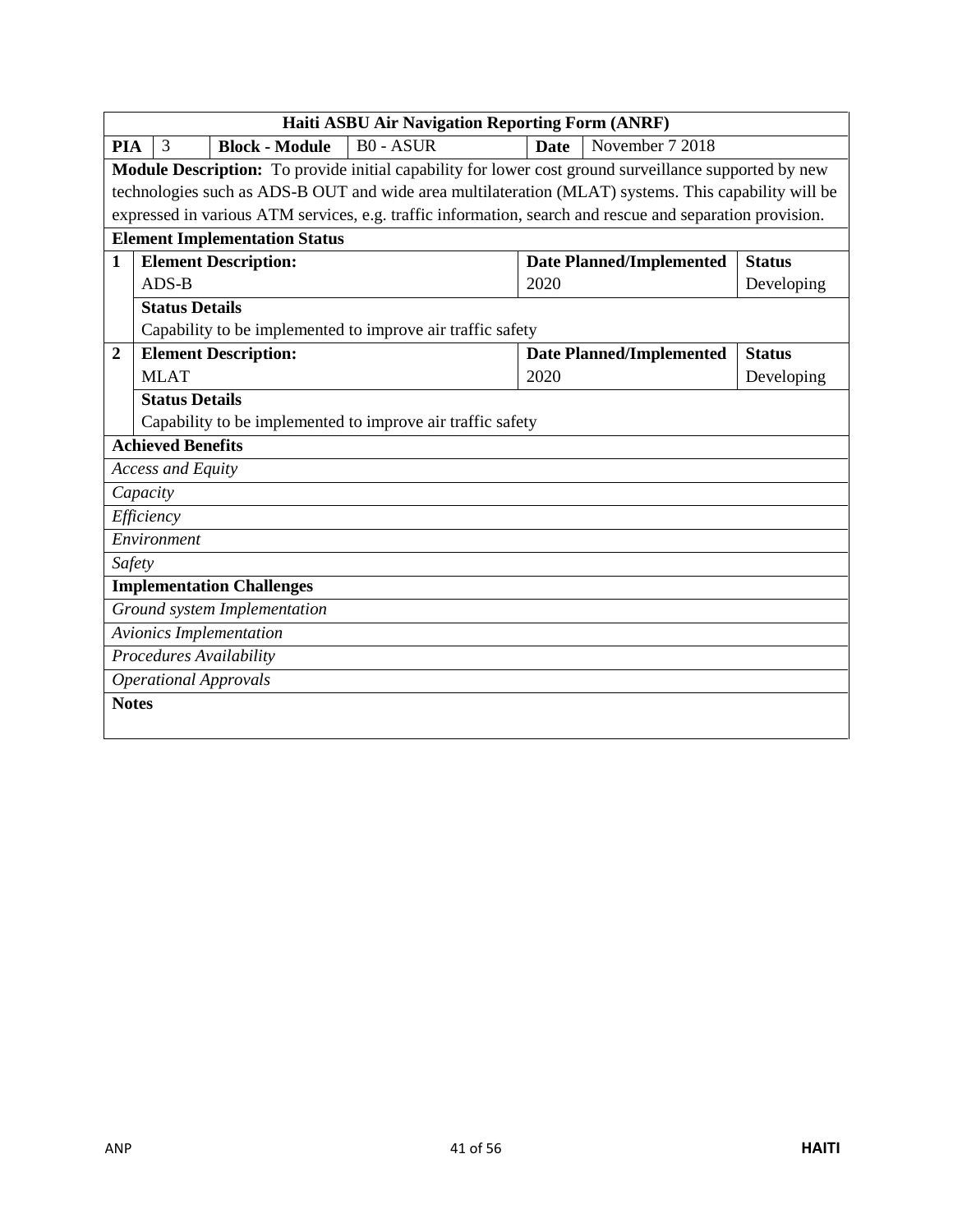|                  | Haiti ASBU Air Navigation Reporting Form (ANRF)                                                               |             |                                 |               |  |  |
|------------------|---------------------------------------------------------------------------------------------------------------|-------------|---------------------------------|---------------|--|--|
| <b>PIA</b>       | $B0 - FRTO$<br><b>Block - Module</b><br>3                                                                     | <b>Date</b> | November 8, 2018                |               |  |  |
|                  | Module Description: To allow the use of airspace which would otherwise be segregated (i.e. special use        |             |                                 |               |  |  |
|                  | airspace) along with flexible routing adjusted for specific traffic patterns. This will allow greater routing |             |                                 |               |  |  |
|                  | possibilities, reducing potential congestion on trunk routes and busy crossing points, resulting in reduced   |             |                                 |               |  |  |
|                  | flight lengths and fuel burn.                                                                                 |             |                                 |               |  |  |
|                  | <b>Element Implementation Status</b>                                                                          |             |                                 |               |  |  |
| $\mathbf{1}$     | <b>Element Description:</b>                                                                                   |             | <b>Date Planned/Implemented</b> | <b>Status</b> |  |  |
|                  | CDM incorporated into airspace planning                                                                       | 2019        |                                 | Developing    |  |  |
|                  | <b>Status Details</b>                                                                                         |             |                                 |               |  |  |
|                  | Protocol of CDM on airspace usage between ANSP and Haitian Air Force                                          |             |                                 |               |  |  |
| $\boldsymbol{2}$ | <b>Element Description:</b>                                                                                   |             | <b>Date Planned/Implemented</b> | <b>Status</b> |  |  |
|                  | Flexible Use of Airspace (FUA)                                                                                | 2019        |                                 | Developing    |  |  |
|                  | <b>Status Details</b>                                                                                         |             |                                 |               |  |  |
|                  | Protocol of CDM on airspace usage between ANSP and Haitian Air Force                                          |             |                                 |               |  |  |
| 3                | <b>Element Description:</b>                                                                                   |             | <b>Date Planned/Implemented</b> | <b>Status</b> |  |  |
|                  | Flexible routing                                                                                              | 2019        |                                 | Developing    |  |  |
|                  | <b>Status Details</b>                                                                                         |             |                                 |               |  |  |
|                  | Protocol of CDM on airspace usage between ANSP and Haitian Army.                                              |             |                                 |               |  |  |
| 4                | <b>Element Description:</b>                                                                                   |             | <b>Date Planned/Implemented</b> | <b>Status</b> |  |  |
|                  | CPDLC used to request and receive re-route                                                                    | N/A         |                                 | N/A           |  |  |
|                  | clearances                                                                                                    |             |                                 |               |  |  |
|                  | <b>Status Details</b>                                                                                         |             |                                 |               |  |  |
|                  | Analysis revealed element not required                                                                        |             |                                 |               |  |  |
|                  | <b>Achieved Benefits</b>                                                                                      |             |                                 |               |  |  |
|                  | <b>Access and Equity</b>                                                                                      |             |                                 |               |  |  |
|                  | Capacity                                                                                                      |             |                                 |               |  |  |
|                  | Efficiency                                                                                                    |             |                                 |               |  |  |
|                  | Environment                                                                                                   |             |                                 |               |  |  |
| Safety           |                                                                                                               |             |                                 |               |  |  |
|                  | <b>Implementation Challenges</b>                                                                              |             |                                 |               |  |  |
|                  | Ground system Implementation                                                                                  |             |                                 |               |  |  |
|                  | <b>Avionics Implementation</b>                                                                                |             |                                 |               |  |  |
|                  | Procedures Availability                                                                                       |             |                                 |               |  |  |
|                  | <b>Operational Approvals</b>                                                                                  |             |                                 |               |  |  |
| <b>Notes</b>     |                                                                                                               |             |                                 |               |  |  |
|                  |                                                                                                               |             |                                 |               |  |  |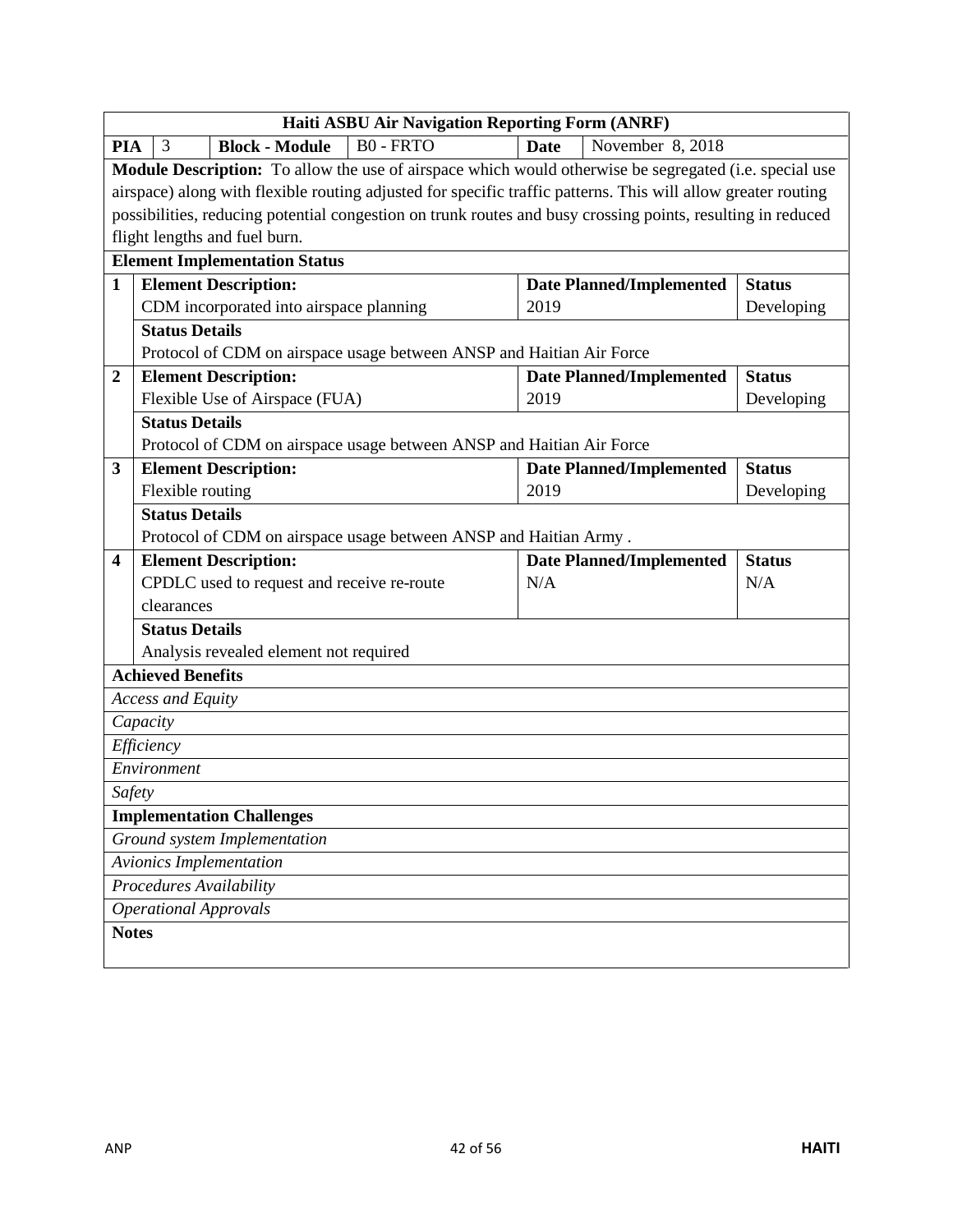|                  | <b>Haiti ASBU Air Navigation Reporting Form (ANRF)</b>                                            |                                                 |                                                                                                           |             |                                 |               |  |
|------------------|---------------------------------------------------------------------------------------------------|-------------------------------------------------|-----------------------------------------------------------------------------------------------------------|-------------|---------------------------------|---------------|--|
| <b>PIA</b>       | 3                                                                                                 | <b>Block - Module</b>                           | $B0 - NOPS$                                                                                               | <b>Date</b> | November 7 2018                 |               |  |
|                  | Module Description: Air traffic flow management (ATFM) is used to manage the flow of traffic in a |                                                 |                                                                                                           |             |                                 |               |  |
|                  | way that minimizes delays and maximizes the use of the entire airspace. Collaborative ATFM can    |                                                 |                                                                                                           |             |                                 |               |  |
|                  |                                                                                                   |                                                 | regulate traffic flows involving departure slots, smooth flows and manage rates of entry into airspace    |             |                                 |               |  |
|                  |                                                                                                   |                                                 | along traffic axes, manage arrival time at waypoints or flight information region (FIR)/sector boundaries |             |                                 |               |  |
|                  |                                                                                                   |                                                 | and re-route traffic to avoid saturated areas. ATFM may also be used to address system disruptions        |             |                                 |               |  |
|                  |                                                                                                   |                                                 | including a crisis caused by human or natural phenomena.                                                  |             |                                 |               |  |
|                  |                                                                                                   | <b>Element Implementation Status</b>            |                                                                                                           |             |                                 |               |  |
| $\mathbf{1}$     |                                                                                                   | <b>Element Description:</b>                     |                                                                                                           |             | <b>Date Planned/Implemented</b> | <b>Status</b> |  |
|                  |                                                                                                   | Sharing prediction of traffic load for next day |                                                                                                           | 2020        |                                 | Developing    |  |
|                  | <b>Status Details</b>                                                                             |                                                 |                                                                                                           |             |                                 |               |  |
|                  |                                                                                                   |                                                 | Implementation of capabilities to share prediction of traffic load                                        |             |                                 |               |  |
| $\boldsymbol{2}$ |                                                                                                   | <b>Element Description:</b>                     |                                                                                                           |             | <b>Date Planned/Implemented</b> | <b>Status</b> |  |
|                  |                                                                                                   |                                                 | Proposing alternative routings to avoid or minimize                                                       | N/A         |                                 | N/A           |  |
|                  | <b>ATFM</b> delays                                                                                |                                                 |                                                                                                           |             |                                 |               |  |
|                  | <b>Status Details</b>                                                                             |                                                 |                                                                                                           |             |                                 |               |  |
|                  |                                                                                                   | Not adopted due to level of traffic             |                                                                                                           |             |                                 |               |  |
|                  | <b>Achieved Benefits</b>                                                                          |                                                 |                                                                                                           |             |                                 |               |  |
|                  | <b>Access and Equity</b>                                                                          |                                                 |                                                                                                           |             |                                 |               |  |
|                  | Capacity                                                                                          |                                                 |                                                                                                           |             |                                 |               |  |
|                  | Efficiency                                                                                        |                                                 |                                                                                                           |             |                                 |               |  |
|                  | Environment                                                                                       |                                                 |                                                                                                           |             |                                 |               |  |
|                  | Safety                                                                                            |                                                 |                                                                                                           |             |                                 |               |  |
|                  |                                                                                                   | <b>Implementation Challenges</b>                |                                                                                                           |             |                                 |               |  |
|                  | Ground system Implementation                                                                      |                                                 |                                                                                                           |             |                                 |               |  |
|                  | <b>Avionics Implementation</b>                                                                    |                                                 |                                                                                                           |             |                                 |               |  |
|                  |                                                                                                   | Procedures Availability                         |                                                                                                           |             |                                 |               |  |
|                  |                                                                                                   | <b>Operational Approvals</b>                    |                                                                                                           |             |                                 |               |  |
| <b>Notes</b>     |                                                                                                   |                                                 |                                                                                                           |             |                                 |               |  |
|                  |                                                                                                   |                                                 |                                                                                                           |             |                                 |               |  |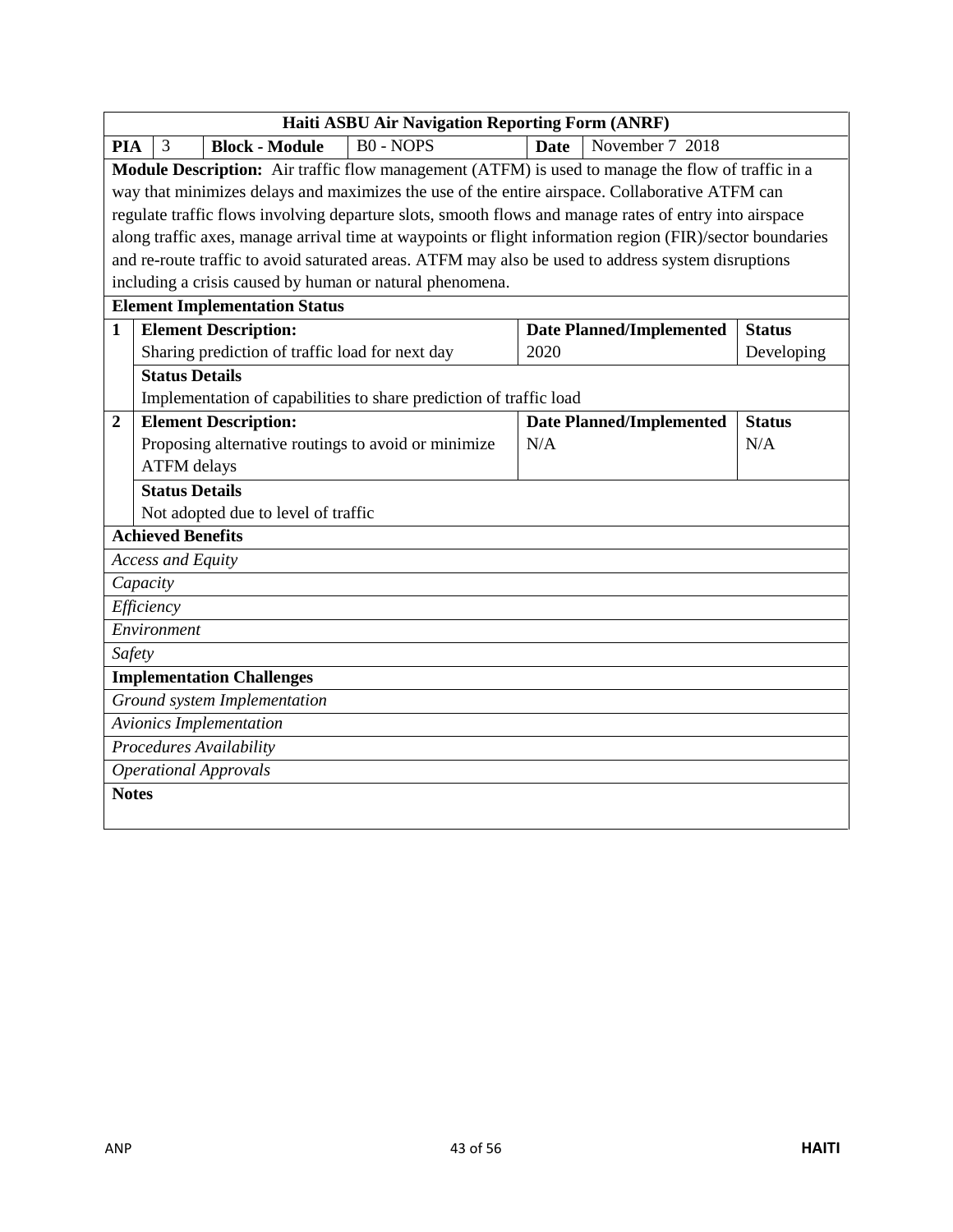|              | Haiti ASBU Air Navigation Reporting Form (ANRF)                                                                     |                          |                                      |                                                                                                          |      |                                 |               |
|--------------|---------------------------------------------------------------------------------------------------------------------|--------------------------|--------------------------------------|----------------------------------------------------------------------------------------------------------|------|---------------------------------|---------------|
| PIA          |                                                                                                                     | 3                        | <b>Block - Module</b>                | <b>BO-OPFL</b>                                                                                           | Date | November 7 2018                 |               |
|              | <b>Module Description:</b> To enable aircraft to reach a more satisfactory flight level for flight efficiency or to |                          |                                      |                                                                                                          |      |                                 |               |
|              |                                                                                                                     |                          |                                      | avoid turbulence for safety. The main benefit of ITP is fuel/emissions savings and the uplift of greater |      |                                 |               |
| payloads.    |                                                                                                                     |                          |                                      |                                                                                                          |      |                                 |               |
|              |                                                                                                                     |                          | <b>Element Implementation Status</b> |                                                                                                          |      |                                 |               |
| 1            |                                                                                                                     |                          | <b>Element Description:</b>          |                                                                                                          |      | <b>Date Planned/Implemented</b> | <b>Status</b> |
|              |                                                                                                                     |                          | ITP using ADS-B                      |                                                                                                          | N/A  |                                 | N/A           |
|              |                                                                                                                     | <b>Status Details</b>    |                                      |                                                                                                          |      |                                 |               |
|              |                                                                                                                     |                          |                                      | Analysis determined element not applicable to the airspace configuration                                 |      |                                 |               |
|              |                                                                                                                     | <b>Achieved Benefits</b> |                                      |                                                                                                          |      |                                 |               |
|              |                                                                                                                     | <b>Access and Equity</b> |                                      |                                                                                                          |      |                                 |               |
| Capacity     |                                                                                                                     |                          |                                      |                                                                                                          |      |                                 |               |
|              |                                                                                                                     | Efficiency               |                                      |                                                                                                          |      |                                 |               |
|              |                                                                                                                     | Environment              |                                      |                                                                                                          |      |                                 |               |
| Safety       |                                                                                                                     |                          |                                      |                                                                                                          |      |                                 |               |
|              |                                                                                                                     |                          | <b>Implementation Challenges</b>     |                                                                                                          |      |                                 |               |
|              |                                                                                                                     |                          | Ground system Implementation         |                                                                                                          |      |                                 |               |
|              |                                                                                                                     |                          | <b>Avionics Implementation</b>       |                                                                                                          |      |                                 |               |
|              |                                                                                                                     |                          | Procedures Availability              |                                                                                                          |      |                                 |               |
|              |                                                                                                                     |                          | <b>Operational Approvals</b>         |                                                                                                          |      |                                 |               |
| <b>Notes</b> |                                                                                                                     |                          |                                      |                                                                                                          |      |                                 |               |
|              |                                                                                                                     |                          |                                      |                                                                                                          |      |                                 |               |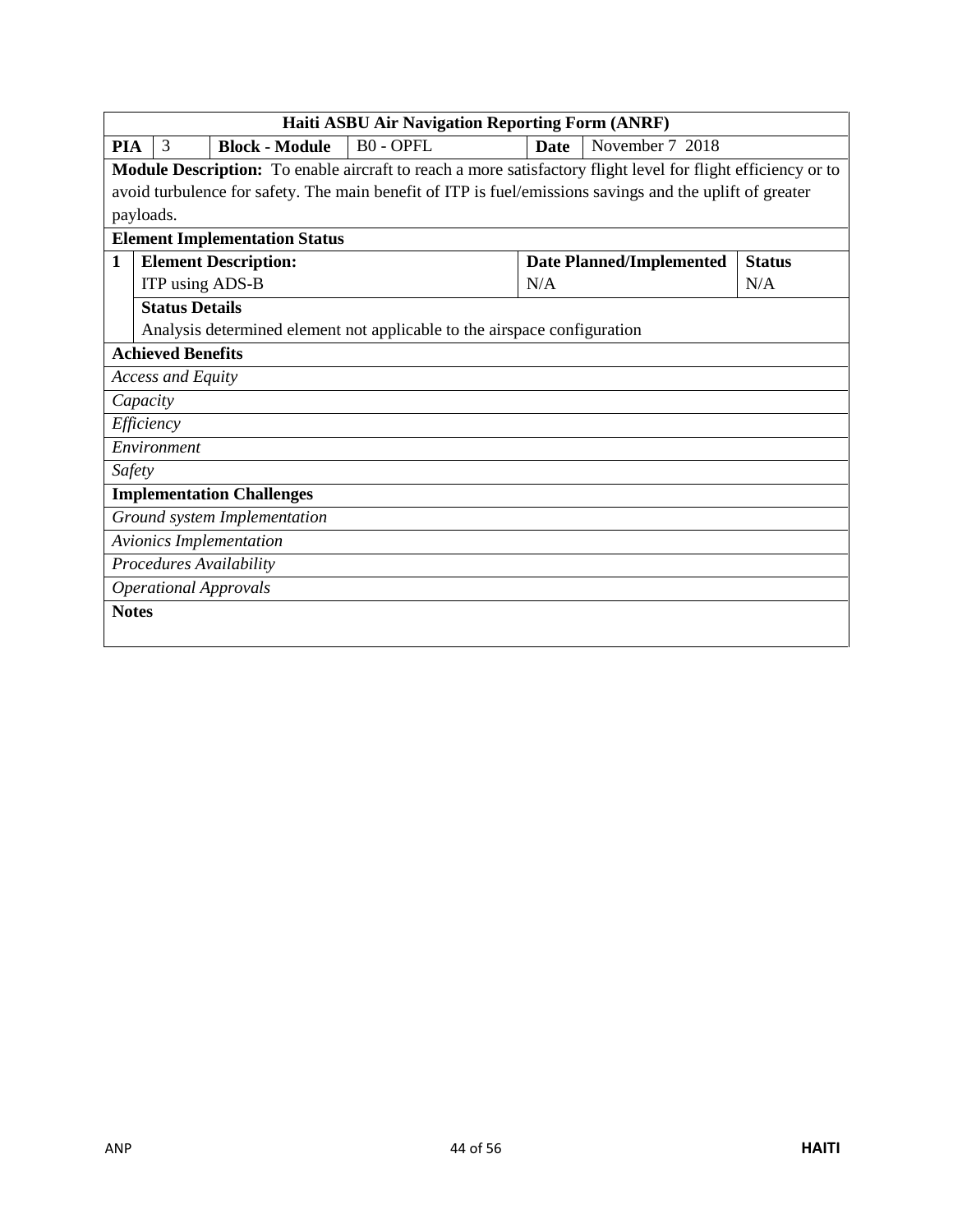|              | Haiti] ASBU Air Navigation Reporting Form (ANRF)                                                |                                      |                                                                                                               |                                 |                                 |               |  |
|--------------|-------------------------------------------------------------------------------------------------|--------------------------------------|---------------------------------------------------------------------------------------------------------------|---------------------------------|---------------------------------|---------------|--|
| <b>PIA</b>   | 3                                                                                               | <b>Block - Module</b>                | <b>BO-SNET</b>                                                                                                | <b>Date</b>                     | November, 7 2018                |               |  |
|              |                                                                                                 |                                      | Module Description: To enable monitoring of flights while airborne to provide timely alerts to air traffic    |                                 |                                 |               |  |
|              |                                                                                                 |                                      | controllers of potential risks to flight safety. Alerts from short-term conflict alert (STCA), area proximity |                                 |                                 |               |  |
|              | warnings (APW) and minimum safe altitude warnings (MSAW) are proposed. Ground-based safety nets |                                      |                                                                                                               |                                 |                                 |               |  |
|              |                                                                                                 |                                      | make an essential contribution to safety and remain required as long as the operational concept remains       |                                 |                                 |               |  |
|              | human centred.                                                                                  |                                      |                                                                                                               |                                 |                                 |               |  |
|              |                                                                                                 | <b>Element Implementation Status</b> |                                                                                                               |                                 |                                 |               |  |
| $\mathbf{1}$ |                                                                                                 | <b>Element Description:</b>          |                                                                                                               | <b>Date Planned/Implemented</b> | <b>Status</b>                   |               |  |
|              |                                                                                                 | Short Term Conflict Alert (STCA)     |                                                                                                               | 2021                            |                                 | developing    |  |
|              | <b>Status Details</b>                                                                           |                                      |                                                                                                               |                                 |                                 |               |  |
|              |                                                                                                 |                                      | Capabilities to support conflict alert and enhance ATC                                                        |                                 |                                 |               |  |
| $\mathbf{2}$ |                                                                                                 | <b>Element Description:</b>          |                                                                                                               |                                 | <b>Date Planned/Implemented</b> | <b>Status</b> |  |
|              |                                                                                                 | Area Proximity Warning (APW)         |                                                                                                               | 2021                            |                                 | developing    |  |
|              | <b>Status Details</b>                                                                           |                                      |                                                                                                               |                                 |                                 |               |  |
|              |                                                                                                 |                                      | Capabilities to support conflict alert and enhance ATC                                                        |                                 |                                 |               |  |
| 3            |                                                                                                 | <b>Element Description:</b>          |                                                                                                               |                                 | <b>Date Planned/Implemented</b> | <b>Status</b> |  |
|              |                                                                                                 | Minimum Safe Altitude Warning (MSAW) |                                                                                                               | 2021                            |                                 | developing    |  |
|              | <b>Status Details</b>                                                                           |                                      |                                                                                                               |                                 |                                 |               |  |
|              |                                                                                                 |                                      | Capabilities to support conflict alert and enhance ATC                                                        |                                 |                                 |               |  |
| 4            |                                                                                                 | <b>Element Description:</b>          |                                                                                                               |                                 | <b>Date Planned/Implemented</b> | <b>Status</b> |  |
|              |                                                                                                 | Medium Term Conflict Alert (MTCA)    |                                                                                                               | 2021                            |                                 | developing    |  |
|              | <b>Status Details</b>                                                                           |                                      |                                                                                                               |                                 |                                 |               |  |
|              |                                                                                                 |                                      | Capabilities to support conflict alert and enhance ATC                                                        |                                 |                                 |               |  |
|              | <b>Achieved Benefits</b>                                                                        |                                      |                                                                                                               |                                 |                                 |               |  |
|              | <b>Access and Equity</b>                                                                        |                                      |                                                                                                               |                                 |                                 |               |  |
|              | Capacity                                                                                        |                                      |                                                                                                               |                                 |                                 |               |  |
|              | Efficiency                                                                                      |                                      |                                                                                                               |                                 |                                 |               |  |
|              | Environment                                                                                     |                                      |                                                                                                               |                                 |                                 |               |  |
|              | Safety                                                                                          |                                      |                                                                                                               |                                 |                                 |               |  |
|              |                                                                                                 | <b>Implementation Challenges</b>     |                                                                                                               |                                 |                                 |               |  |
|              |                                                                                                 | Ground system Implementation         |                                                                                                               |                                 |                                 |               |  |
|              |                                                                                                 | <b>Avionics Implementation</b>       |                                                                                                               |                                 |                                 |               |  |
|              |                                                                                                 | Procedures Availability              |                                                                                                               |                                 |                                 |               |  |
|              |                                                                                                 | <b>Operational Approvals</b>         |                                                                                                               |                                 |                                 |               |  |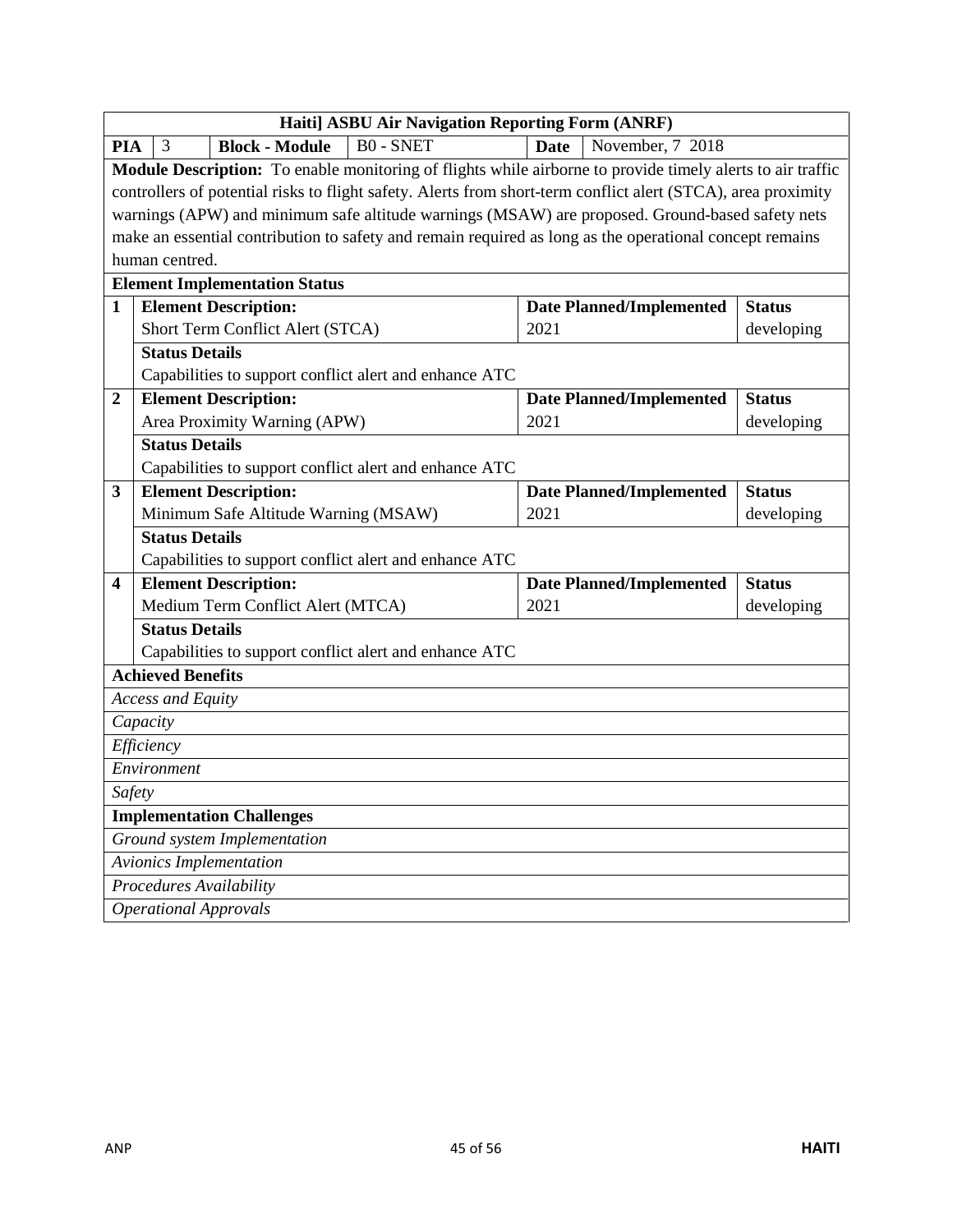|                                                                     | <b>Haiti ASBU Air Navigation Reporting Form (ANRF)</b>                                             |                 |                                      |                                                                                                     |               |                          |               |
|---------------------------------------------------------------------|----------------------------------------------------------------------------------------------------|-----------------|--------------------------------------|-----------------------------------------------------------------------------------------------------|---------------|--------------------------|---------------|
| <b>PIA</b>                                                          | 4                                                                                                  |                 | <b>Block - Module</b>                | $B0 - CCO$                                                                                          | <b>Date</b>   | November 7, 2018         |               |
|                                                                     | Module Description: To implement continuous climb operations in conjunction with performance-based |                 |                                      |                                                                                                     |               |                          |               |
|                                                                     |                                                                                                    |                 |                                      | navigation (PBN) to provide opportunities to optimize throughput, improve flexibility, enable fuel- |               |                          |               |
|                                                                     |                                                                                                    |                 |                                      | efficient climb profiles, and increase capacity at congested terminal areas. The application of PBN |               |                          |               |
|                                                                     | enhances CCO.                                                                                      |                 |                                      |                                                                                                     |               |                          |               |
|                                                                     |                                                                                                    |                 | <b>Element Implementation Status</b> |                                                                                                     |               |                          |               |
| <b>Element Description:</b><br>1<br><b>Date Planned/Implemented</b> |                                                                                                    |                 |                                      |                                                                                                     | <b>Status</b> |                          |               |
|                                                                     |                                                                                                    |                 | Procedure changes to facilitate CCO  |                                                                                                     | 2021          |                          | Need          |
|                                                                     |                                                                                                    |                 | <b>Status Details</b>                |                                                                                                     |               |                          |               |
|                                                                     |                                                                                                    |                 |                                      | Analysis in progress to determine applicability in airspace configuration                           |               |                          |               |
| $\boldsymbol{2}$                                                    |                                                                                                    |                 | <b>Element Description:</b>          |                                                                                                     |               | Date Planned/Implemented | <b>Status</b> |
|                                                                     |                                                                                                    |                 | Airspace changes to facilitate CCO   |                                                                                                     | 2021          |                          | Need          |
|                                                                     |                                                                                                    |                 | <b>Status Details</b>                |                                                                                                     |               |                          |               |
|                                                                     |                                                                                                    |                 |                                      | Analysis in progress to determine applicability in airspace configuration                           |               |                          |               |
| 3                                                                   |                                                                                                    |                 | <b>Element Description:</b>          |                                                                                                     |               | Date Planned/Implemented | <b>Status</b> |
|                                                                     |                                                                                                    | <b>PBN SIDs</b> |                                      |                                                                                                     | 2015          |                          | implemented   |
|                                                                     |                                                                                                    |                 | <b>Status Details</b>                |                                                                                                     |               |                          |               |
|                                                                     |                                                                                                    |                 | PBN SIDs implemented and operational |                                                                                                     |               |                          |               |
|                                                                     |                                                                                                    |                 | <b>Achieved Benefits</b>             |                                                                                                     |               |                          |               |
|                                                                     |                                                                                                    |                 | <b>Access and Equity</b>             |                                                                                                     |               |                          |               |
|                                                                     | Capacity                                                                                           |                 |                                      |                                                                                                     |               |                          |               |
|                                                                     | Efficiency                                                                                         |                 |                                      |                                                                                                     |               |                          |               |
|                                                                     | Environment                                                                                        |                 |                                      |                                                                                                     |               |                          |               |
| Safety                                                              |                                                                                                    |                 |                                      |                                                                                                     |               |                          |               |
|                                                                     | <b>Implementation Challenges</b>                                                                   |                 |                                      |                                                                                                     |               |                          |               |
|                                                                     | Ground system Implementation                                                                       |                 |                                      |                                                                                                     |               |                          |               |
|                                                                     | <b>Avionics Implementation</b>                                                                     |                 |                                      |                                                                                                     |               |                          |               |
|                                                                     | Procedures Availability                                                                            |                 |                                      |                                                                                                     |               |                          |               |
|                                                                     |                                                                                                    |                 | <b>Operational Approvals</b>         |                                                                                                     |               |                          |               |
| <b>Notes</b>                                                        |                                                                                                    |                 |                                      |                                                                                                     |               |                          |               |
|                                                                     |                                                                                                    |                 |                                      |                                                                                                     |               |                          |               |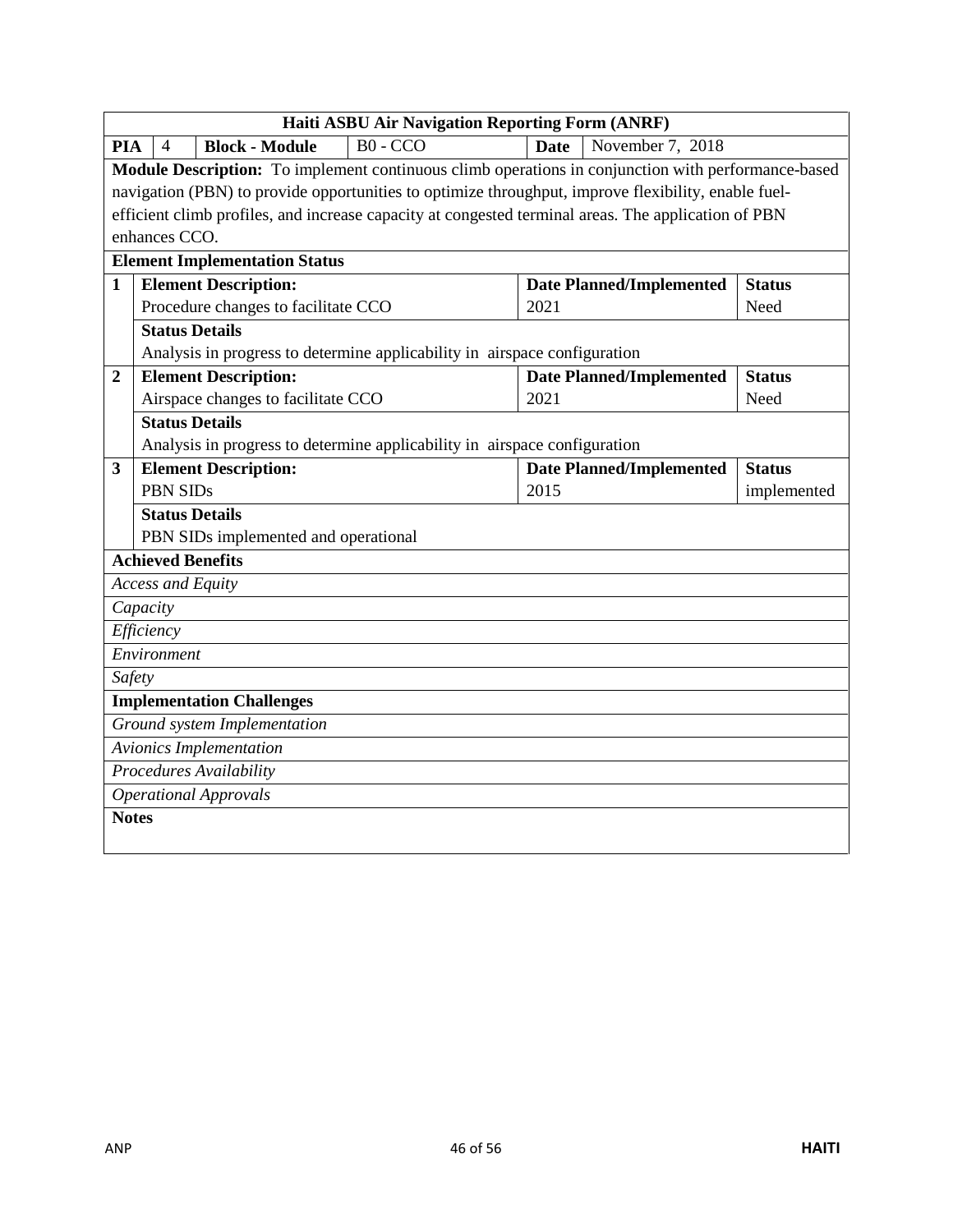|              | [STATE] ASBU Air Navigation Reporting Form (ANRF)                                                         |                                 |               |  |  |  |  |
|--------------|-----------------------------------------------------------------------------------------------------------|---------------------------------|---------------|--|--|--|--|
| <b>PIA</b>   | $B0 - CDO$<br><b>Block - Module</b><br>$\overline{4}$                                                     | November 8, 2018<br><b>Date</b> |               |  |  |  |  |
|              | Module Description: To use performance-based airspace and arrival procedures allowing an aircraft to      |                                 |               |  |  |  |  |
|              | fly its optimum profile using continuous descent operations. This will optimize throughput, allow fuel    |                                 |               |  |  |  |  |
|              | efficient descent profiles, and increase capacity in terminal areas. The application of PBN enhances CDO. |                                 |               |  |  |  |  |
|              | <b>Element Implementation Status</b>                                                                      |                                 |               |  |  |  |  |
| $\mathbf{1}$ | <b>Element Description:</b><br><b>Date Planned/Implemented</b><br><b>Status</b>                           |                                 |               |  |  |  |  |
|              | Procedure changes to facilitate CDO                                                                       | 2021                            | Need          |  |  |  |  |
|              | <b>Status Details</b>                                                                                     |                                 |               |  |  |  |  |
|              | Analysis in progress to determine applicability in airspace configuration                                 |                                 |               |  |  |  |  |
| $\mathbf{2}$ | <b>Element Description:</b>                                                                               | <b>Date Planned/Implemented</b> | <b>Status</b> |  |  |  |  |
|              | Airspace changes to facilitate CDO                                                                        | 2021                            | Need          |  |  |  |  |
|              | <b>Status Details</b>                                                                                     |                                 |               |  |  |  |  |
|              | Analysis in progress to determine applicability in airspace configuration                                 |                                 |               |  |  |  |  |
| 3            | <b>Element Description:</b>                                                                               | <b>Date Planned/Implemented</b> | <b>Status</b> |  |  |  |  |
|              | <b>PBN STARs</b>                                                                                          | 2015                            | implemented   |  |  |  |  |
|              | <b>Status Details</b>                                                                                     |                                 |               |  |  |  |  |
|              | PBN SIDs implemented and operational                                                                      |                                 |               |  |  |  |  |
|              | <b>Achieved Benefits</b>                                                                                  |                                 |               |  |  |  |  |
|              | <b>Access and Equity</b>                                                                                  |                                 |               |  |  |  |  |
|              | Capacity                                                                                                  |                                 |               |  |  |  |  |
|              | Efficiency                                                                                                |                                 |               |  |  |  |  |
|              | Environment                                                                                               |                                 |               |  |  |  |  |
| Safety       |                                                                                                           |                                 |               |  |  |  |  |
|              | <b>Implementation Challenges</b>                                                                          |                                 |               |  |  |  |  |
|              | Ground system Implementation                                                                              |                                 |               |  |  |  |  |
|              | <b>Avionics Implementation</b>                                                                            |                                 |               |  |  |  |  |
|              | <b>Procedures Availability</b>                                                                            |                                 |               |  |  |  |  |
|              | <b>Operational Approvals</b>                                                                              |                                 |               |  |  |  |  |
| <b>Notes</b> |                                                                                                           |                                 |               |  |  |  |  |
|              |                                                                                                           |                                 |               |  |  |  |  |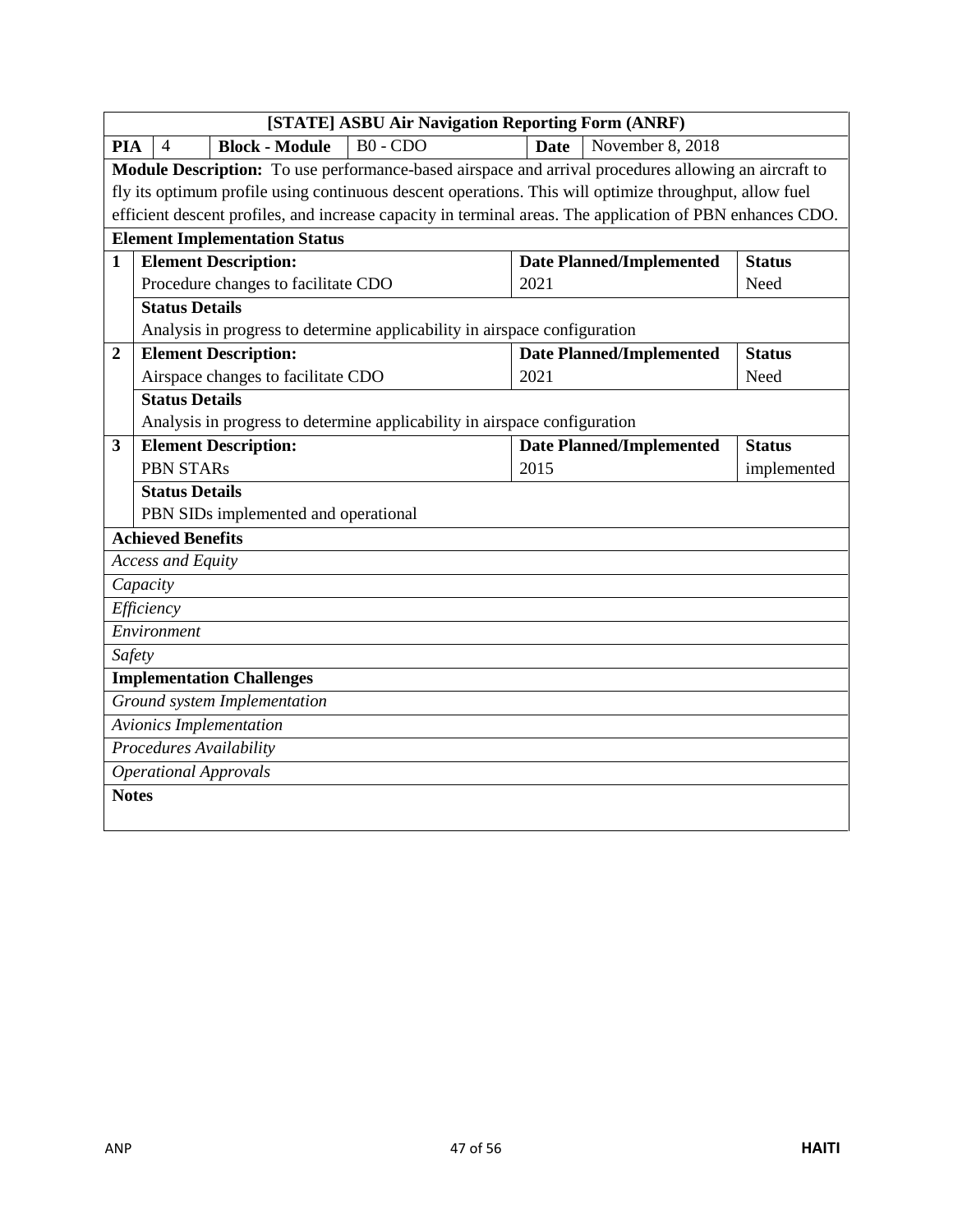|                                            | Haiti ASBU Air Navigation Reporting Form (ANRF)                            |  |                                  |                                                |             |                                                                                                     |               |  |
|--------------------------------------------|----------------------------------------------------------------------------|--|----------------------------------|------------------------------------------------|-------------|-----------------------------------------------------------------------------------------------------|---------------|--|
| <b>PIA</b>                                 | $\overline{4}$                                                             |  | <b>Block - Module</b>            | B0 - TBO                                       | <b>Date</b> | November 8, 2018                                                                                    |               |  |
|                                            |                                                                            |  |                                  |                                                |             | Module Description: To implement a set of data link applications supporting surveillance and        |               |  |
|                                            |                                                                            |  |                                  |                                                |             | communications in air traffic services, which will lead to flexible routing, reduced separation and |               |  |
|                                            | improved safety.                                                           |  |                                  |                                                |             |                                                                                                     |               |  |
|                                            | <b>Element Implementation Status</b>                                       |  |                                  |                                                |             |                                                                                                     |               |  |
| $\mathbf{1}$                               |                                                                            |  | <b>Element Description:</b>      |                                                |             | <b>Date Planned/Implemented</b>                                                                     | <b>Status</b> |  |
|                                            | ADS-C over oceanic and remote areas<br>N/A<br>N/A<br><b>Status Details</b> |  |                                  |                                                |             |                                                                                                     |               |  |
|                                            |                                                                            |  |                                  |                                                |             |                                                                                                     |               |  |
|                                            |                                                                            |  | Due to airspace configuration    |                                                |             |                                                                                                     |               |  |
| 2                                          |                                                                            |  | <b>Element Description:</b>      |                                                |             | <b>Date Planned/Implemented</b>                                                                     | <b>Status</b> |  |
|                                            |                                                                            |  | CPDLC over continental areas     |                                                | N/A         |                                                                                                     | N/A           |  |
|                                            |                                                                            |  |                                  |                                                |             |                                                                                                     |               |  |
|                                            | <b>Status Details</b>                                                      |  |                                  |                                                |             |                                                                                                     |               |  |
|                                            |                                                                            |  | Due to airspace configuration    |                                                |             |                                                                                                     |               |  |
| 3                                          |                                                                            |  | <b>Element Description:</b>      |                                                |             | <b>Date Planned/Implemented</b>                                                                     | <b>Status</b> |  |
| CPDLC over oceanic and remote areas<br>N/A |                                                                            |  |                                  |                                                | N/A         |                                                                                                     |               |  |
|                                            | <b>Status Details</b>                                                      |  |                                  |                                                |             |                                                                                                     |               |  |
|                                            |                                                                            |  | Due to airspace configuration    |                                                |             |                                                                                                     |               |  |
| 4                                          |                                                                            |  | <b>Element Description:</b>      |                                                |             | <b>Date Planned/Implemented</b>                                                                     | <b>Status</b> |  |
|                                            |                                                                            |  |                                  | SATVOICE direct controller-pilot communication | N/A         |                                                                                                     | N/A           |  |
|                                            | (DCPC)                                                                     |  |                                  |                                                |             |                                                                                                     |               |  |
|                                            | <b>Status Details</b>                                                      |  |                                  |                                                |             |                                                                                                     |               |  |
|                                            |                                                                            |  | Due to airspace configurations   |                                                |             |                                                                                                     |               |  |
|                                            | <b>Achieved Benefits</b>                                                   |  |                                  |                                                |             |                                                                                                     |               |  |
|                                            | <b>Access and Equity</b>                                                   |  |                                  |                                                |             |                                                                                                     |               |  |
|                                            | Capacity                                                                   |  |                                  |                                                |             |                                                                                                     |               |  |
|                                            | Efficiency                                                                 |  |                                  |                                                |             |                                                                                                     |               |  |
|                                            | $\overline{E}$ nvironment                                                  |  |                                  |                                                |             |                                                                                                     |               |  |
| Safety                                     |                                                                            |  |                                  |                                                |             |                                                                                                     |               |  |
|                                            |                                                                            |  | <b>Implementation Challenges</b> |                                                |             |                                                                                                     |               |  |
|                                            |                                                                            |  | Ground system Implementation     |                                                |             |                                                                                                     |               |  |
|                                            |                                                                            |  | <b>Avionics Implementation</b>   |                                                |             |                                                                                                     |               |  |
|                                            |                                                                            |  | Procedures Availability          |                                                |             |                                                                                                     |               |  |
|                                            |                                                                            |  | <b>Operational Approvals</b>     |                                                |             |                                                                                                     |               |  |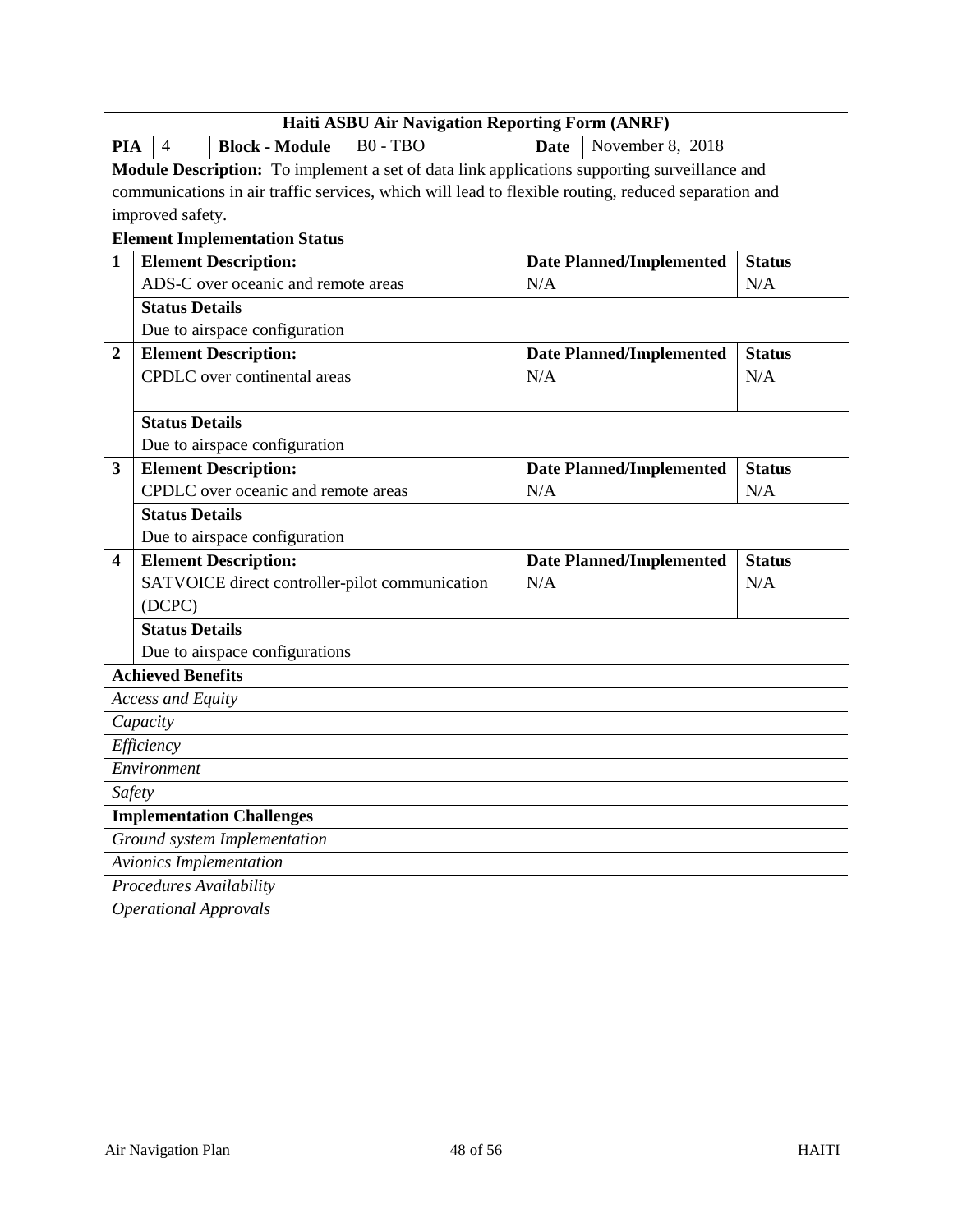# **Appendix E: Haiti ASBU Block 1 ANRFs**

<span id="page-48-0"></span>Insert ASBU B1 ANRFs in the future.

# **Appendix F: Haiti ASBU Block 2 ANRFs**

<span id="page-48-1"></span>Insert ASBU B2 ANRFs in the future.

# **Appendix G: Haiti ASBU Block 3 ANRFs**

<span id="page-48-2"></span>Insert ASBU B3 ANRFs in the future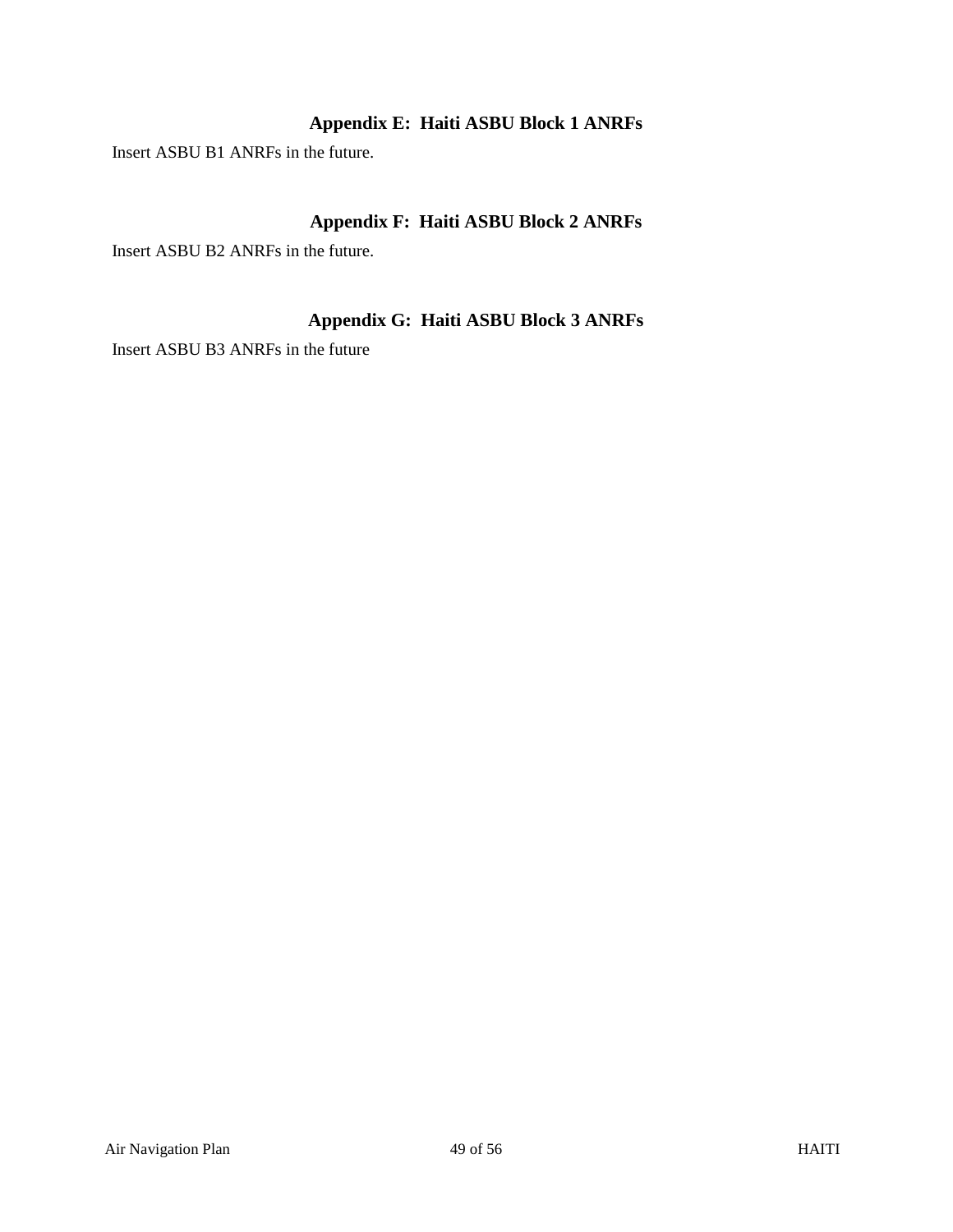# **Appendix H: HAITI RASI ANRFs**

<span id="page-49-0"></span>

| Haiti RASI Air Navigation Reporting Form (ANRF)                                                                  |                                                                                                                                                                                                |                                                  |                                 |               |  |  |
|------------------------------------------------------------------------------------------------------------------|------------------------------------------------------------------------------------------------------------------------------------------------------------------------------------------------|--------------------------------------------------|---------------------------------|---------------|--|--|
|                                                                                                                  | <b>ICAO NACC Regional Initiatives</b>                                                                                                                                                          | <b>Date</b>                                      | November 8, 2018                |               |  |  |
|                                                                                                                  | Module Description: ICAO NACC RO has identified airport improvements.                                                                                                                          |                                                  |                                 |               |  |  |
|                                                                                                                  | <b>Element Implementation Status</b>                                                                                                                                                           |                                                  |                                 |               |  |  |
| 1                                                                                                                | <b>Element Description:</b>                                                                                                                                                                    | <b>Date Planned/Implemented</b><br><b>Status</b> |                                 |               |  |  |
|                                                                                                                  | Aerodrome certification                                                                                                                                                                        | March 2020                                       |                                 | Developing    |  |  |
|                                                                                                                  | <b>Status Details</b>                                                                                                                                                                          |                                                  |                                 |               |  |  |
|                                                                                                                  | ICAO NACC region has a goal to have CAR aerodromes in its regional ANP Table AOP I-1 be certified.                                                                                             |                                                  |                                 |               |  |  |
|                                                                                                                  | Haiti's two airports, MTPP and MTCH. They are both in the process.                                                                                                                             |                                                  |                                 |               |  |  |
| $\boldsymbol{2}$                                                                                                 | <b>Element Description:</b>                                                                                                                                                                    |                                                  | <b>Date Planned/Implemented</b> | <b>Status</b> |  |  |
|                                                                                                                  | Heliport operational approval                                                                                                                                                                  | N/A                                              |                                 |               |  |  |
|                                                                                                                  | <b>Status Details</b>                                                                                                                                                                          |                                                  |                                 |               |  |  |
|                                                                                                                  | ICAO NACC region has a goal to have CAR heliports in its regional ANP Table AOP I-1 certified. Haiti has                                                                                       |                                                  |                                 |               |  |  |
|                                                                                                                  | not yet registered any heliport in the regional ANP Table AOP I-1.                                                                                                                             |                                                  |                                 |               |  |  |
| $\mathbf{3}$                                                                                                     | <b>Element Description:</b>                                                                                                                                                                    |                                                  | <b>Date Planned/Implemented</b> | <b>Status</b> |  |  |
|                                                                                                                  | Visual aids for navigation                                                                                                                                                                     | Sep 2017                                         |                                 | Implemented   |  |  |
|                                                                                                                  | <b>Status Details</b>                                                                                                                                                                          |                                                  |                                 |               |  |  |
|                                                                                                                  | ICAO NACC region has a goal to have CAR airports in its ANP Table AOP I-1 compliant with Annex 14                                                                                              |                                                  |                                 |               |  |  |
|                                                                                                                  | requirements. This capability is implemented at MTPP.                                                                                                                                          |                                                  |                                 |               |  |  |
| $\overline{\mathbf{4}}$                                                                                          | <b>Element Description:</b>                                                                                                                                                                    |                                                  | <b>Date Planned/Implemented</b> | <b>Status</b> |  |  |
|                                                                                                                  | Aerodrome Bird/Wildlife Organization and Control                                                                                                                                               | Dec 2019                                         |                                 | Developing    |  |  |
|                                                                                                                  | Programme                                                                                                                                                                                      |                                                  |                                 |               |  |  |
|                                                                                                                  | <b>Status Details</b>                                                                                                                                                                          |                                                  |                                 |               |  |  |
|                                                                                                                  | ICAO NACC region has a goal to have CAR airports in its ANP Table AOP I-1 have an aerodrome                                                                                                    |                                                  |                                 |               |  |  |
|                                                                                                                  | bird/wildlife organization and control programme. Haiti is developing the manual to address this issue.                                                                                        |                                                  |                                 |               |  |  |
|                                                                                                                  | <b>Achieved Benefits</b>                                                                                                                                                                       |                                                  |                                 |               |  |  |
|                                                                                                                  | <b>Access and Equity</b>                                                                                                                                                                       |                                                  |                                 |               |  |  |
|                                                                                                                  | Element 1 - Aerodrome certification: International operators may not be permitted to operate to aerodromes that are                                                                            |                                                  |                                 |               |  |  |
|                                                                                                                  | not certified                                                                                                                                                                                  |                                                  |                                 |               |  |  |
|                                                                                                                  | Element 2. Heliport operational approval: International operators may not be permitted to operate to heliports that                                                                            |                                                  |                                 |               |  |  |
|                                                                                                                  | are not approved                                                                                                                                                                               |                                                  |                                 |               |  |  |
|                                                                                                                  | Element 3. Visual aids for navigation: International operators may not be permitted to operate to aerodromes that                                                                              |                                                  |                                 |               |  |  |
|                                                                                                                  | are not compliant with Annex 14                                                                                                                                                                |                                                  |                                 |               |  |  |
|                                                                                                                  | Capacity: No report                                                                                                                                                                            |                                                  |                                 |               |  |  |
|                                                                                                                  | Efficiency                                                                                                                                                                                     |                                                  |                                 |               |  |  |
|                                                                                                                  | Element 3. Visual aids for navigation: Annex 14 compliant visual aids for navigation assist flights to more                                                                                    |                                                  |                                 |               |  |  |
|                                                                                                                  | efficiently complete ground movements                                                                                                                                                          |                                                  |                                 |               |  |  |
|                                                                                                                  | Environment: No report                                                                                                                                                                         |                                                  |                                 |               |  |  |
| Safety                                                                                                           |                                                                                                                                                                                                |                                                  |                                 |               |  |  |
|                                                                                                                  | Element 1 - Aerodrome certification: Certification should be contingent upon the airport complying with applicable                                                                             |                                                  |                                 |               |  |  |
|                                                                                                                  | ICAO SARPs. Certification and the associated regulatory oversight should increase the effectiveness of SSP and                                                                                 |                                                  |                                 |               |  |  |
|                                                                                                                  | SMS processes to identify and correct safety issues at certified aerodromes.                                                                                                                   |                                                  |                                 |               |  |  |
| Element 2. Heliport operational approval: Certification should be contingent upon the heliport complying with    |                                                                                                                                                                                                |                                                  |                                 |               |  |  |
| applicable ICAO SARPs. Approval and the associated regulatory oversight should increase the effectiveness of SSP |                                                                                                                                                                                                |                                                  |                                 |               |  |  |
| and SMS processes to identify and correct safety issues at approved heliports.                                   |                                                                                                                                                                                                |                                                  |                                 |               |  |  |
|                                                                                                                  | Element 3. Visual aids for navigation: Annex 14 compliant visual aids for navigation reduce flight crew confusion<br>and assist in avoiding runway incursions or other ground movement errors. |                                                  |                                 |               |  |  |
|                                                                                                                  | Element 4. Aerodrome Bird/Wildlife Organization and Control Programme: An effective organization and control                                                                                   |                                                  |                                 |               |  |  |
|                                                                                                                  | programme reduces the potential for aircraft to strike wildlife or ingest wildlife into engines or propellers.                                                                                 |                                                  |                                 |               |  |  |
|                                                                                                                  | <b>Implementation Challenges</b>                                                                                                                                                               |                                                  |                                 |               |  |  |
|                                                                                                                  | Ground system Implementation: No report: No report                                                                                                                                             |                                                  |                                 |               |  |  |
|                                                                                                                  | Avionics Implementation: No report                                                                                                                                                             |                                                  |                                 |               |  |  |
|                                                                                                                  |                                                                                                                                                                                                |                                                  |                                 |               |  |  |
|                                                                                                                  | Procedures Availability: No report                                                                                                                                                             |                                                  |                                 |               |  |  |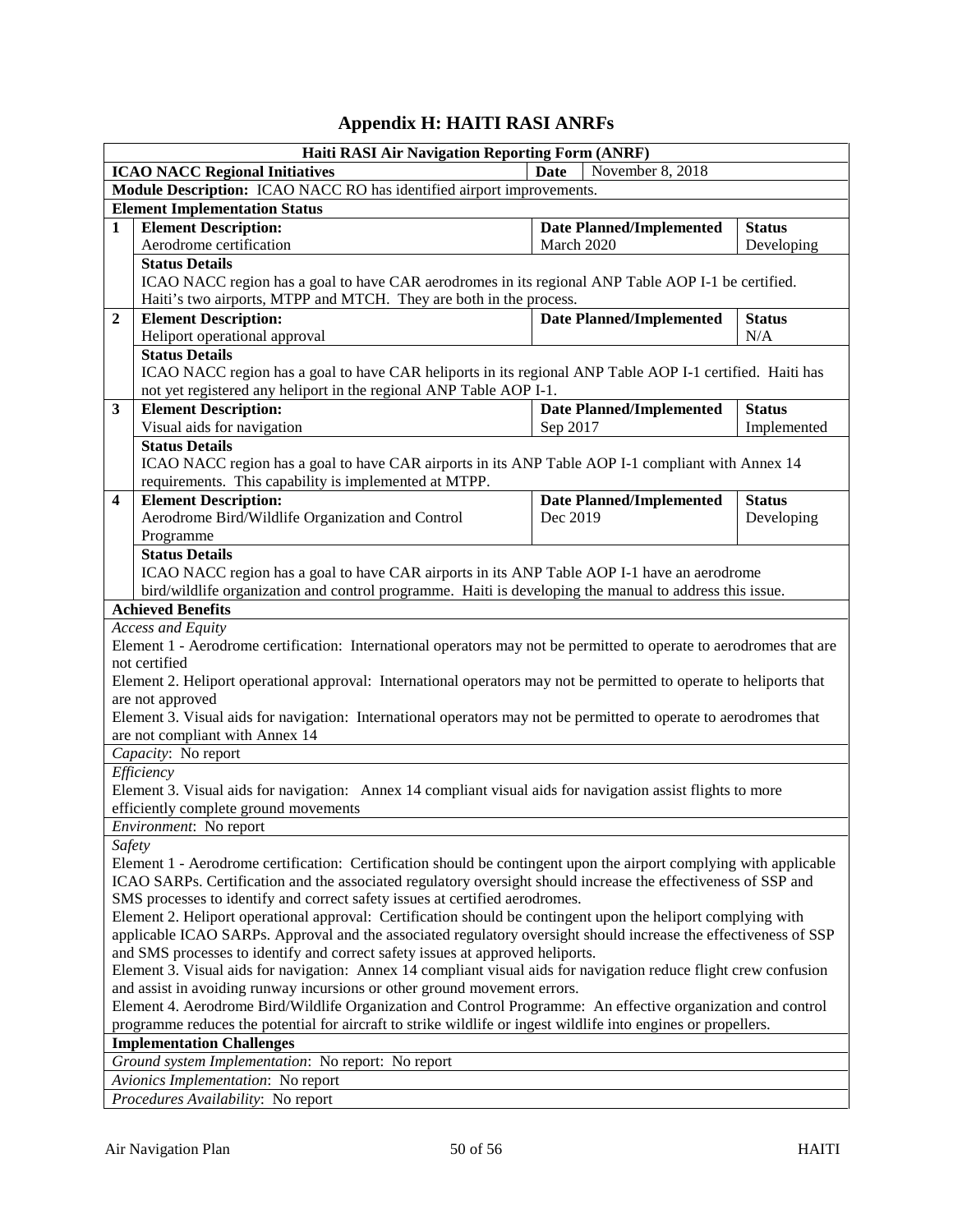*Operational Approvals*: No report

**Notes** Element 1: Airport Terminal Development will also address the airport terminal security issues.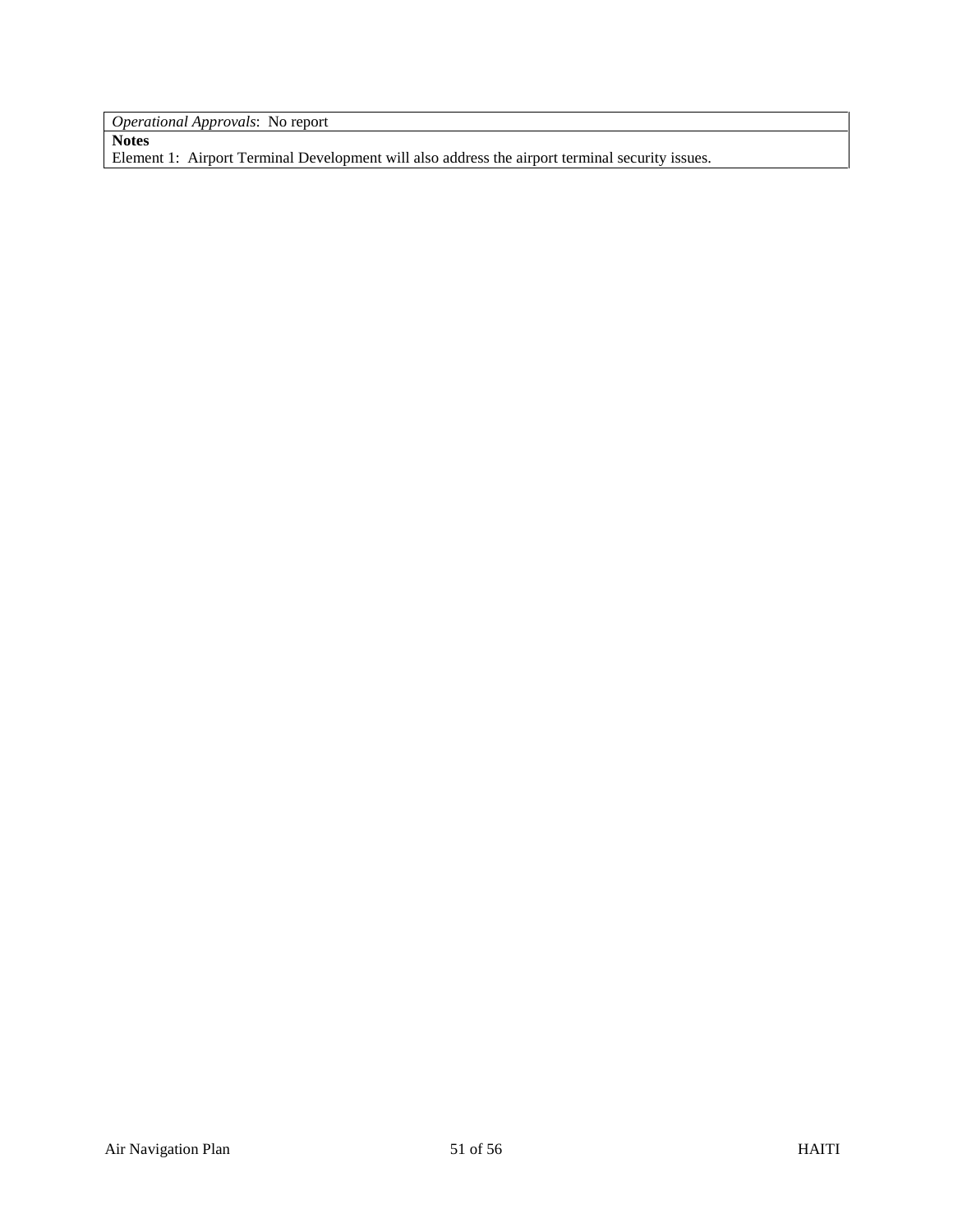# **Appendix I: Haiti SASI ANRFs**

<span id="page-51-0"></span>

|                                                                                  | Haiti SASI Air Navigation Reporting Form (ANRF)                                                                        |                 |                                 |                   |  |  |  |
|----------------------------------------------------------------------------------|------------------------------------------------------------------------------------------------------------------------|-----------------|---------------------------------|-------------------|--|--|--|
|                                                                                  | September 1, 2017<br><b>Date</b><br><b>Equipment Upgrades</b>                                                          |                 |                                 |                   |  |  |  |
|                                                                                  | <b>Module Description:</b> Undertaking of a major equipment project for the overall automation of air traffic control. |                 |                                 |                   |  |  |  |
|                                                                                  | This will improve efficiency, capacity and safety within the FIR and at the aerodromes. The benefits of such           |                 |                                 |                   |  |  |  |
|                                                                                  | equipment upgrades will increase an overall traffic management efficiency and enhance safety.                          |                 |                                 |                   |  |  |  |
|                                                                                  | <b>Element Implementation Status</b>                                                                                   |                 |                                 |                   |  |  |  |
| $\mathbf{1}$                                                                     | <b>Element Description:</b>                                                                                            |                 | <b>Date Planned/Implemented</b> | <b>Status</b>     |  |  |  |
|                                                                                  | <b>Implementation of AMHS</b>                                                                                          | June 2019       |                                 | Developing        |  |  |  |
|                                                                                  | <b>Status Details</b>                                                                                                  |                 |                                 |                   |  |  |  |
|                                                                                  | Current AFTN does not meet requirements for efficient aeronautical information management. The projected               |                 |                                 |                   |  |  |  |
|                                                                                  | implementation of the AMHS will considerably improve capacity to manage aeronautical information and                   |                 |                                 |                   |  |  |  |
|                                                                                  | improve operational safety, this will also allow future automation of the ATC system.                                  |                 |                                 |                   |  |  |  |
| <b>Element Description:</b><br><b>Date Planned/Implemented</b><br>$\overline{2}$ |                                                                                                                        |                 |                                 | <b>Status</b>     |  |  |  |
|                                                                                  | Airspace electronic surveillance                                                                                       | <b>Jan 2021</b> |                                 | Developing        |  |  |  |
|                                                                                  | <b>Status Details</b>                                                                                                  |                 |                                 |                   |  |  |  |
|                                                                                  | This project is intended to improve air traffic management safety within the FIR                                       |                 |                                 |                   |  |  |  |
| $\mathbf{3}$                                                                     | <b>Element Description:</b>                                                                                            |                 | <b>Date Planned/Implemented</b> | <b>Status</b>     |  |  |  |
|                                                                                  | <b>ATC</b> automation                                                                                                  | <b>Jan 2021</b> |                                 | <b>Developing</b> |  |  |  |
|                                                                                  | <b>Status Details</b>                                                                                                  |                 |                                 |                   |  |  |  |
|                                                                                  | This project is seeking for regional harmonization and interoperability to reduce human errors and improve             |                 |                                 |                   |  |  |  |
|                                                                                  | operational safety within the FIR                                                                                      |                 |                                 |                   |  |  |  |
|                                                                                  | <b>Achieved Benefits</b>                                                                                               |                 |                                 |                   |  |  |  |
|                                                                                  | Access and Equity                                                                                                      |                 |                                 |                   |  |  |  |
|                                                                                  |                                                                                                                        |                 |                                 |                   |  |  |  |
|                                                                                  | Capacity                                                                                                               |                 |                                 |                   |  |  |  |
|                                                                                  | Efficiency                                                                                                             |                 |                                 |                   |  |  |  |
|                                                                                  |                                                                                                                        |                 |                                 |                   |  |  |  |
|                                                                                  | Environment                                                                                                            |                 |                                 |                   |  |  |  |
|                                                                                  |                                                                                                                        |                 |                                 |                   |  |  |  |
| Safety                                                                           |                                                                                                                        |                 |                                 |                   |  |  |  |
|                                                                                  |                                                                                                                        |                 |                                 |                   |  |  |  |
|                                                                                  | <b>Implementation Challenges</b>                                                                                       |                 |                                 |                   |  |  |  |
|                                                                                  | Timely project management                                                                                              |                 |                                 |                   |  |  |  |
|                                                                                  | Compatibility issues                                                                                                   |                 |                                 |                   |  |  |  |
|                                                                                  | Training issues                                                                                                        |                 |                                 |                   |  |  |  |
|                                                                                  |                                                                                                                        |                 |                                 |                   |  |  |  |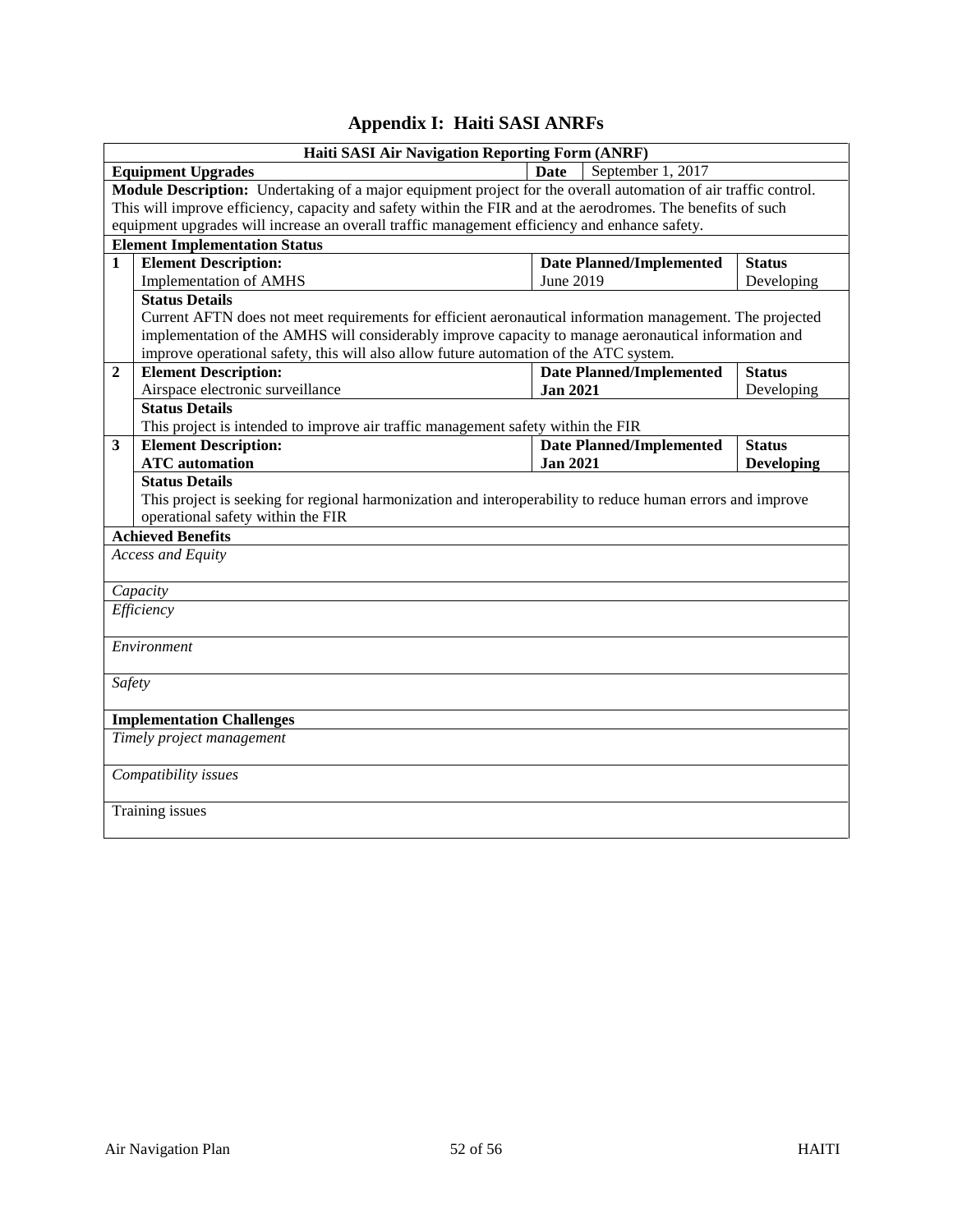|                  | <b>Haiti SASI Air Navigation Reporting Form (ANRF)</b> |                                                                |  |  |  |  |
|------------------|--------------------------------------------------------|----------------------------------------------------------------|--|--|--|--|
|                  | <b>Procedure Upgrades</b>                              | September 1, 2017<br>Date                                      |  |  |  |  |
|                  | <b>Module Description:</b>                             |                                                                |  |  |  |  |
|                  | <b>Element Implementation Status</b>                   |                                                                |  |  |  |  |
| $\mathbf{1}$     | <b>Element Description:</b>                            | <b>Date Planned/Implemented</b><br><b>Status</b><br>N/A<br>N/A |  |  |  |  |
|                  | <b>Status Details</b>                                  |                                                                |  |  |  |  |
| $\boldsymbol{2}$ | <b>Element Description:</b>                            | <b>Date Planned/Implemented</b><br><b>Status</b>               |  |  |  |  |
|                  | <b>Status Details</b>                                  |                                                                |  |  |  |  |
| 3                | <b>Element Description:</b>                            | <b>Date Planned/Implemented</b><br><b>Status</b>               |  |  |  |  |
|                  | <b>Status Details</b>                                  |                                                                |  |  |  |  |
|                  | <b>Achieved Benefits</b>                               |                                                                |  |  |  |  |
|                  | <b>Access and Equity</b>                               |                                                                |  |  |  |  |
|                  | Capacity                                               |                                                                |  |  |  |  |
|                  | Efficiency                                             |                                                                |  |  |  |  |
|                  | Environment                                            |                                                                |  |  |  |  |
| Safety           |                                                        |                                                                |  |  |  |  |
|                  | <b>Implementation Challenges</b>                       |                                                                |  |  |  |  |
|                  | Ground system Implementation                           |                                                                |  |  |  |  |
|                  | Avionics Implementation                                |                                                                |  |  |  |  |
|                  | Procedures Availability                                |                                                                |  |  |  |  |
|                  | <b>Operational Approvals</b>                           |                                                                |  |  |  |  |
|                  | Notes.                                                 |                                                                |  |  |  |  |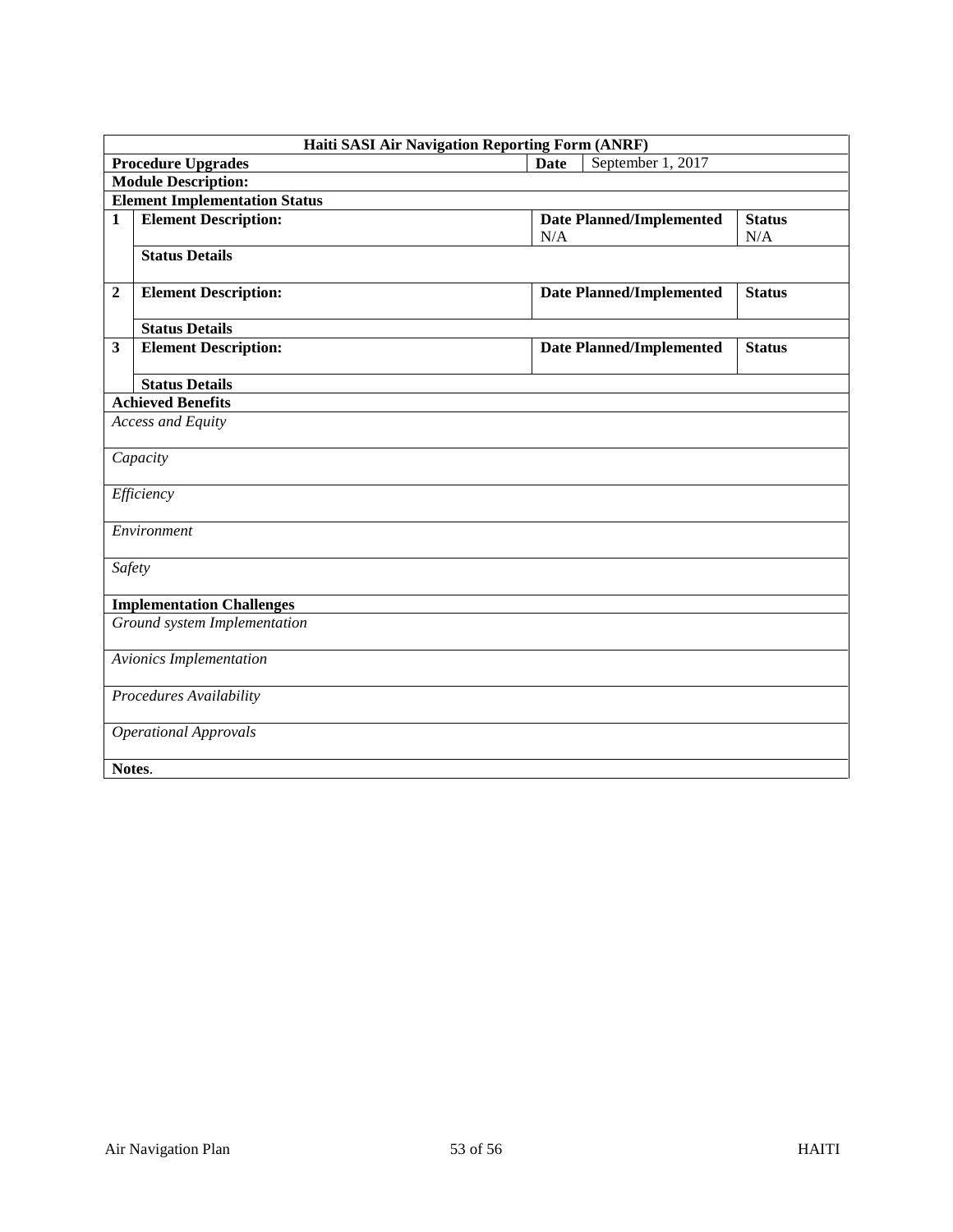| <b>Haiti SASI Air Navigation Reporting Form (ANRF)</b>                                                              |                                 |               |  |  |  |
|---------------------------------------------------------------------------------------------------------------------|---------------------------------|---------------|--|--|--|
| <b>Infrastructure Upgrades</b>                                                                                      | <b>Date</b><br>November 7, 2018 |               |  |  |  |
| Module Description: Development of major components of the overall Airport/Aerodrome to meet the demands of         |                                 |               |  |  |  |
| the growing Aviation Industry. This will improve capacity and safety in the in terminal and allow seamless          |                                 |               |  |  |  |
| maneuvering of wide body Aircraft at the turning areas. Such maneuvering will reduce runway occupancy time and      |                                 |               |  |  |  |
| reduce surface wear and tear. New ATC facility is required to meet the demands of increase staffing. Improving      |                                 |               |  |  |  |
| operational space is vital to meet the need of increased traffic. The benefits of such infrastructure upgrades will |                                 |               |  |  |  |
| increase an overall traffic management efficiency and enhance safety.                                               |                                 |               |  |  |  |
| <b>Element Implementation Status</b>                                                                                |                                 |               |  |  |  |
| <b>Element Description:</b><br>$\mathbf{1}$                                                                         | <b>Date Planned/Implemented</b> | <b>Status</b> |  |  |  |
| <b>Airport Terminal Development</b>                                                                                 | 2022                            | Planning      |  |  |  |
| <b>Status Details</b>                                                                                               |                                 |               |  |  |  |
| Current terminal building does not meet the passenger demands during peak periods. With the current airport         |                                 |               |  |  |  |
| terminal situation, the security and safety are likely to be compromised.                                           |                                 |               |  |  |  |
| <b>Element Description:</b><br>$\overline{2}$                                                                       | <b>Date Planned/Implemented</b> | <b>Status</b> |  |  |  |
| Airport Runway Rehabilitation and Extension                                                                         | 2022                            | Planning      |  |  |  |
| <b>Status Details</b>                                                                                               |                                 |               |  |  |  |
| Certain areas of the runway require improvement. It is highly important to be fully compliance with ICAO            |                                 |               |  |  |  |
| Aerodrome 4E as cat E aircraft are also using the facility                                                          |                                 |               |  |  |  |
| <b>Element Description:</b><br>3                                                                                    | <b>Date Planned/Implemented</b> | <b>Status</b> |  |  |  |
| Control Tower and Technical Building Upgrades                                                                       | Jan 2021                        | Developing    |  |  |  |
| <b>Status Details</b>                                                                                               |                                 |               |  |  |  |
| Control Cab was originally destroyed by the 2010 earthquake and a temporary cab is being used but with              |                                 |               |  |  |  |
| enormous limitations compromising safety. In addition, significantly more equipment is expected to be installed     |                                 |               |  |  |  |
| in the Control Cab which should meet the requirements to accommodate controllers particularly with the              |                                 |               |  |  |  |
| expected increase of workload due to the increased traffic.                                                         |                                 |               |  |  |  |
| <b>Achieved Benefits</b>                                                                                            |                                 |               |  |  |  |
| Access and Equity                                                                                                   |                                 |               |  |  |  |
|                                                                                                                     |                                 |               |  |  |  |
| Capacity                                                                                                            |                                 |               |  |  |  |
| Element 1 - Airport Terminal Development: Increase the capacity to handle passengers smoothly at the peak arrival   |                                 |               |  |  |  |
| periods.                                                                                                            |                                 |               |  |  |  |
| Efficiency                                                                                                          |                                 |               |  |  |  |
|                                                                                                                     |                                 |               |  |  |  |
| Environment                                                                                                         |                                 |               |  |  |  |
|                                                                                                                     |                                 |               |  |  |  |
| Safety                                                                                                              |                                 |               |  |  |  |
| Element 2 - Airport Runway Rehabilitation and Extension: Improve operational safety of aircraft.                    |                                 |               |  |  |  |
| Element 3 - Control Tower and Technical Building Upgrades: Improve operational safety of aircraft and ATCOs.        |                                 |               |  |  |  |
| <b>Implementation Challenges</b>                                                                                    |                                 |               |  |  |  |
| Ground system Implementation                                                                                        |                                 |               |  |  |  |
|                                                                                                                     |                                 |               |  |  |  |
| Avionics Implementation                                                                                             |                                 |               |  |  |  |
|                                                                                                                     |                                 |               |  |  |  |
| Procedures Availability                                                                                             |                                 |               |  |  |  |
|                                                                                                                     |                                 |               |  |  |  |
| <b>Operational Approvals</b>                                                                                        |                                 |               |  |  |  |
|                                                                                                                     |                                 |               |  |  |  |
| <b>Notes</b>                                                                                                        |                                 |               |  |  |  |
| Element 1 - Airport Terminal Development: Address the airport terminal security issues.                             |                                 |               |  |  |  |